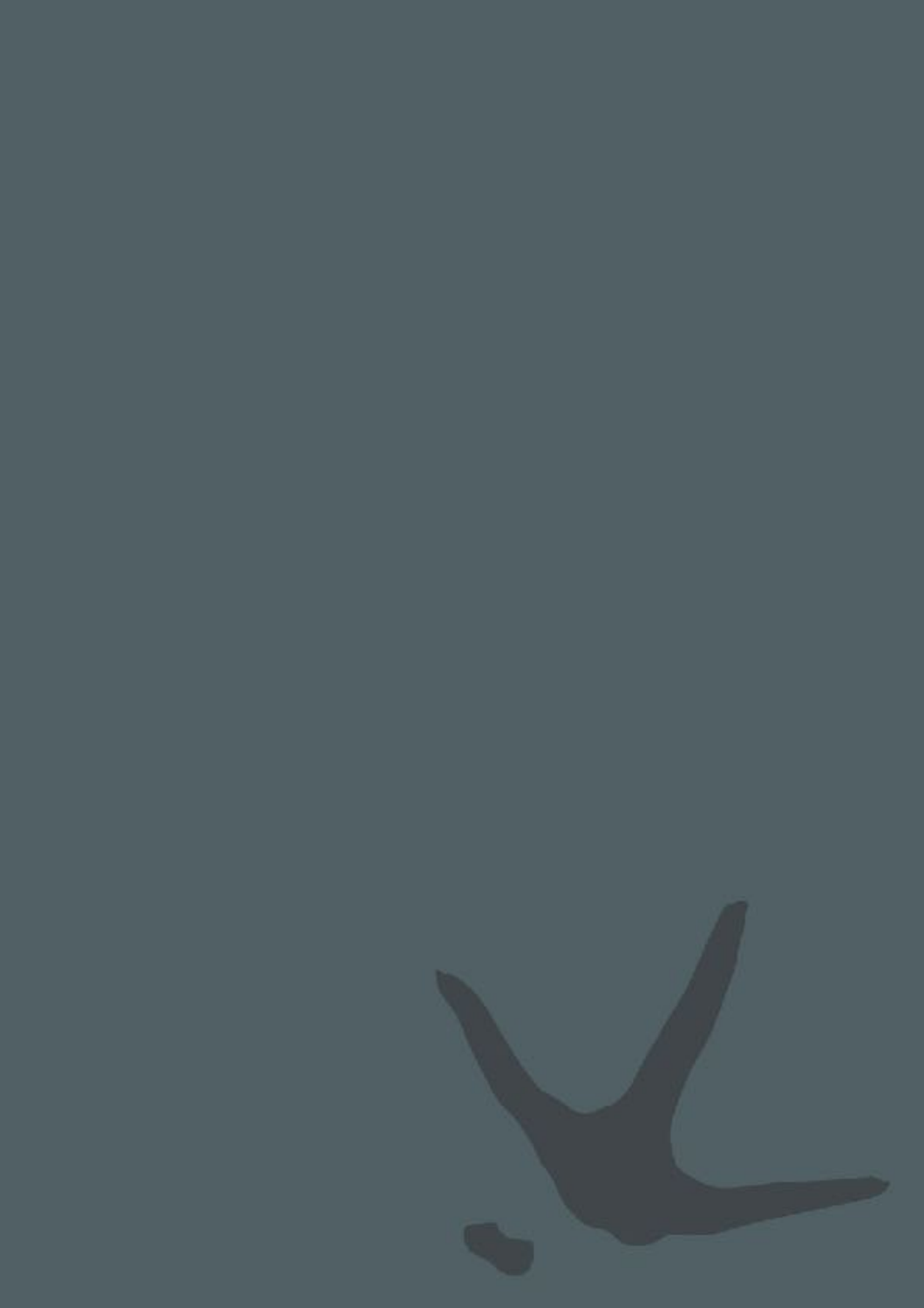# APERITIF

| <b>AMER GENTIANE</b><br>France                                                                        | 25 |
|-------------------------------------------------------------------------------------------------------|----|
| PASTIS - BERNARD MARTY<br>France                                                                      | 16 |
| <b>AGED NEGRONI</b><br>French Gin/Italian Sweet Vermouth/Italian Bitters                              | 22 |
| <b>KIR LEROUY</b><br>Crème de Cassis / Creme de Pêche                                                 | 22 |
| <b>GIN &amp; TONIC</b><br>Four Pillar Rare Dry / Kinobi Sei Dry Gin / Nikka Coffey/Mr H French<br>Gin | 28 |
| VODKA TONIC/SODA<br>Grey Goose/Reyka                                                                  | 28 |



COLOMBA Biere Blanche "White"

PIETRA Biere Ambre IPA



18

 $\vee$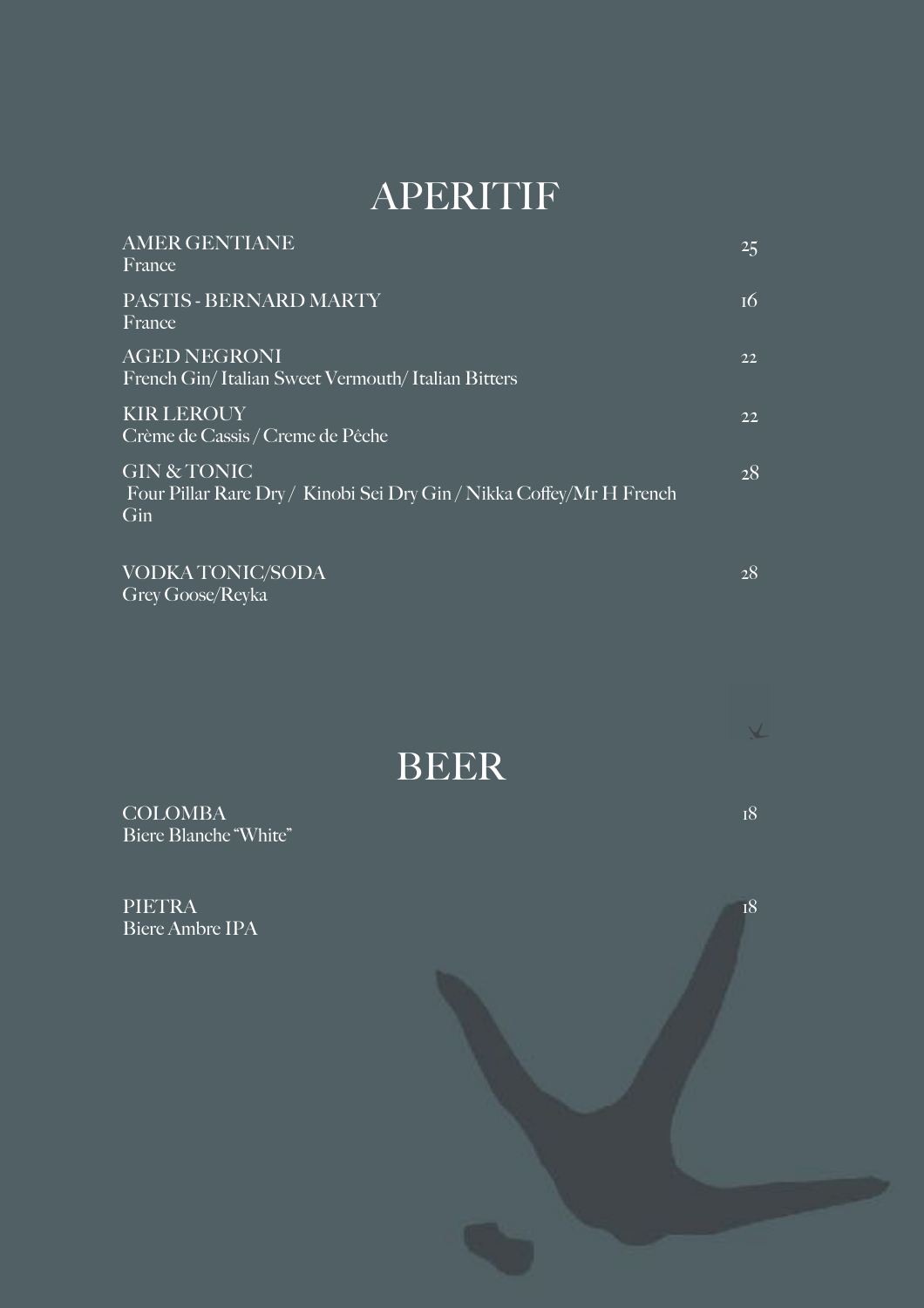# BY THE GLASS

# **FIZZ**

| <b>VIGNOBLE DES 2 LUNES</b><br>2015 Cremant Rose Poussiere D'Etoiles - Lerouy Label<br>Alsace, France | <u>26</u>       |
|-------------------------------------------------------------------------------------------------------|-----------------|
| <b>DRAPPIER</b><br>NV Brut Nature Zero Dosage<br>Champagne, France                                    | 38              |
| <b>BENOIT LAHAYE</b><br>NV Blanc de Noir<br>Champagne, France                                         | 40              |
| <b>J-M SÉLÈQUE</b><br>Solessence Nature Extra Brut<br>Champagne, France                               | 4 <sup>2</sup>  |
| PIERRE MONCUIT DELOS Grand Cru<br>NV Blanc de Blanc<br>Champagne, France                              | $\overline{36}$ |
| <b>BENOÎT LAHAYE</b><br>NV Rose De Maceration                                                         | 48              |
| <b>MARIE COURTIN</b><br>NV Indulgence Extra Brut Rose<br>Champagne, France                            | $\overline{5}2$ |
|                                                                                                       |                 |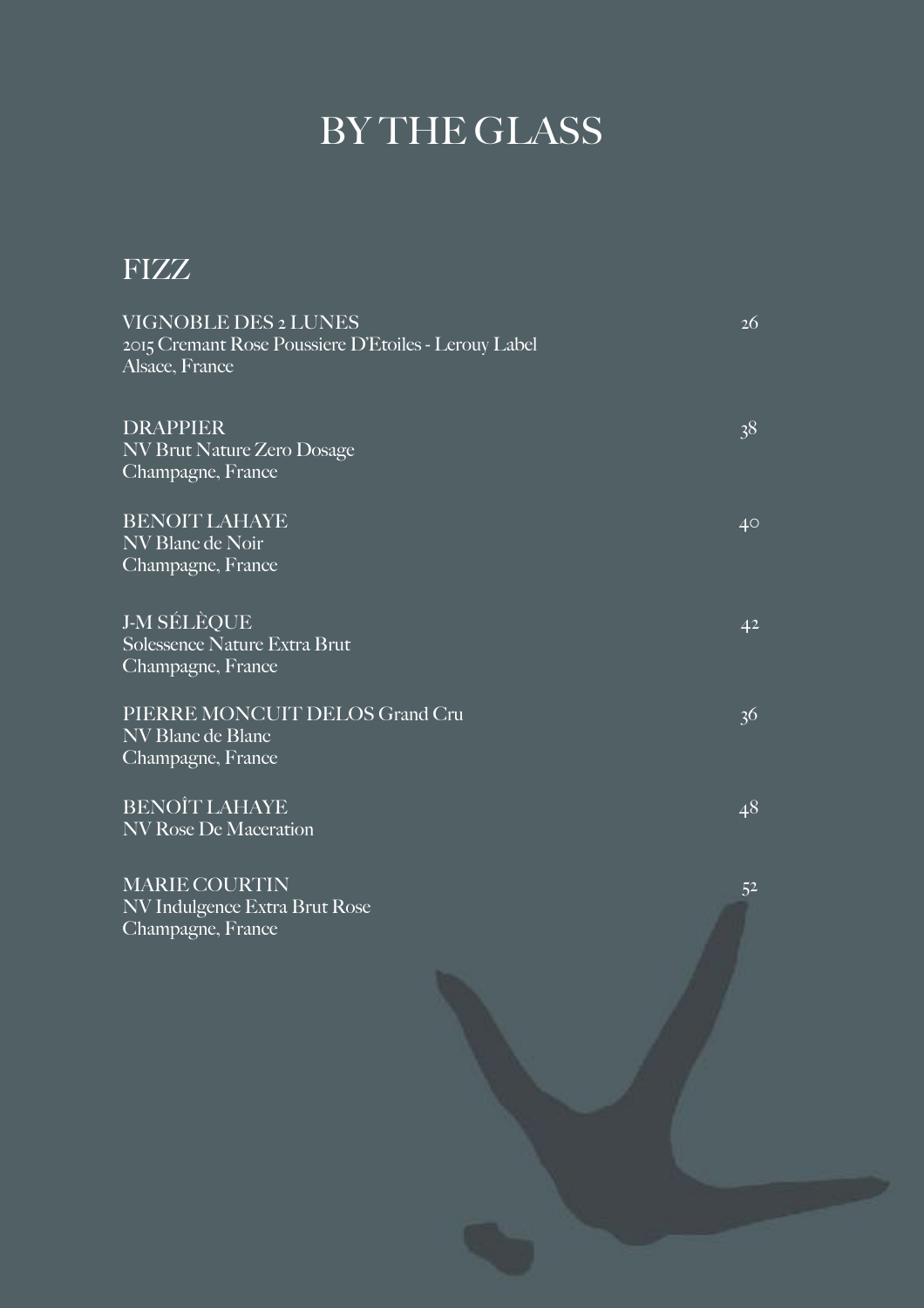# WHITE WINE

| <b>VIGNOBLE DES 2 LUNES</b><br>2019 Lerouy Label, Pinot Blanc<br>Alsace, France                                                                                                                                                                                 |  |
|-----------------------------------------------------------------------------------------------------------------------------------------------------------------------------------------------------------------------------------------------------------------|--|
| Charming nose of green apple and stone fruits. Concentrated and fresh palate, very<br>textural.                                                                                                                                                                 |  |
| <b>DOMAINE ADRIEN BERLIOZ</b><br>2020 Les Gueux Blanc<br>On the palate, the wine is zesty, with flavors of mint and tangy yellow apple.                                                                                                                         |  |
| There is a hint of tannin and a medium level of acidity.                                                                                                                                                                                                        |  |
| VIGNOBLE DE SOMMÉRÉ<br>2018 Mâcon-La Roche Vineuse" Les Nongelettes"<br>Macon, France                                                                                                                                                                           |  |
| This wine has a beautiful golden yellow colour, floral nose as soon as it approaches,<br>opening up to very fresh fruit scents at the end of the mouth.                                                                                                         |  |
| <b>NIEPOORT</b><br><u>2019 Redoma Reserva Branco</u><br>Douro, Portugal                                                                                                                                                                                         |  |
| Light citric and crystalline color. Complex and very captivating, presents stone fruits notes<br>as well as white flowers and orange blossom aromas. Vibrant in the mouth with a good<br>volume.                                                                |  |
| <b>RED WINE</b>                                                                                                                                                                                                                                                 |  |
| <b>VIGNOBLE DES 2 LUNES</b><br>2019 Lerouy Label, Pinot Noir<br>Alsace, France                                                                                                                                                                                  |  |
| Nose of red cherry rises alongside with a note of oak. The palate is fluid and slender, with<br>lovely freshnes. The tannins are firm and the finish is refreshing.                                                                                             |  |
| <b>MATTHIEU BARRET</b><br>2020 Je Suis Ton Pere<br>Rhone, France                                                                                                                                                                                                |  |
| Dureza grapes from Northern Rhône. Nose of wild fruits and spices. Juicy,<br>salivating palate, on the crunchiness of the fruit, marked by a beautiful fruity<br>freshness. Finely peppery finish.                                                              |  |
| <b>CHATEAU MILON AMBROSIUS</b><br>2018 Saint-Emilion Grand Cru<br>Flavors of tart and ripe blackberries with a touch of pomegranate. Toasted oak, licorice,<br>tobacco along with tiniest touch of dark chocolate and spice round out this youthful wine.       |  |
| <b>NIEPOORT</b>                                                                                                                                                                                                                                                 |  |
| <u>2014 Ladredo Ribeira Sacra</u><br>Galicia Spain                                                                                                                                                                                                              |  |
| A joint wine project from two iconic winemakers, Dirk Niepoort and Raul Perez, a blend of<br>Mencia with Garnacha Tintorera showing lots of fresh fruit, spicy aroma, dominated by the<br>notes of pepper and tobacco leaves with a very fine and delicate set. |  |
|                                                                                                                                                                                                                                                                 |  |
|                                                                                                                                                                                                                                                                 |  |

22

26

29

34

25

28

29

 $\frac{1}{4}$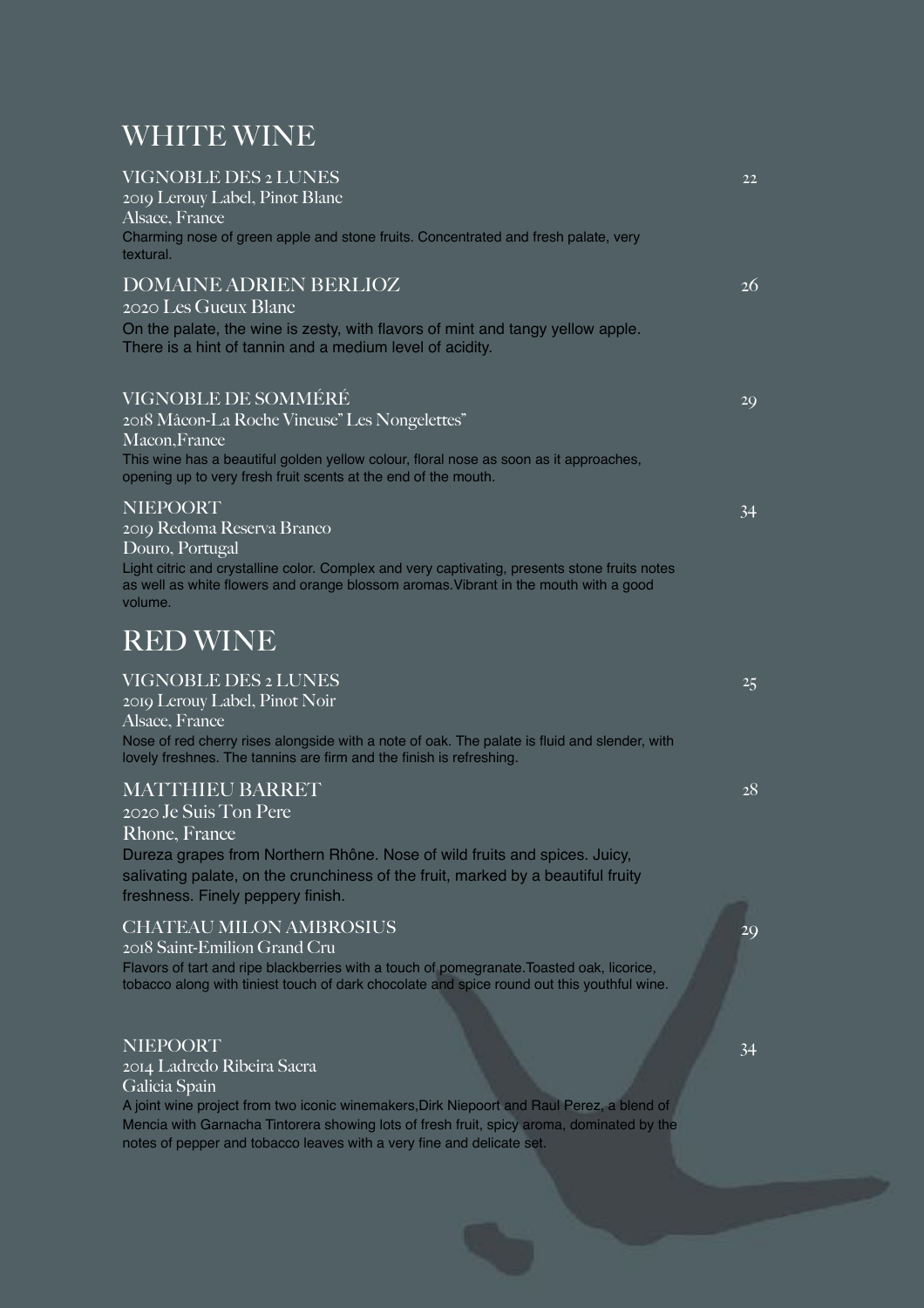# SWEET WINE

# CHATEAU DE LA ROULERIE

2019 Coteaux Du Layon Loire, France This sweet shows a touch of honey plus acidity and baked-apple fruitiness. 100% Chenin. Organic.

# DOMAINE CAUHAPE

#### 2019 Juracon Moelleux Ballet d'Octobre South West, France

A mellowness resulting from a delicious alchemy between Gros Manseng and Petit Manseng, delicately harvested at the end of October. The nose expresses itself on clear and pleasant accents of exotic fruits and citrus, carried by flavors of gingerbread. The sweetness and freshness in the mouth are displayed on an extremely crunchy fruit.

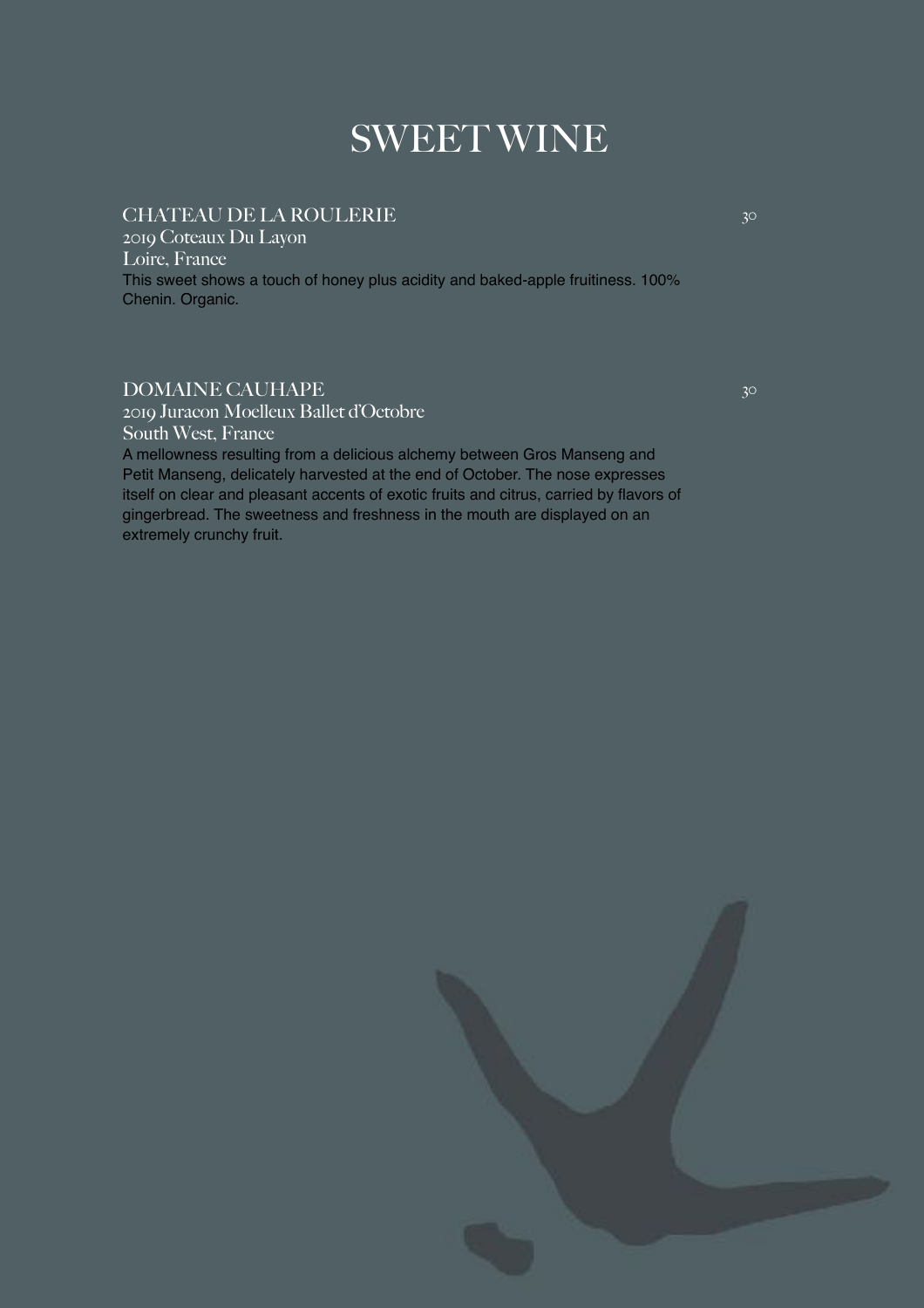# SAKE by the glass

| KIKUZAKARI TOKUBETSU JUNMAI<br>Nagano, 59% Polish<br>Clean, Fresh                                          | 22             |
|------------------------------------------------------------------------------------------------------------|----------------|
| TAKIZAWA JUNMAI DAIGINJO<br>Nagano, 49% Polish<br>Smooth, Aromatic                                         | 3 <sup>2</sup> |
| <b>SAKE</b>                                                                                                |                |
| KID SPARLKING JUNMAI DAIJINJO<br>Wakayama, 50% Polish<br>Aroma of Apple, Melon, Muscat, White Peach, Cedar | 90             |
| KIKUZAKARI TOKUBETSU JUNMAI<br>Nagano, 59% Polish<br>Clean, Fresh                                          | <b>IIO</b>     |
| KOKURYU JUNGIN JUNMAI GINJO<br>Fukui, 55% Polish<br>Aroma of Pineapple, Banana, Mineral                    | 145            |
| KOKURYU CRYSTAL DRAGON DAIGINJO<br>Fukui, 50% Polish<br>Aroma of Melon, Pineapple                          | 165            |
| DAIMON 35 JUNMAI DAIGINJO<br>Osaka, 35% Polish                                                             | 260            |

Elegant, Curvacious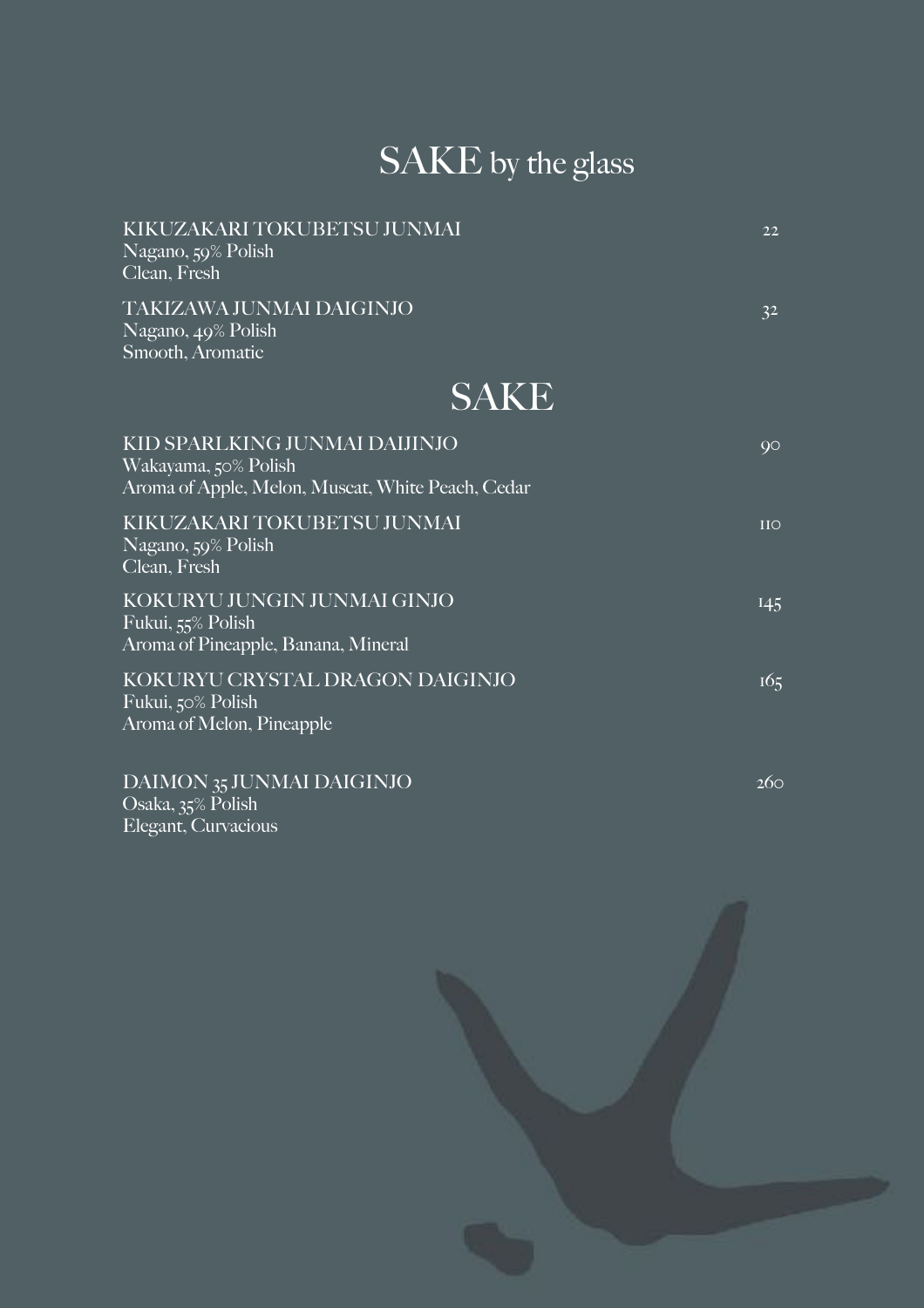# LEROUY ALSACE **SELECTIONS**

# Domaine Albert Boxler (Niedermorschwihr)

| Gewurztraminer"Reserve" 2016<br>Beautifully clear and defined on the nose, displaying an intense tropical fruit<br>bouquet. Creamy intense on the palate, well structured, medium sweet with remarkable<br>finesse and very fine tannins.                                                            | IQO |
|------------------------------------------------------------------------------------------------------------------------------------------------------------------------------------------------------------------------------------------------------------------------------------------------------|-----|
| Riesling"Reserve" 2017<br>Stoney and flinty on nose with fine aromas and a great purity. The palate is round,<br>intense and lush but still very fine and provided with very fine tannins and ripe acidity<br>that gives good length.                                                                | 185 |
| Pinot Noir "S" 2018<br>Beautiful Aromas and deliciously spicy notes on the nose. Supple tannins.                                                                                                                                                                                                     | 250 |
| Domaine Amelie & Charles Sparr (Riquewihr)                                                                                                                                                                                                                                                           |     |
| Gewurztraminer Grand Cru " Clos de La Legende" 2017<br>Delicate, fine, aromas of roses and lychee. The palate is powerful, balance with note of<br>liquorice.                                                                                                                                        | 180 |
| Riesling Grand Cru Schoenenbourg 2017<br>The nose offers an intense and complex, with hints of ripe, exotic and candied fruit at<br>the opening, followed by memories of wild herbs and blood orange in the background.<br>On the palate, it enters fresh and savoury with a juicy and pleasant sip. | 180 |
| Domaine Hubert & Heidi Hausherr (Eguisheim)                                                                                                                                                                                                                                                          |     |
| La Colline Celeste 2014<br>A blend of Gewürztraminer, Riesling and Pinot Gris with aromas of white fruits and white<br>flower. Aromatic, rich freshness and beautiful balance.                                                                                                                       | 145 |
| Le Sentier Au Sud 2015                                                                                                                                                                                                                                                                               | 145 |

A blend of Riesling and Pinot Gris with notes of brioche, caramel, honey and apple. Finish with notes of nuts.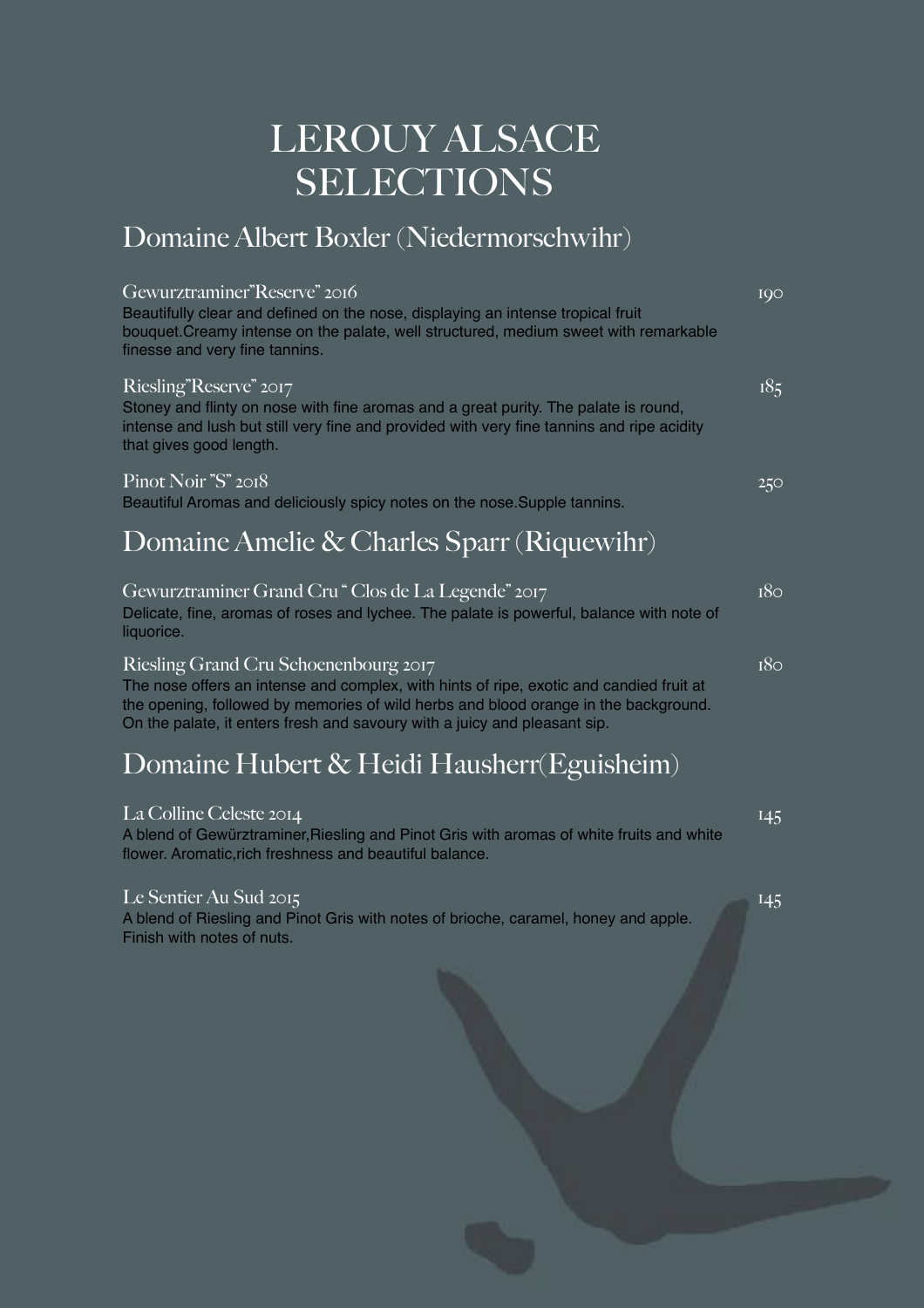# Domaine Josmeyer(Wintzenheim)

| Sylvaner "Peau Rouge" 2020<br>Floral nose and mouth net with roundness and high purity. Finish is very long with<br>flowers and spice.                                                                                                                                                                                                                             | 130 |
|--------------------------------------------------------------------------------------------------------------------------------------------------------------------------------------------------------------------------------------------------------------------------------------------------------------------------------------------------------------------|-----|
| Riesling "Dragon" 2019<br>The nose is elegant with aromas of crystallized lemon and skin of white peach. The<br>mouth is rich, ample, dense. This rich and delicious wine can only please, even,<br>enchant you.                                                                                                                                                   | 165 |
| Pinot Gris "Le Fromenteau" 2017<br>Nose is open on notes of dried fruits, hazelnuts and fresh nuts. On palate with a nice<br>balance between between energy and fullness with a long and salivating finish.                                                                                                                                                        | 155 |
| Riesling Grand Cru "Hengst" 2015<br>Gentle but aromatic notes of ripe pear and lemon zest on nose. On the palate, there are<br>tropical overtones of passion fruit, ripe tangy citrus with the pervasive freshness of<br>tangerine and orange. The finish is bold and dry with a long zesty echo.                                                                  | 230 |
| Domaine Neumeyer (Molsheim)                                                                                                                                                                                                                                                                                                                                        |     |
| Pinot Noir"Schaefferstien" 2020<br>Nice fresh and fruity nose with aromas of cherries and blueberries. Rich attack, beautiful<br>tannins melted at the end of the mouth.                                                                                                                                                                                           | I40 |
| Domaine Pierre Frick (Pfaffenheim)                                                                                                                                                                                                                                                                                                                                 |     |
| Sylvaner Maceration 2018<br>Fine aromas of citrus and white flowers, in the palate is full and round with nice<br>freshness and grainy tannins, Flavors of citrus fruits and brown spices supported by<br>firm minerality finish.                                                                                                                                  | 145 |
| Riesling Grand Cru "Vorbourg" 2017<br>Aromatic profile of grainy stone notes, candied citrus, white flower bouquets and deep<br>mineral. On palate it shows freshness, intensely juicy body and an elegant style.                                                                                                                                                  | 160 |
| Domaine Trimbach (Ribeauville)                                                                                                                                                                                                                                                                                                                                     |     |
| Riesling" Clos Sainte Hune" 2007<br>Clos Ste Hune comes from a small parcel in the Rosacker Grand Cru vineyard. It is a<br>wonderful, ethereal paean to Riesling-crisp while intensely perfumed with aromas of<br>fennel and licorice. It's dry in style, with elegant citrus flavors and a straight line of<br>steely acidity, but finishes with a hint of honey. | 725 |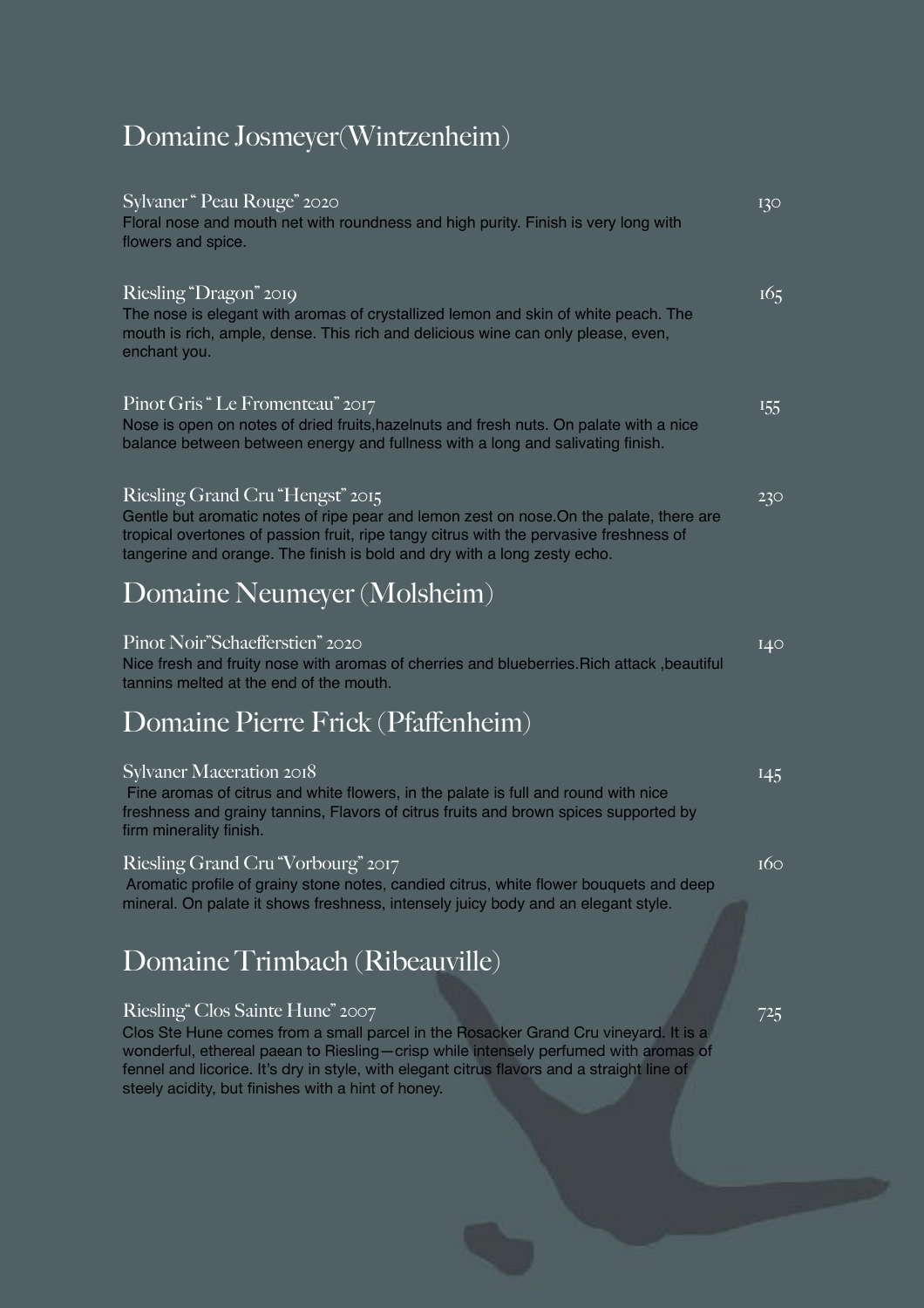# Domaine Valentin Zusslin (Orschwihr)

| Gewurztraminer"Bollenberg" 2018<br>Aroma of nuts, accompanied by citrus and slight trace of honey on nose. In the palate,<br>its flavours have power which are not overwhelming.                                   | <b>I40</b> |
|--------------------------------------------------------------------------------------------------------------------------------------------------------------------------------------------------------------------|------------|
| Riesling Grand Cru "Pfingstberg" 2014 Intense nose and fresh citrus<br>flavours. Round and creamy on the palate.                                                                                                   | 220        |
| Pinot Noir"Ophrys" 2019<br>Aromas of red fruits, spices, flowers and fine silky tannins                                                                                                                            | I4O        |
| Vignoble Des 2 Lunes (Wettolsheim)                                                                                                                                                                                 |            |
| Pinot Blanc, Lerouy Label 2019<br>Charming nose of green apple and stone fruits. Concentrated and fresh palate, very<br>textural.                                                                                  | <b>IIO</b> |
| Pinot Noir, Lerouy Label 2019<br>A rather heady nose of red cherry rises alongside with a note of oak. The palate is fluid<br>and slender, with lovely freshness that frames the heightened tones. The tannins are | 125        |

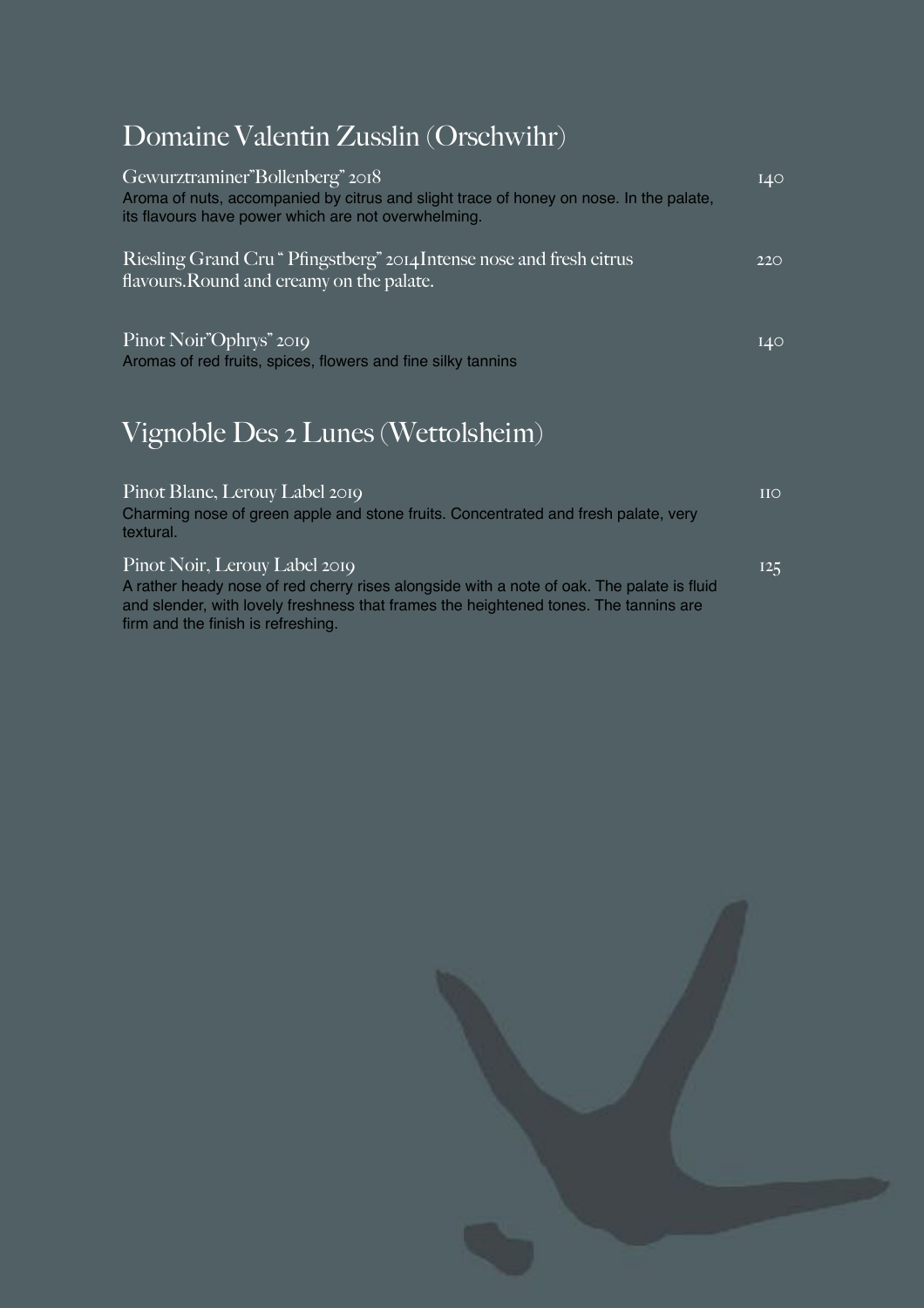| FIZZ                                                                                                                                                                                                                                                                                                                                                                                                            |  |
|-----------------------------------------------------------------------------------------------------------------------------------------------------------------------------------------------------------------------------------------------------------------------------------------------------------------------------------------------------------------------------------------------------------------|--|
| <b>LARMANDIER-BERNIER</b><br>2012 Les Chemins d'Avize Grand Cru<br>Intense, spicy, white peach, kernel and saline noted wine of brilliant<br>intensity, purity and finesse.                                                                                                                                                                                                                                     |  |
| GEORGES LAVAL<br>2012 "Les Chenes"Cumieres Premier Cru Brut<br>Tropical fruit and citrus aromas on the nose, the midweight, sinewy, and broad palate is<br>pungently mineral, displaying notes of salt, green tea, and quinine on a driving,<br>powerful, persistent finish.                                                                                                                                    |  |
| <b>AGRAPART</b><br>2012 "Mineral" Blanc De Blancs Extra Brut A Avize Grand Cru<br>Excitingly pure, precise and fresh iodine-scented bouquet with elegant,<br>concentrated fruit and chalky notes. On the palate, clear, pure and<br>balanced yet round, crisp and complex. Well-structured, very mineral<br>and tensioned finish that also reveals intense, focused fruit and lingering<br>salinity.            |  |
| GOSSET<br>NV Grand Blanc de Blancs Brut<br>100% Chardonnay. The fine and steady bubbles rise gracefully to the surface. The<br>color is pale golden. The nose, both mineral and floral, reveals aromas of flowers, white<br>fruits, apricots, Mirabelle plum and very light notes of lemon, citrus fruits, quince jelly,<br>honey and star anise. In the mouth, one will be seduced by the saltiness and iodine |  |

GOSSET

NV Grand Brut Rose

The Grand Brut Rosé is a soft hue of salmon pink with a few ruby-cherry reflections. The nose is clearly marked by strawberries. Well-structured with a constant tension between freshness and fruity roundness, the wine is dominated by a red pulpy fruit perhaps wild strawberry (cream or as a coulis) — giving a soft, coated sensation. It is round with a beautifully fresh finish.

touch typical to the champenois terroir. White flowers mingle with a hint of toastiness. A

silky and harmonious sensation for this crisp and structured champagne.

#### **GOSSET**

#### 2007 Celebris Extra Brut Rose

Freshness, with notes of red fruit (strawberry, raspberry and redcurrant), provides a smooth, comfortable sensation that lingers with hints of pink grapefruit.

#### **GOSSET**

#### 2007 Celebris Extra Brut

An opulent appearance, bright pale gold with emerald green highlights characteristic of wines with a high proportion of Chardonnay. The bubbles are fine and rise in a thin and persistent ribbon. The nose has ripe aromas of frangipane, Tarte Tatin, honey or salted butter caramel refreshed by aromas of pear, pineapple or citrus fruits such as kaffir lime citron and sweet lime. The palate is open and flawless with salty notes followed by complex aromas reminiscent of pear, grapefruit and yuzu.

365

440

430

420

235

230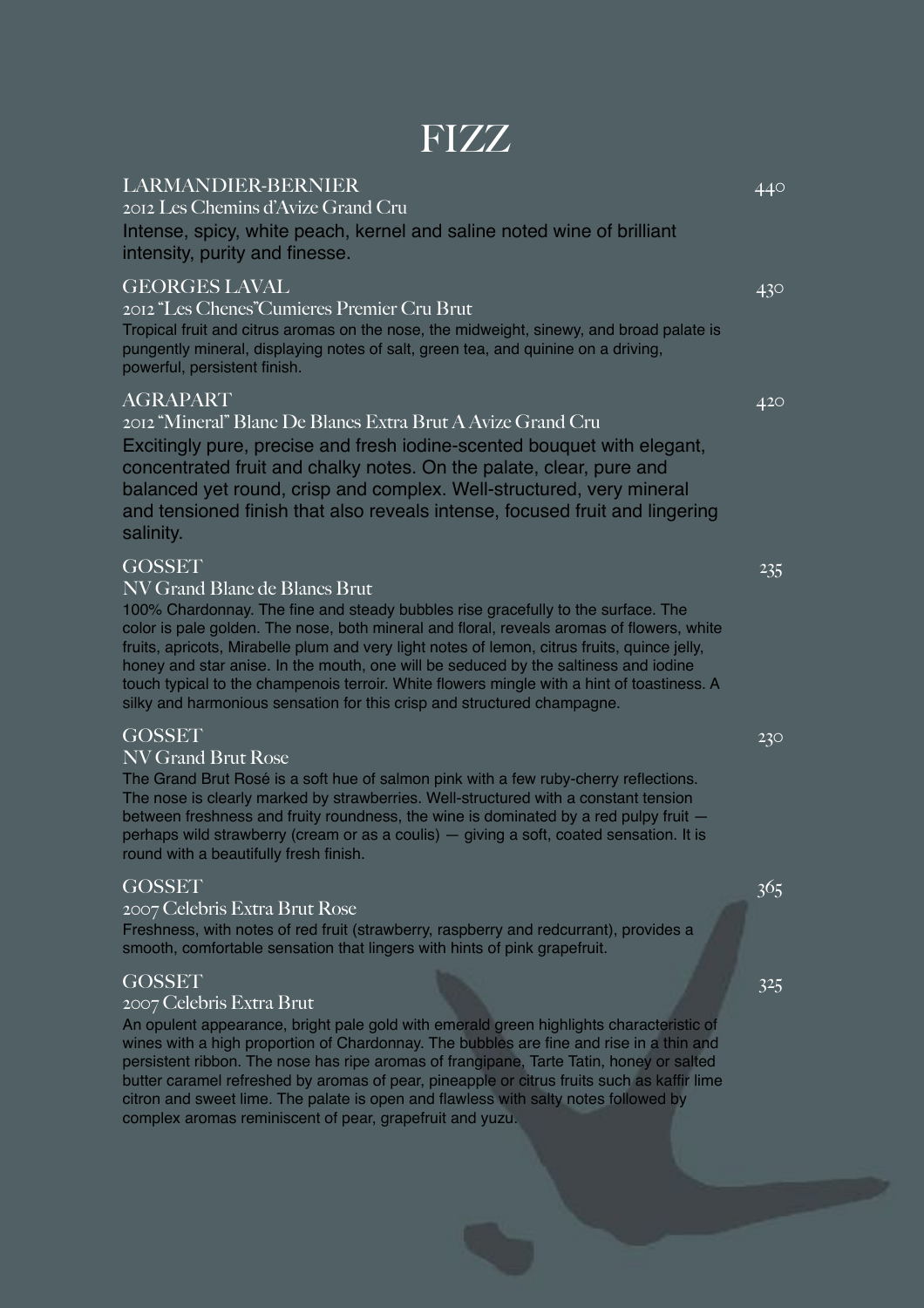| HUNE FNENES INSTANTEE                                                                                                                                                                 |
|---------------------------------------------------------------------------------------------------------------------------------------------------------------------------------------|
| 2014 Blanc de Noirs                                                                                                                                                                   |
| A mineralic-rich and refreshingly fruity bouquet. High acidity and intense                                                                                                            |
| aroma.                                                                                                                                                                                |
| <b>DOM PERIGNON</b>                                                                                                                                                                   |
| 2008 Champagne                                                                                                                                                                        |
| The 2008 was a miracle Champagne. The opening bouquet is complex and luminous, a<br>لمواديروا وممومومات والمملكم المسمريم موالى اثرسة ممملم امعرم مرسائم لمسمريها فلنواب فمرمضاه سأمس |

mingling of white flowers, citrus and stone fruit. The overall freshness of aniseed and crushed mint. The final aromas offered by the wine are starting to show spicy, woody and roasted notes.Its persistence is mainly aromatic, grey, smoky and highly promising.

## PIERRE MONCUIT CUVEE GRAND CRU

#### 2006 Champagne

Bright yellow, light yellow gold. Intense pear & melon aromas. Ripe, fleshly & expansive, offering fruit flavors & hint of anise. Rich yet lively wine with excellent finishing clarity.

#### VINCENT COUCHE

HURÉ FRERES INSTANTÉE

#### 2004 Champagne

Complex mix of both freshness & richness, with ripe apples & toasted almonds on the palate. Generously textured, precise & elegant.

#### KRUG

#### NV Grande Cuvée 167ème

Unique fullness of flavours and aromas, impossible to express with the wines of just a single year. A light golden colour and fine, vivacious bubbles, holding a promise of pleasure. Aromas of flowers in bloom, ripe, dried and citrus fruits, as well as marzipan and gingerbread. Flavours of hazelnut, nougat, barley sugar, jellied and citrus fruits, almonds, brioche and honey.



210

450

400

250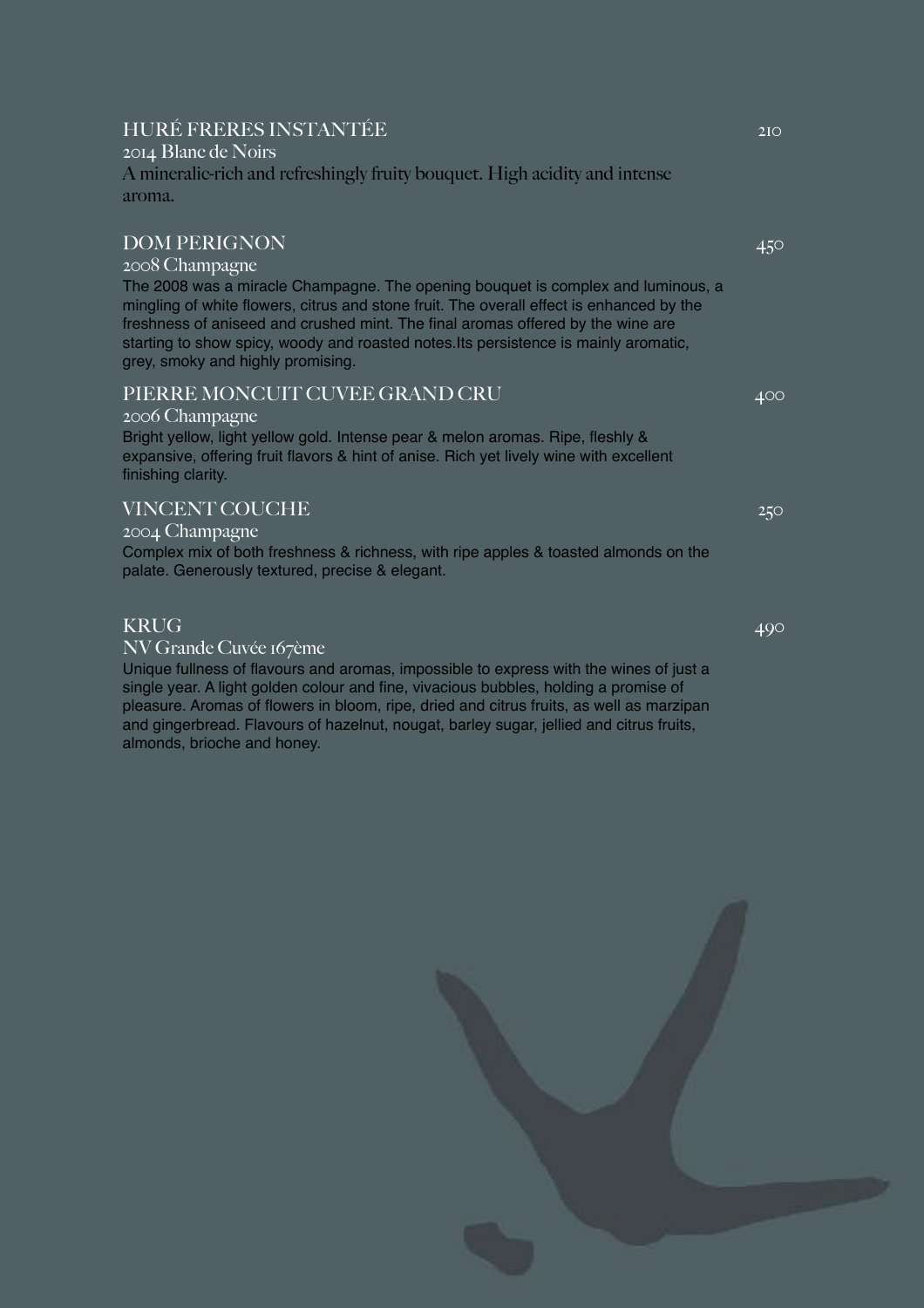# WHITE WINE

# BURGUNDY

| COCHE-DURY<br>2017 Bourgogne<br>Crisp green orchard fruit, white flowers and hazelnuts. On the palate, it's medium-<br>bodied, smooth and incisive, with a bright spine of acidity that structures the wine's<br>generous core of fruit.                                                                                                                       | 800         |
|----------------------------------------------------------------------------------------------------------------------------------------------------------------------------------------------------------------------------------------------------------------------------------------------------------------------------------------------------------------|-------------|
| <u>PAT</u> RICK PUIZE<br>2018 Bourgogne Aligote "1953"<br>100% Aligote. Fresh and zippy, offering white peaches, apples and a dash of<br>pineapple, with floral notes and a little minerality blossoming in the glass.                                                                                                                                         | 145         |
| <b>OLIVER LEFLAIVE</b><br>2019 Bourgogne " Les Setilles"<br>The aromas of white flowers, peach, grilled almond and lemon peel dominate on a<br>mineral background. The attack is full and warm on the palate with a lively and<br>greedy finish.                                                                                                               | 160         |
| PATRICK PUIZE<br>2019 Chablis Terroir De Chichee<br>Aromas of pear and green apple overlaid by some delicate fresh herbs with flinty<br>minerals end notes. Light and fresh on the palate with clean dry finish, crisp acidity and<br>an aftertaste of pear, citrus, stoney mineral and a hint of lingering cashew.                                            | 160         |
| <b>DOMAINE ROULOT</b><br>2017 Meursault<br>Elegant aromas of petrol, quinine and white fruit compote that is trimmed in just a<br>whisper of citrus peel. There is a really lovely sense of underlying tension to the<br>sophisticated and refined middle weight flavors that exhibit outstanding depth and<br>length on the beautifully well-balanced finale. | <b>IIOO</b> |

# MAISON HARBOUR SANTENAY 1ER CRU

#### 2018 Cotes de Beaune

Full-bodied fruit & spice with the ability to age. This style relies on the interplay of oak & fruit, honeyed character.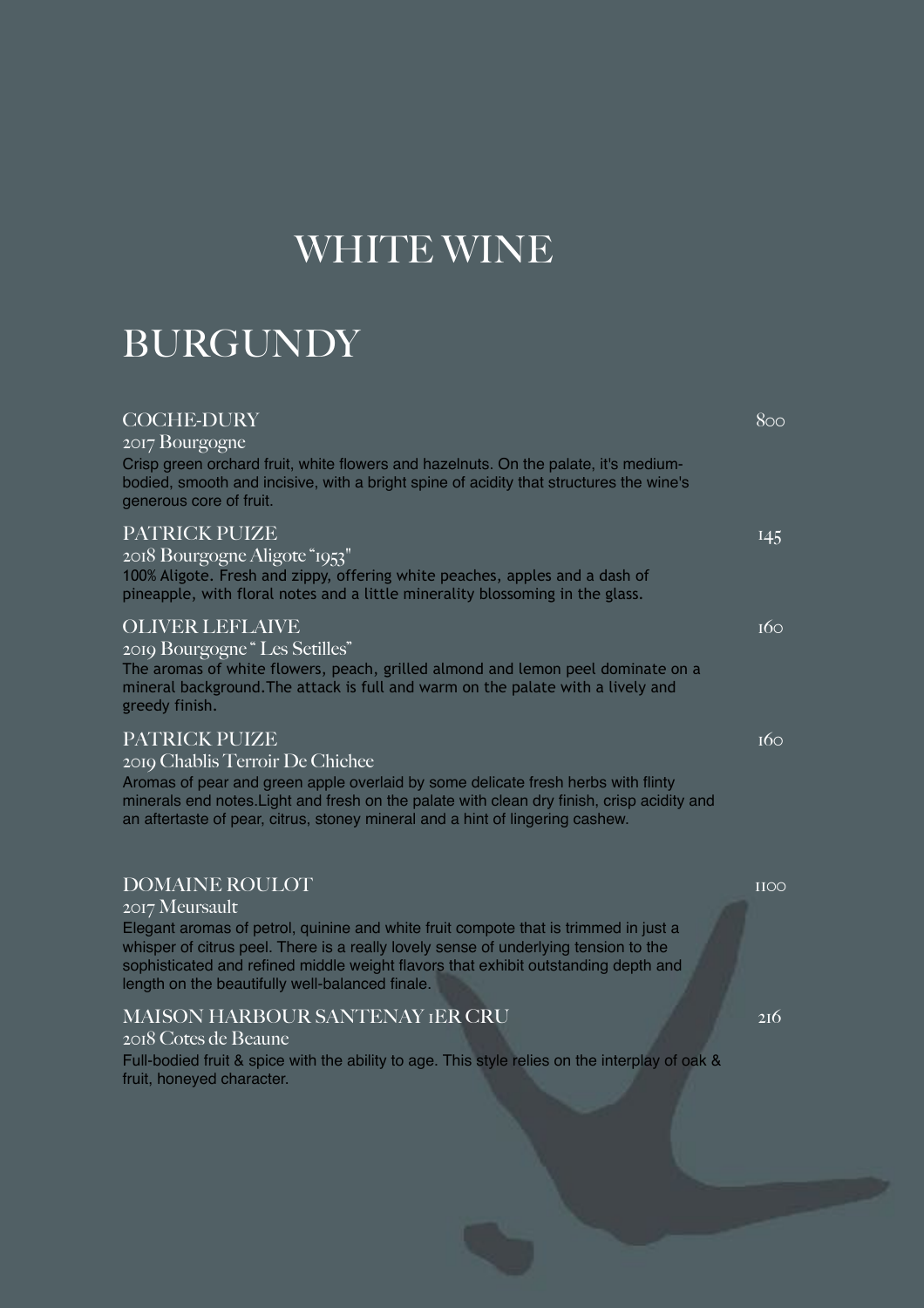| <b>DOMAINE TESSIER</b><br>2018 Meursault 1er Cru "Charmes Dessus"<br>Aromas of ripe citrus fruit, green apple and pear-framed by notes of smoke and iodine<br>-introduce the 2017 Meursault 1er Cru Charmes Dessus, a medium to full-bodied,<br>broad and succulent wine with good old-vine concentration, excellent mid-palate<br>amplitude and a long, delineated finish.         | 220 |
|-------------------------------------------------------------------------------------------------------------------------------------------------------------------------------------------------------------------------------------------------------------------------------------------------------------------------------------------------------------------------------------|-----|
| <b>OLIVER LEFLAIVE</b><br>2017 Puligny Montrachet "Les Enseigneres"<br>A powerful, rich and concentrated Puligny-Montrachet.                                                                                                                                                                                                                                                        | 270 |
| <b>OLIVER LEFLAIVE</b><br>2017 Meursault 1er Cru " Charmes"<br>A whiff of the exotic to the white peach, passion fruit, mandarin orange and softly oak-<br>scented nose. The delicious and vibrant flavors possess an appealing mouth feel<br>though not quite the same mid-palate concentration on the more refined, sophisticated<br>finish.                                      | 305 |
| FONTAINE-GAGNARD<br>2017 Chassagne Montrachet 1er Cru " La Maltroie"<br>A whiff of exotic fruit to the resin, pear, melon and white peach aromas. Well balanced,<br>clean and dry finale.                                                                                                                                                                                           | 235 |
| <b>HEITZ-LOCHARDET</b><br>2019 Bourgogne Blanc<br>Fresh and mineral, on light citrus flavors with a fat sensation that softens the texture<br>and melts the wine on the palate. Vibrant finish, a wine with good length. Excellent.                                                                                                                                                 | I40 |
| DOMAINE LOUIS CHENU LES SAUCOURS<br>2019 Savigny-les-Beaune<br>Golden-green colour. Dry, well-structured & rounded in texture. The dominant<br>Chardonnay variety gives the roundness, the aromas & the finesse.                                                                                                                                                                    | 160 |
| <b>DOMAINE JULES DESJOURNEYS</b><br>2017 Macon Verzé<br>The granite-shaped Chardonnay from Mâcon-Verzé, of which there is only an annual<br>production of 9,866 bottles, convinces with the absence of new wood and a dense<br>texture on the palate that is unique. Prickly pears and pure claws are tightly packed<br>here, underlaid with a spicy, salty aroma and fine texture. | 180 |
| HEITZ-LOCHARDET<br>2018 Bourgogne Aligote<br>It is outstanding. Very elegant, expressive and utterly delicious from the moment it is<br>opened, full of lemon and honeysuckle and a sherbet-like finish                                                                                                                                                                             | 130 |
| HEITZ-LOCHARDET<br>2018 Chassagne Montrachet 1er Cru " Morgeot"<br>A nose with a concentrated and pure freshness, with notes of white fruits and fresh<br>flowers. In the mouth confirms its freshness, balanced with good intensity of flavours<br>and energy, with long and elegant finish.                                                                                       | 255 |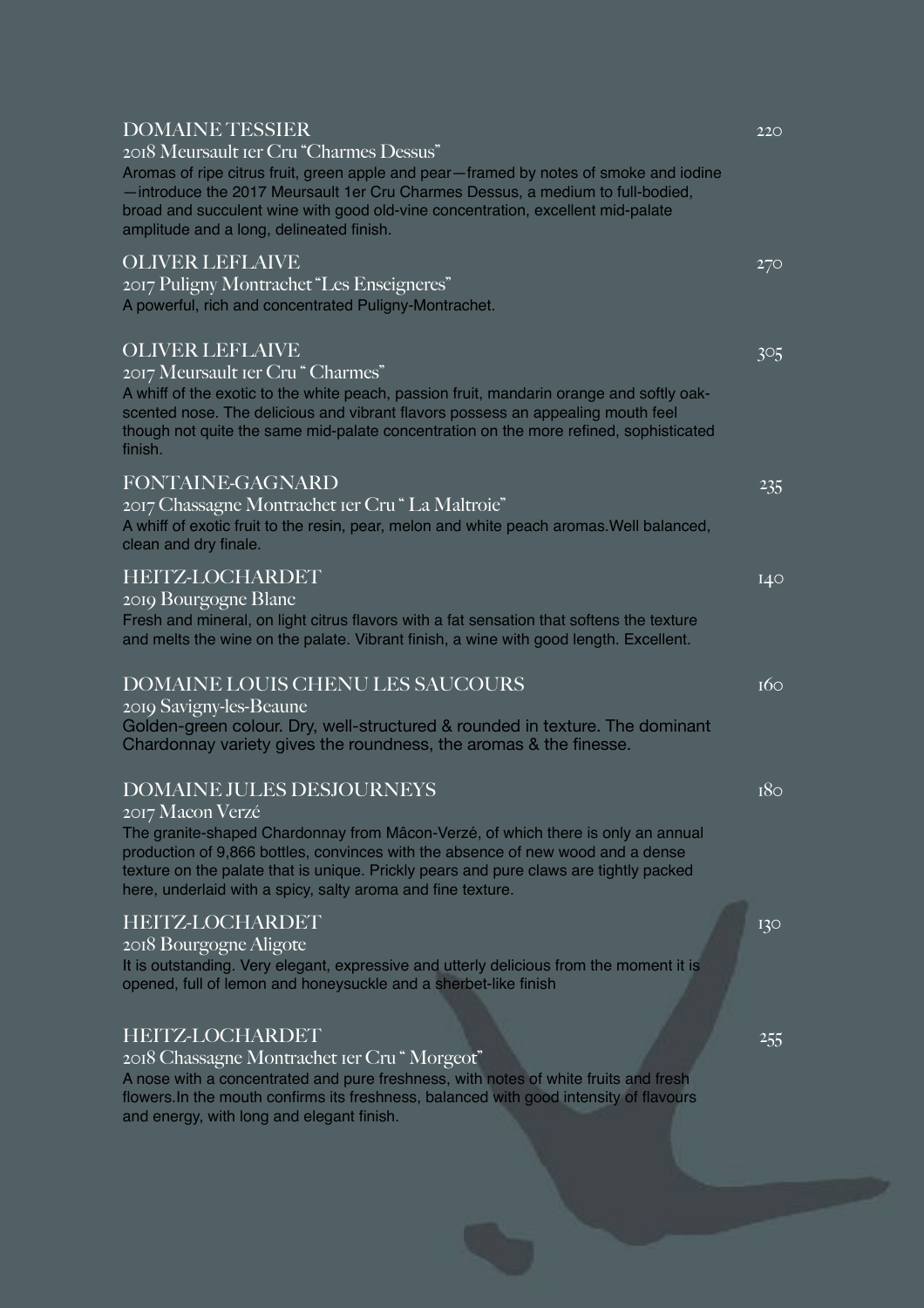| 2019 Mercurey Ier Cru "La Mission" Monopole<br>Chardonnay. This 1er Cru Monopole has a bouquet of pear, wheat toast, waxy citrus<br>rind and fresh peach. On the palate, it's medium to full-bodied, satiny and bright,<br>concluding with a saline finish. |
|-------------------------------------------------------------------------------------------------------------------------------------------------------------------------------------------------------------------------------------------------------------|
| VIGNOBLE DE SOMMÉRÉ<br>2018 Mâcon-La Roche Vineuse" Les Nongelettes"<br>This wine has a beautiful golden yellow colour, floral nose as soon as it approaches,<br>opening up to very fresh fruit scents at the end of the mouth.                             |

# DOMAINE DU ROC DES BOUTIRES

## 2019 Pouilly Fuisse

An attractive bouquet of confit citrus, Anjou pear and blanched almonds. On the palate, it's medium to full-bodied, deep and fleshy, with ripe acids, a nicely concentrated core of fruit and good tension at the core despite its expressive profile.

# VIGNOBLE DE SOMMÉRÉ

CHATEAU DE CHAMIREY

2018 Saint-Véran"Les Clarets"

Located on clay-limestone soil, this Chardonnay brings both mineral and gourmet notes to this Saint-Véran. Its traditional vinification develops notes of ripe yellow fruit and flint.

270

145

160

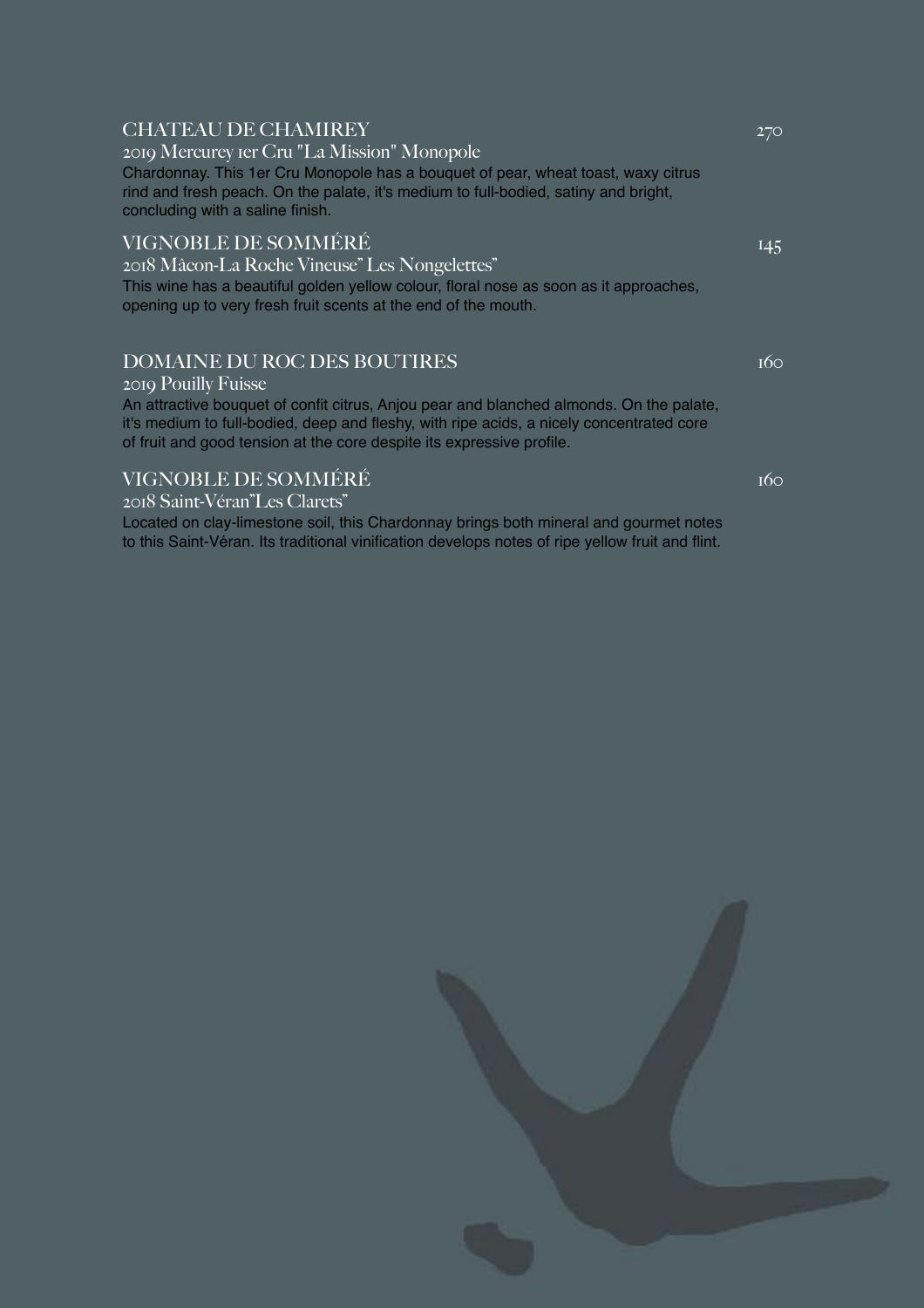# **JURA**

### JEAN FRANCOIS GANEVAT

2015 Côte Du Jura Savagnin "Antide"

A Savagnin wine which is named after Ganevat's younger son, produced with fruit from 3 different vineyards averaging 45 years of age with hints of almonds and toasty notes.

# JEAN FRANCOIS GANEVAT

#### 2015 Côte Du Jura Chardonnay "Les Chamois Du Paradis"

100% Chardonnay from a single vineyard, grown on red and white marl soils with a limestone subsoil. It's complex and powerful, with notes of candied lemon, honey blossom, pineapple, and mango alongside racy acidity and a potent minerality.

# FRANCOIS ROUSSET-MARTIN

2018 Côtes du Jura Savagnin "Cuvee du Professeur Sous Roche"

This wine comes from the François Rousset Martin domaine which is located around Château-Chalon in Jura.The aromas are exotic with an oxidative touch. The palate is direct with flavours of beautiful citrus bitters, peach, and ripe and candied fruit. There is a beautiful acidity in the finish.

## DOMAINE DES MARNES BLANCHES CHARDONNAY

#### 2018 Jura, France

This Jura chardonnay charmed us with notes of aromatic citrus & white flowers. Its sweet salinity gives it fine tension & allows it to elegantly enhance flavorsome dishes.

# FRANCOIS ROUSSET-MARTIN

### 2018 Côtes du Jura "Mémée Marie"

This cuvée, François Rousset-Martin pays homage to his paternal grandmother. This is a ouillé (topped-up) wine made from Chardonnay and Savagnin, the latter of these being the Jura's landmark varietal, making up 15% of this blend. Shimmering, light and bright aromas of passionfruit, peach pit and beautifully crisp. Attractive citrus fruit,juicy and delicious mouthfeel with mouthwatering finish.

### FRANCOIS ROUSSET-MARTIN

#### 2018 Côtes du Jura Chardonnay "Beaumont"

A beautiful wine, crisp and saline fresh yet nutty and complex at the same time; the acidity is beautiful and fans the finish.

### DOMAINE RATTE

#### 2018 Arbois Naturé

Savagnin. Naturé comes from the Pré Levront vineyard, with predominantly 20 year-old vines (A small parcel of 100+ year-old vines, planted by Françoise's great grandfather). Wonderfully textural, with struck match reduction, pear, pithy lemon, a herbal note, and a juicy acidity.

# DOMAINE RATTE

#### 2020 Arbois Chardonnay

Lemon color, medium intensity with blossom and mango, hint of pepper. Tinge of oxidation.

465

350

210

 $120$ 

210

200

190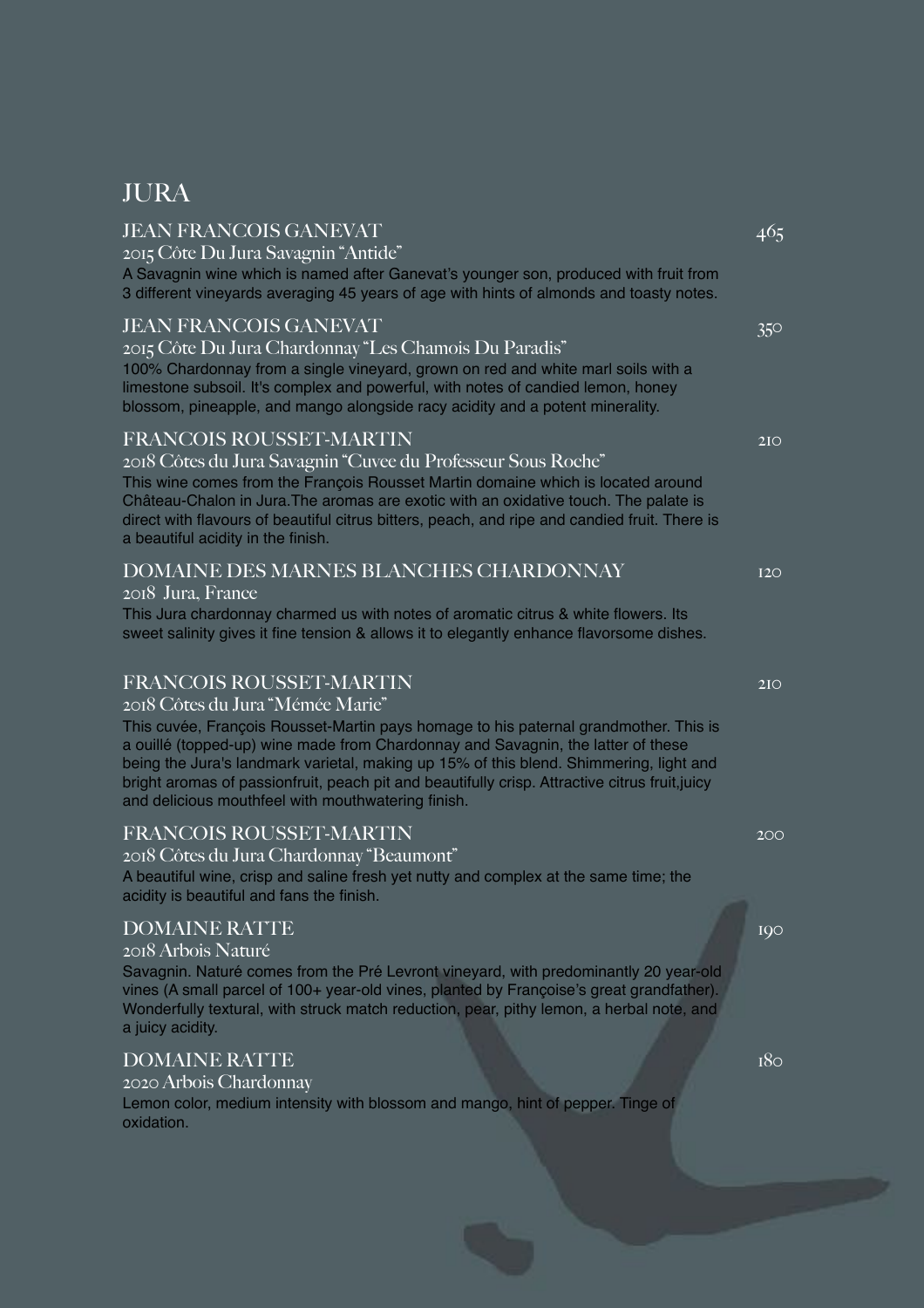# **SAVOIE**

# DOMAINE DES ARDOISIERES

2019 Coteau de Cevins"Schiste"

Full-bodied white wine, with a firm structure, slightly toasted notes and good acidity. Complex notes of butter, pineapple, apricot and hydromel.

#### DOMAINE ADRIEN BERLIOZ

#### 2019 Roussette de Savoie "Zulime"

Floral notes lead, with honey and ripe white pears elements. In the background there's a yeasty character, and a hint of smokiness. Intense notes of pear, quince, apricot and ginger up front. It's powerful, rich and perfectly balanced with a long, mineral finish.

## DOMAINE ADRIEN BERLIOZ

#### 2019 Chignin Bergeron"Grand'Zeph"

Aromas of floral presence, revealing hints of balance and minerality. The fruit is also harmoniously blends with the other aromas.Deliciously fresh, with hints of wood and fruit. The final described with a light texture with quince, salinity and end calcareous long.

#### DOMAINE PARTAGE - GILLES BERLIOZ

#### 2019 Roussette de Savoie"El Hem"

Notes of white flowers, fresh pear, and a noble musky vegetable. The very juicy palate deploys a tense and mineral body to finish with beautiful salivating acidity.

220

200



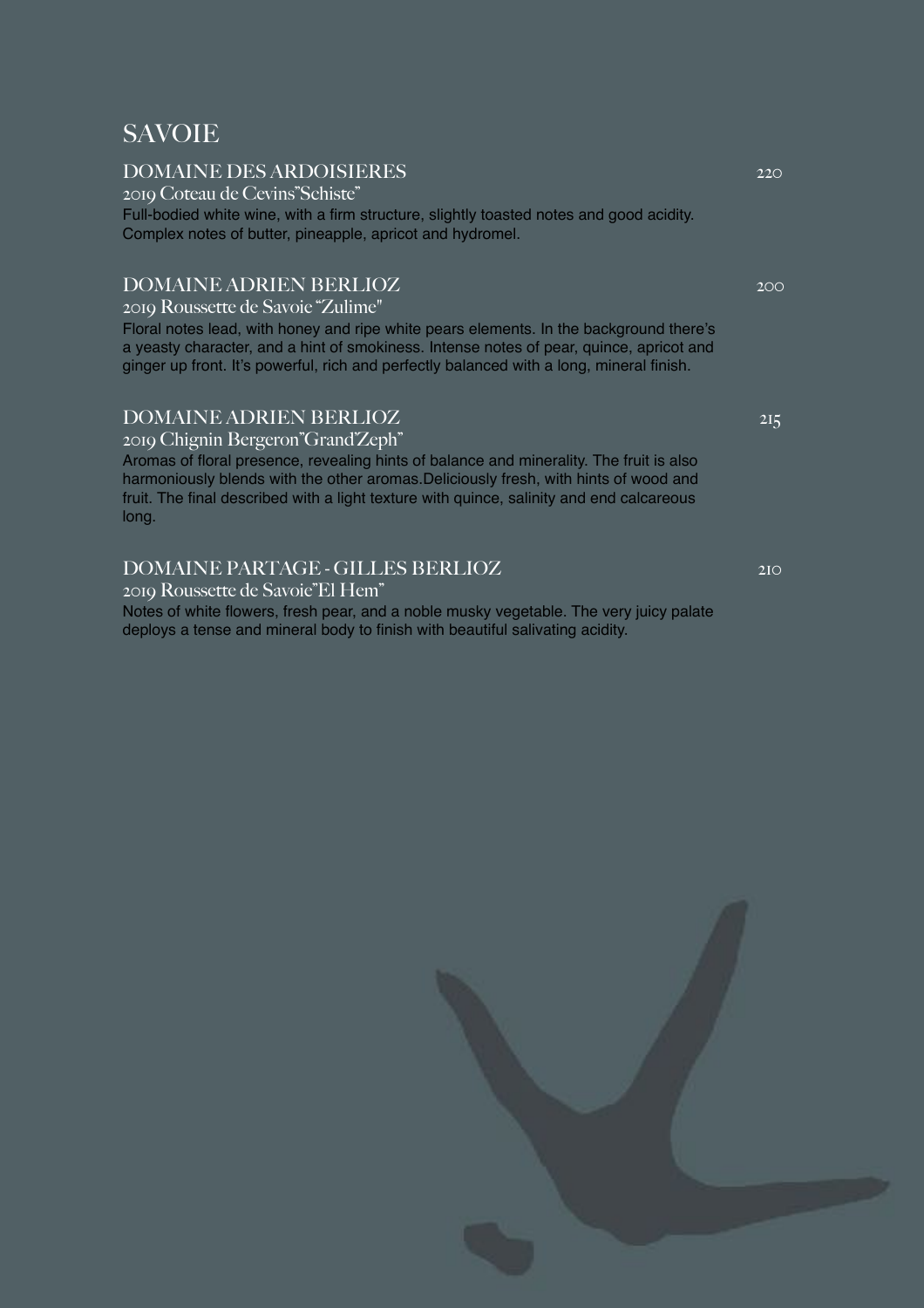# DOMAINE PARTAGE - GILLES BERLIOZ

# 2019 Chignin Bergeron "Les Christines"

Powerful and very evolving nose in the glass expressing subtle notes of dried fruits and toasted almonds. The mouth shows a superb phenolic substance in a perfectly integrated mineral extension.

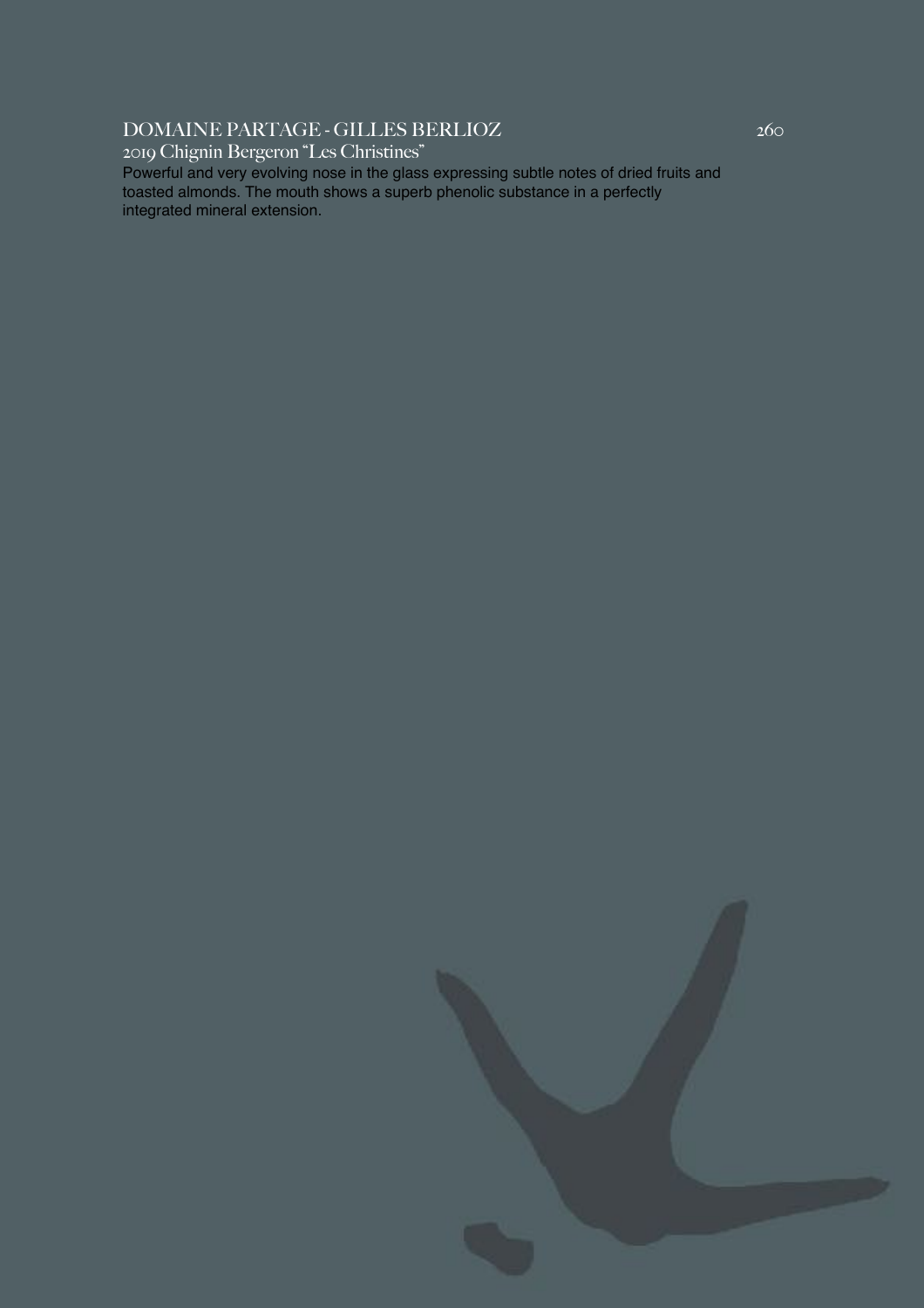# RHONE

# DOMAINE JOLIVET

2017 Saint Joseph La Clep De Sol

Marsanne, Roussanne. The bouquet is fully charged with a tropical fruit salad, pineapple, cooked lime, vanilla in the mix, sizzled butter undertones. The palate gives a cool thread of Marsanne fruit, with apricot, ginger in the tang.

## MAS SAINT LOUIS

#### 2018 Chateauneuf Du Pape Blanc

A blend from Bourboulenc, Clairette, Grenache Blanc, Roussanne. Pale lemon yellow colour. Nose aromas of stone fruits like peach, apricot, and of white flowers. On the palate a beautiful complexity, citrus notes, exotic fruits of pineapple, mango with good acidity. Fine and fine woody integrated, the finish is expressive on lingering zesty and mineral notes

#### DOMAINE DE TUNNEL

## 2018 Saint Peray Roussanne

100% Roussanne. Vivid gold color as well as notes of crushed citrus, lime, toasted bread, and flower oil. It's a powerful, full-bodied white that stays pure, flawlessly balanced, and has a great finish.

# DOMAINE GEORGES VERNAY

#### 2017 Condrieu Terrasses De L'empire

10% is barrel-fermented, with the remainder in wooden vats. This Viognier has ineapple and apricot notes dominate this medium to full-bodied, rich, textural wine that somehow manages to retain terrific freshness on the zesty-briny finish.



155

250

225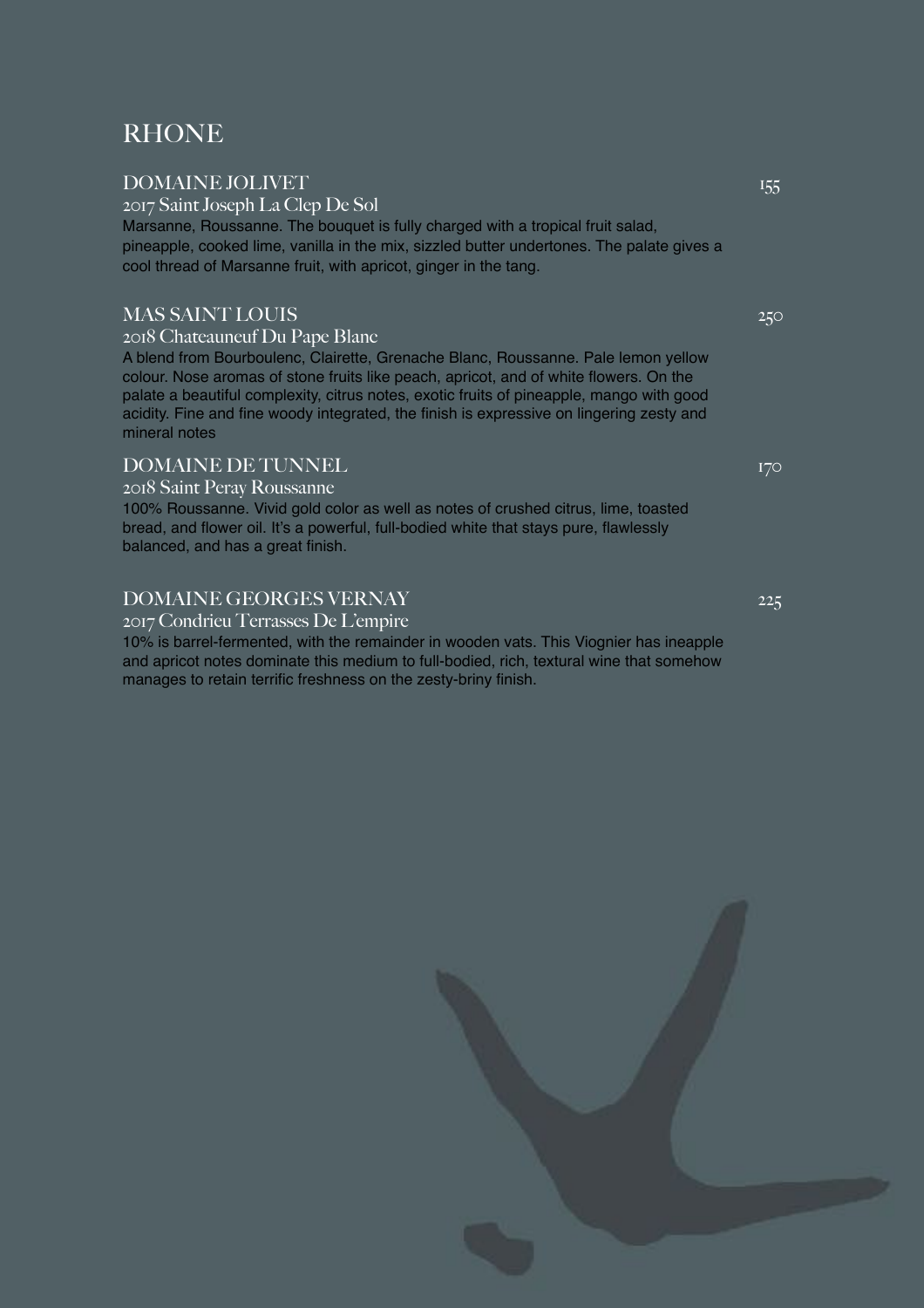# LOIRE

#### ALPHONSE MELLOT 2020 Sancerre Blanc La Moussiere

Sauvignon Blanc. Displaying white fruit and floral aromas along with lemon, it's very clear and smoky on the nose. La Moussière is the estate's flagship cuvée insofar as it represents the Alphonse Mellot style in perfection. Full-bodied, rich and round, a very intense and fruity, but also well-structured wine with firm grip and authentic character.

# DOMAINE DELAPORTE

2020 Sancerre Chavignon Blanc

Precision, Balance, and Complexity Are the Watchwords of the Domaine Delaporte, Marked by Considerable Minerality, Power, and Freshness

# CHATEAU DE LA ROULERIE

#### 2018 Anjou Blanc Les Terrasses

100% Chenin. From Terrassses behind the Château, this is a rich wines with notes of mirabelle plum, quince and chamomille. Strong minerality. Beautiful textured and firmly structured.

### DOMAINE MICHEL REDDE AND FILS

#### 2019 Pouilly Fumé "La Moynerie"

Sauvignon Blanc. Displays fresh green apple, lime and wet stone aromas on the nose along with a hint of gooseberry and an almost smoky flintiness.On palate a nice acidity with freshness of apple and lime.

#### DOMAINE MICHEL REDDE

#### 2005 Pouilly-Fumé " Les Champs Des Billons"

Sauvignon Blanc. Clean scent of apple and pear, accented tones of minerals, white flowers and sea notes. On palate, it's rounded, fresh, ripe, deep, with beautiful shades of melon, pear, candied apples, smooth texture and mineral notes in the long aftertaste.

### DOMAINE LES ROCHES NEUVES

#### 2017 Terre D'Amphore

Chenin Blanc, 8 months maceration in Italian amphora. This white amphora wine keep its freshness while showing orange peel aromas.

130

140

115

145

195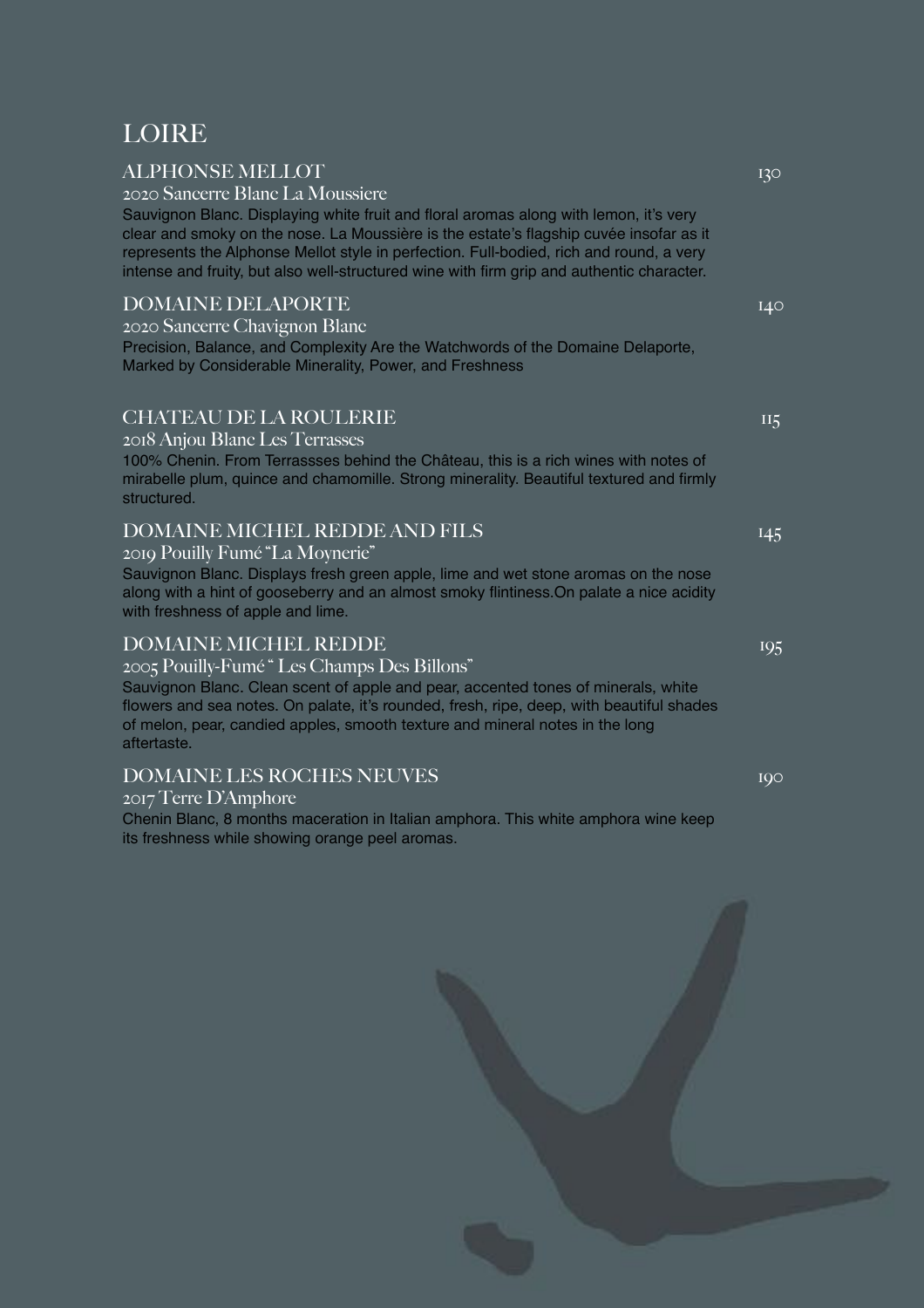# LOIRE

# DOMAINE GOURDON

1959 Vouvray, Moelleux Pronounce matured noted, such as quince and beeswax, sweet but balanced with natural high acidity.

# DOMAINE GOURDON

1976 Vouvray Natural fresh acidity with nice minerality, driest in the selection. Quince, pear, apple, honeysuckle, beeswax and ginger on the note and flavors on the palate.

# DOMAINE GOURDON

1989 Vouvray Natural fresh acidity with nice minerality. Quince, pear, apple, honeysuckle, beeswax and ginger on the note and flavors on the palate.



260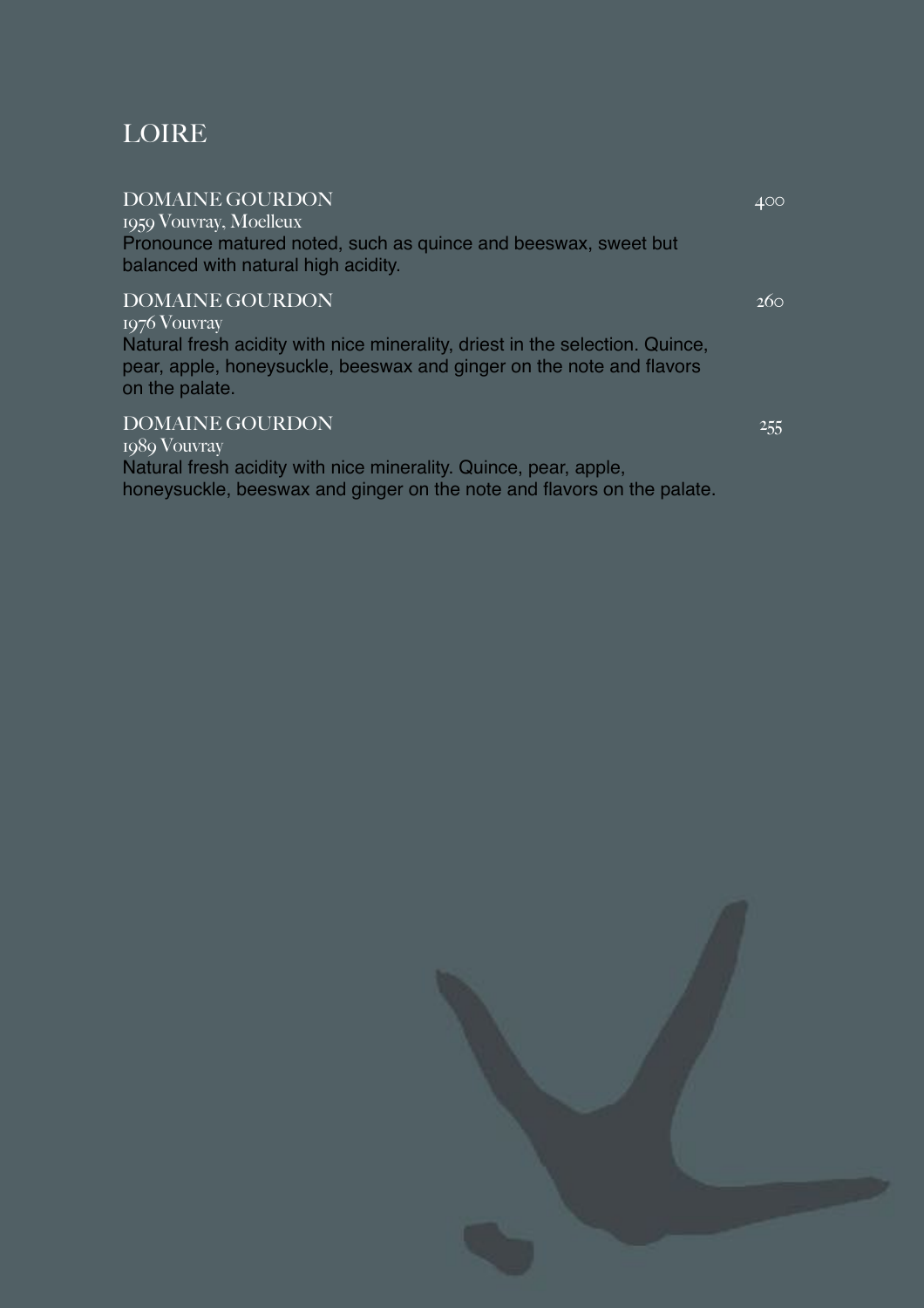# **CORSICA**

## DOMAINE ANTOINE ARENA

#### 2017 Bianco Gentile

100% Bianco Gentile. Gourmet wine, imbued with the Mediterranean style. Notes of honey, ripe fruit, pastries. Very nice balance and no heaviness.

## CANTINA DI TORRA

2020 Corsica France All white flowers & fresh green herbs & salty edges. It's got real weight on the palate but feels fresh.

# DOMAINE SANT ARMETTU

#### 2018 Myrtus Blanc

Vermentino, Genovèse. The nose opens with scents of flowers and white fruit with a sweet pastry side revealing notes of frangipane and fresh butter. In the mouth, these fruity notes almost milky with a hint of citrus offering a long, full finish freshness.



160

120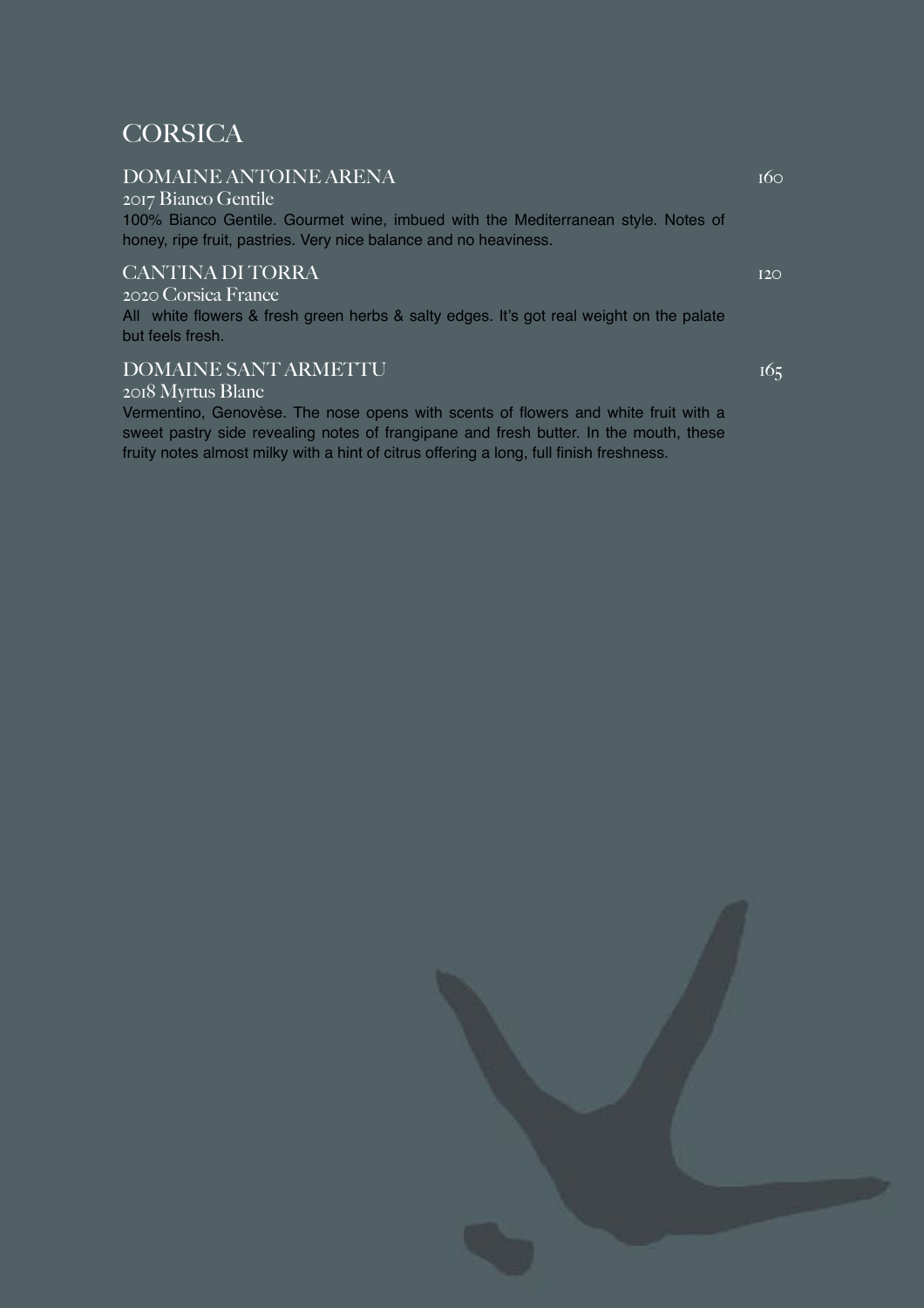# **OTHERS**

### JEAN-PAUL et CHARLY THEVENET

2020 Terrain Rouge Beaujolais, France Full bodied buttery and complex white wine

### CHATEAU CASTERA

#### 2020 Anthoinette

#### Bordeaux, France

100% Sauvignon Blanc. The nose is well-focused, unveiling aromas of white stone fruit. Notes of ripe peaches, combined with slightly tangy overtones. Swirling in the glass reveals hints of William pears and white flowers. The overall impression on the nose is of a fresh, pleasant and ethereal wine. Starts out fullbodied, becoming delicious and creamy mid-palate, accompanied by a lovely touch of freshness and varietal notes characteristic of Sauvignon Blanc.

### DOMAINE JULES DESJOURNEYS

#### 2018 Beaujolais Blanc

100% Chardonnay. Notes of white flowers, pear, green apple and fresh bread preface Duperray's 2018 Beaujolais-Villages Blanc, a medium-bodied, satiny and precise wine girdled by tangy acids and concluding with a saline finish.

#### MAS DE DAUMAS GASSAC

#### 2019 Viognier Blend

#### Languedoc, France

Hints of beeswax and marmalade mark the nose of this rich, off-dry blend of (predominantly) Chardonnay, Chenin Blanc, Petit Manseng and Viognier. Round and creamy in the mouth, it lingers nicely on the finish.

# JOHANNES ZILLINGER 2019 Numen Fume Blanc

# Weinviertel, Austria

Alluring yellow fruit (goose berry, elderberry )fantastic acidity and a light tannic grip make for an outstanding interpretation of Sauvignon blanc.

## TEMENT SAUVIGNON BLANC

2017 Ehrenhausen Steiermark, Austria

Crisp, dry, very intense on the nose and palate with balance of freshness

# ANTÓNIO MADEIRA

#### 2018 Vinhas Velhas Branco Serra Da Estrela, Portugal

A wine which is made from 20 native rescued local varieties that come from vines aged between 50 to 120 years old with aroma of yellow fruit, hint of minerality, good juicy acidity, purity precision and a long aftertaste.

### NIEPOORT NAT COOL BRANCO

#### 2019 Vinho Branco, Trajadura Vinho Verde, Portugal

Very pale yellow, cloudy sparking wine. Natural and non filtered wine,

180

180

150

140

165

170

140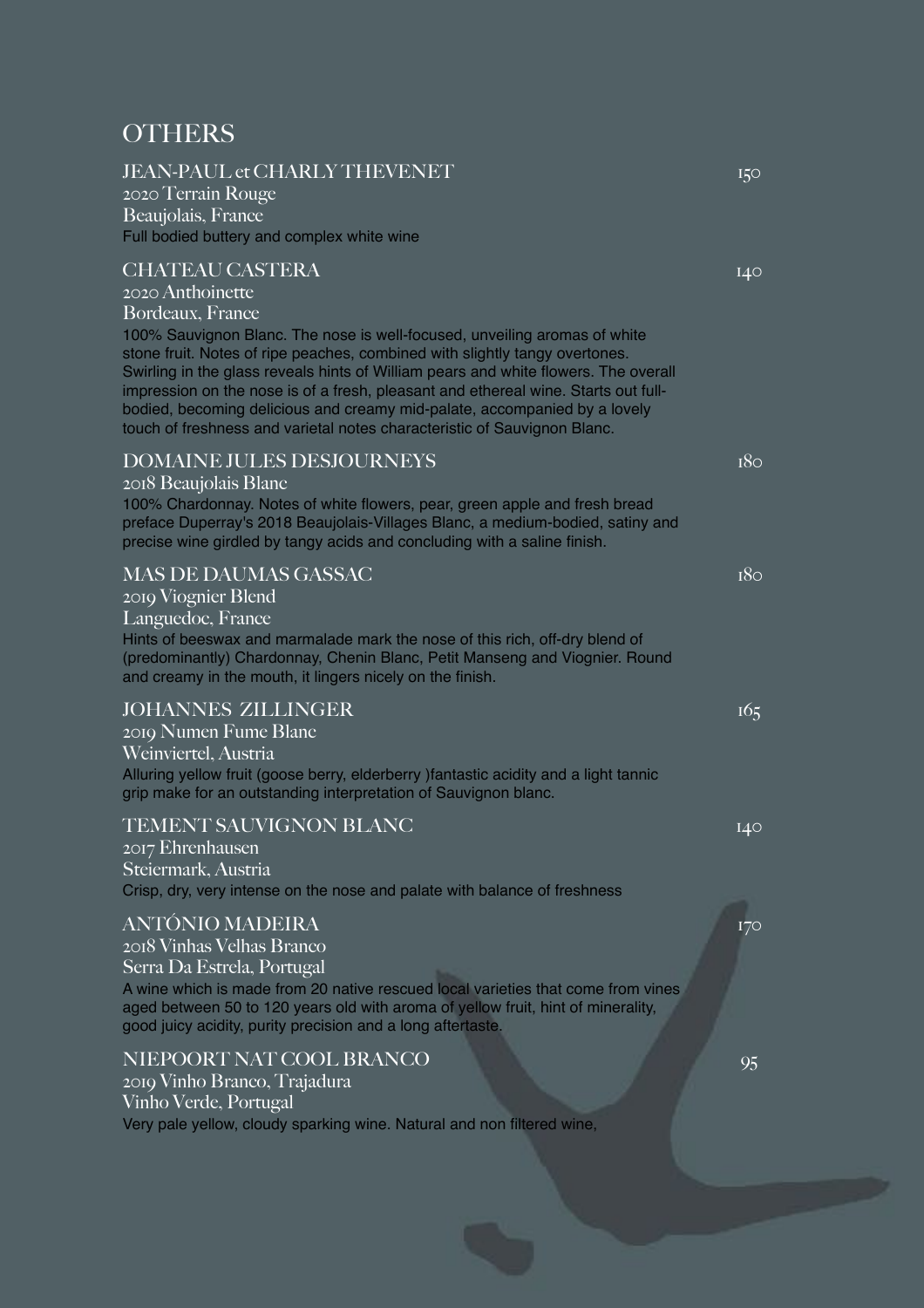| Douro, Portugal<br>Light citric and crystalline colour. Complex and very captivating, presents stone<br>fruits notes as well as white flowers and orange blossom aromas. Vibrant in the<br>mouth with a good volume.                                                                                                                                                        |     |
|-----------------------------------------------------------------------------------------------------------------------------------------------------------------------------------------------------------------------------------------------------------------------------------------------------------------------------------------------------------------------------|-----|
| PIESPORTER GOLDTRÖPFCHEN<br>2013 Riesling, Mosel<br>Fresh herb and green floral aromas lend a breezy, character to sweet yellow<br>peach and honey flavor.                                                                                                                                                                                                                  | 220 |
| <b>GROOT CONSTANTIA</b><br>2018 Chardonnay<br>Constantia, South Africa<br>Lemon and toasted almonds on the nose with hints of vanilla and orange<br>blossom. The palate shows great complexity with citrus and caramel flavours with<br>a long and creamy finish.                                                                                                           | 160 |
| NEWTON JOHNSON<br>2018 Family Vineyards Chardonnay<br>Hemel-en-Aarde, South Africa<br>Abundant layers of complex flavour growing increasingly in glass of lucid ripe<br>citrus and white peach inured with ornate spices and lime zest. The brittle crunch<br>in the structure hems in the lush texture with an elongated thread of grape acid<br>resonating in the finish. | 195 |
| <b>ARNOT-ROBERTS</b><br>2018 Sanford and Benedict Vineyard<br>St Rita Hills, USA<br>Californian Chardonnay. Smooth and creamy. Bright acidity with a balanced,                                                                                                                                                                                                              | 230 |

NIEPOORT

2019 Redoma Reserva Branco

mineral finish. White fruits like apple and pear with notes of river rock on the nose.

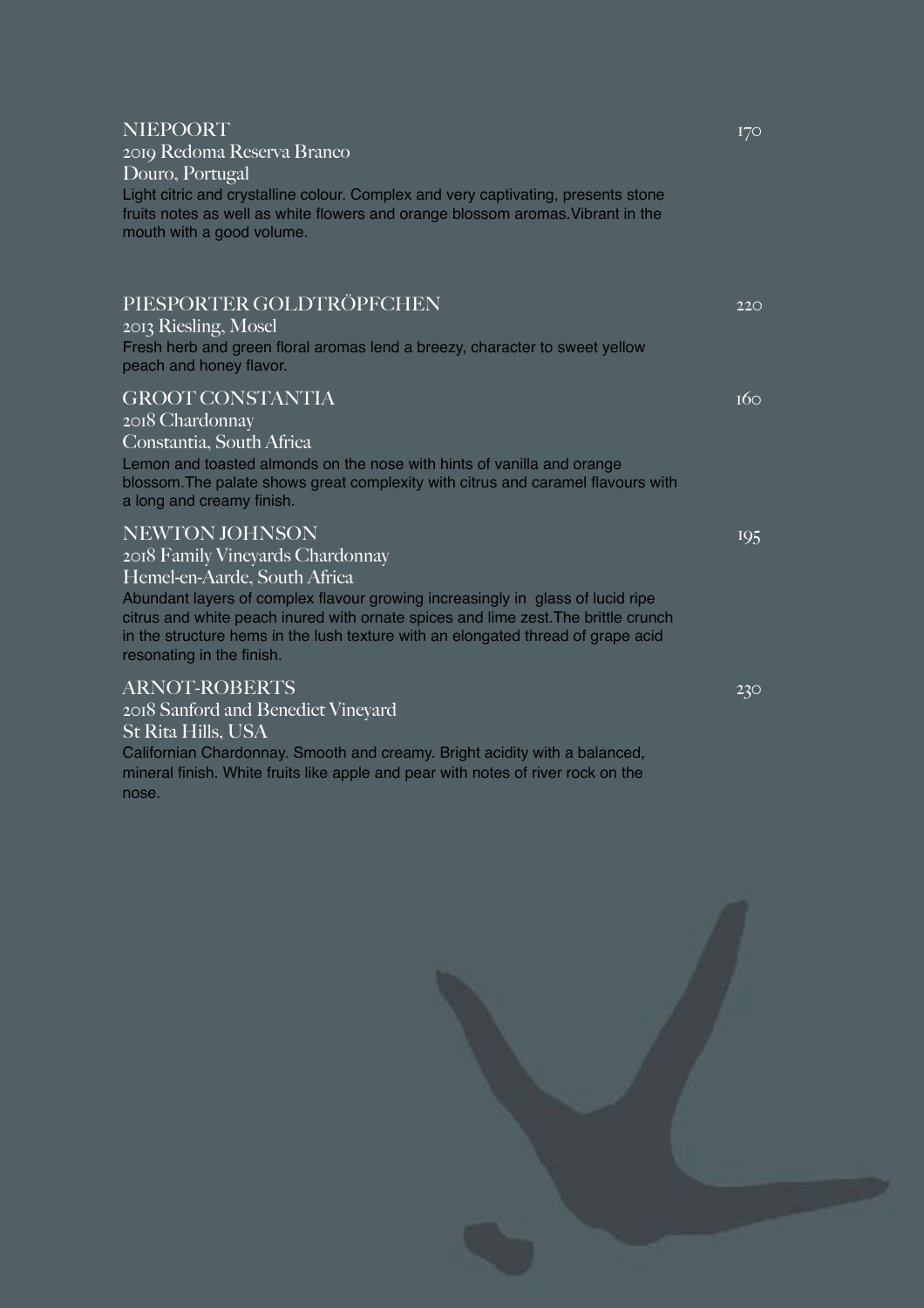# RED WINE

#### CHATEAU LE PUY, CUVEE EMILLIEN (50 cl) 1998 Cotes de Bordeaux Merlot, Cabernet franc, and Cabernet Sauvignon, colour of black cherry. Powerful nose of freshly mashed red berries. Intense and rich in mouth, harmonious final. Well-balanced and supple. 110 CHATEAU LE PUY, CUVEE BARTHELEMY 2001 Cotes de Bordeaux The nose boasts a rich array of aromas which seem to evoke a basket of perfectly ripe grapes. The palate is luxurious and complex, balancing great depth of flavour with a silky lightness of touch. The finish is seductive with a hint of mystery. An ideal partner for all grilled meats, game, mushrooms and refined, delicate ingredients. 250 CHATEAU MARTET 2017 Sainte-Foy-Bordeaux A magnificent wine vinified by Louis Mitjavile offers a delicate nose of black and red currant.The palate develops lines of delicacy, rounded and velvety tannins. 192 CHATEAU BOIS MONDONT 2015 Medoc Intense aromas of chocolate, tobacco and plum. Complex, bold and overall balanced. 120 CHATEAU CHASSE-SPLEEN 1996 Moulis-en-Medoc Complex bouquet redolent of cherries, chocolate and hints of leather and coffee.Medium tannin, soft on the sides with medium finish. 250 CHATEAU MONTROSE 405

2008 Saint-Estephe

BORDEAUX

65% Cabernet Sauvignon, 30% Merlot, 4% Cabernet Franc and 1% Petit Verdot. Dense, profound, purple color. Full and powerful wine. There exists a good balance between the smoothness of an aromatically fruity wine and the clean tannic texture, giving thus length and silkiness to this long ageing wine. The finish is of grand precision, with an exceptional softness

# CHATEAU MOUTON ROTHSCHILD

#### 2005 Pauillac

85% Cabernet Sauvignon, 14% merlot, 1%cabernet franc. Deep garnet with hint of brick, pronounced notes of Christmas cake, plum perserves, chocolatecovered cherries, eucalyptus and crème de cassis with beautifully fragrant wafts of potpourri, incense, Indian spices and cigar box. Full-bodied, the palate performs vinous pirouettes with dazzling exotic spice, floral and earthy nuances, framed by firm, grainy tannins and fantastic freshness, finishing very long and mineral laced.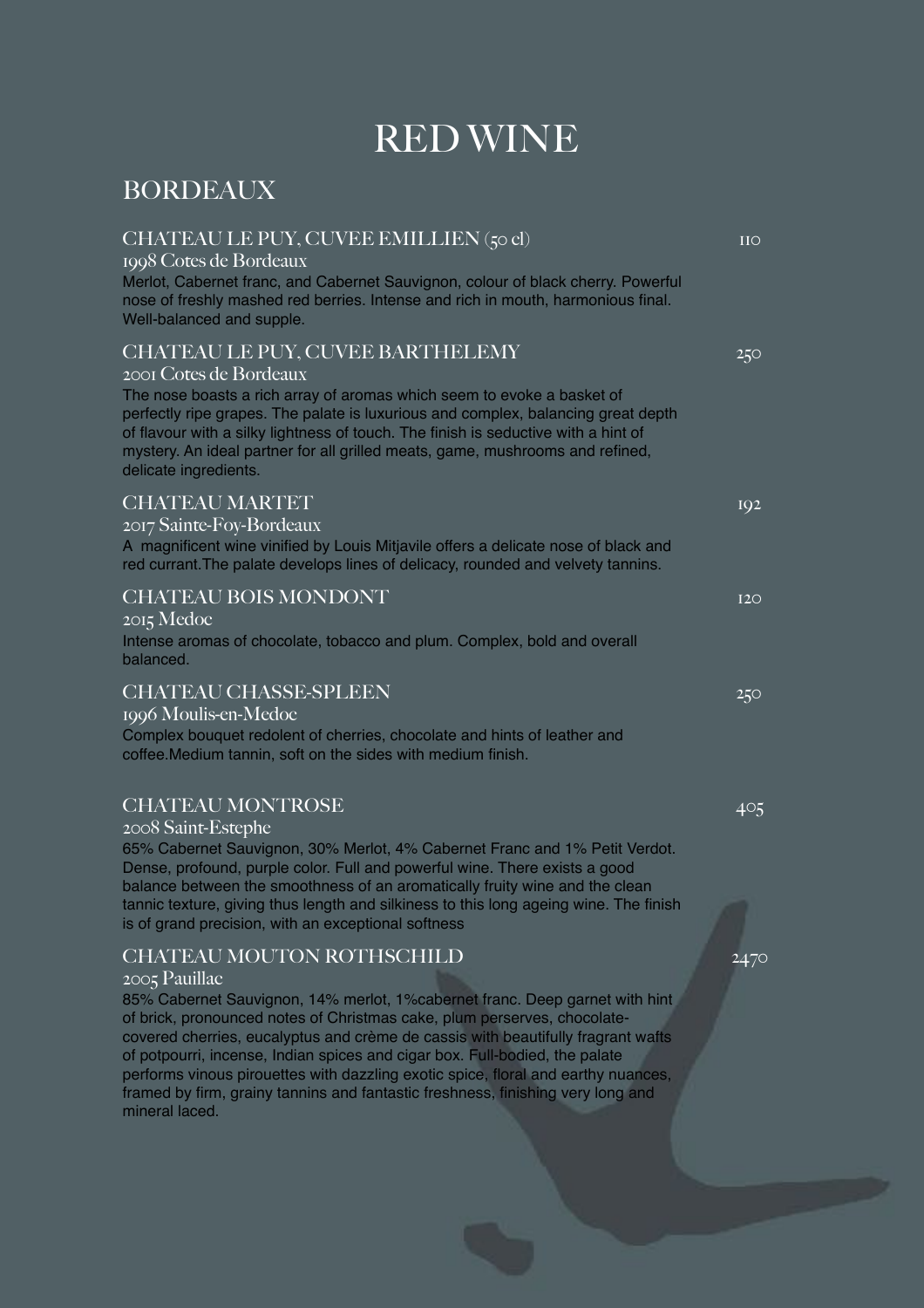#### CHATEAU LAFITE ROTHSCHILD

#### 2003 Pauillac

86% Cabernet Sauvignon, 9% Merlot, 3% Cabernet Franc, 2% Petit Verdot. Deep color with very ripe red fruit on the nose. On the palate,the vintage proves to be particularly rich, intense and smooth with very rounded tannins. Long persistent finish.

### CHATEAU MILON AMBROSIUS

#### 2018 Saint-Emilion Grand Cru

Flavors of tart and ripe blackberries with a touch of pomegranate.Toasted oak, licorice, tobacco along with tiniest touch of dark chocolate and spice round out this youthful wine.

#### CHATEAU CANON

#### 2015 Saint-Emilion Grand Cru

It has a very Intense bouquet with laser-like precision offering wild strawberry, raspberry preserve, wet limestone and hints of truffle. The palate is mediumbodied with supple tannin, clean and fresh with pure black and red fruit whose every atom appears infused with minerals. The mouth is tingling long after the wine has excited all your sensors.

#### CHATEAU BEL AIR MARQUIS D'ALIGRE

#### 1986 Margaux

Earthy, minerality, and savory notes of tobacco and cedar. There's a firm tannic structure and really good length. As the wine opens, you get really pleasing bright floral notes.

## LA CLOSERIE DES EYRINS

#### 2014 Margaux

Blueberries and plums with spice box and dried herbs aromas.Opulent and approachable with tart red fruit,pomegranates,hints of liquorice and all spice mingled with grippy tannins finish.

3999

145

 $820$ 

660

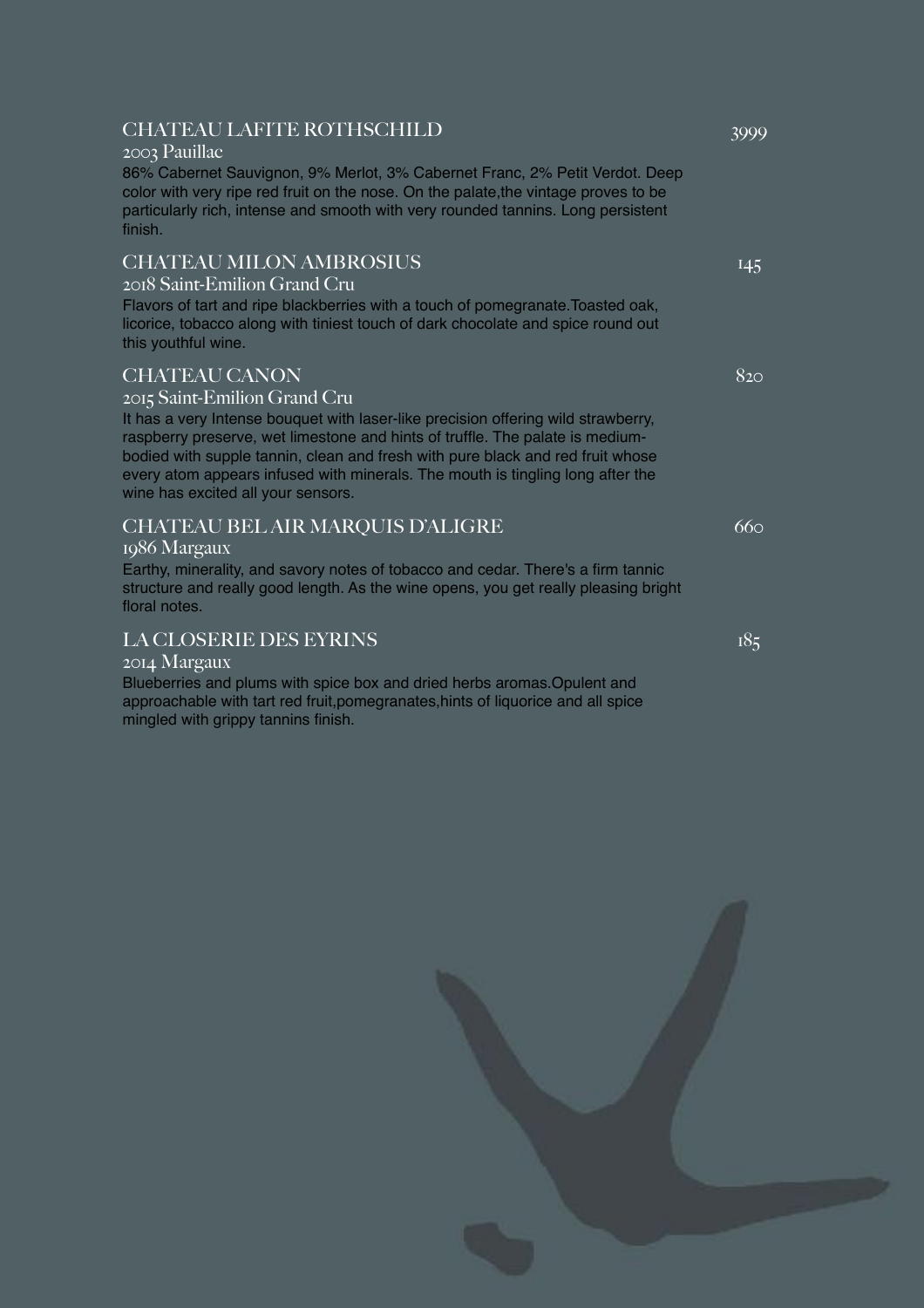# BURGUNDY

| <b>OLIVER LEFLAIVE</b><br>2018 Bourgogne "Cuvée Margot" Rouge<br>Flattering nose with aromas of red berries. Afresh and elegant palate on the crisp<br>fruit and fine tannins.                                                                                                                                                                                                                     | 160             |
|----------------------------------------------------------------------------------------------------------------------------------------------------------------------------------------------------------------------------------------------------------------------------------------------------------------------------------------------------------------------------------------------------|-----------------|
| <b>FRANCOIS D'ALLAINES</b><br>Pommard Vieilles Vignes<br>2019 Cotes de Beaune<br>Cherry aromas, coffee and vanilla. Nice bodied and smooth tannic.                                                                                                                                                                                                                                                 | 215             |
| DOMAINE ARNAUD MORTET<br>2018 Gevrey - Chambertin Ma Cuvee<br>Crisp, focused bouquet, mineral-driven with much freshness. The very well-<br>defined palate features pure red & black fruit tinged with brown spice.                                                                                                                                                                                | 390             |
| <b>FRANCOIS D'ALLAINES</b><br>2020 Hautes Cotes de Beaune<br>Light and balanced with hint of oak.                                                                                                                                                                                                                                                                                                  | 150             |
| <u>VIGNOBLE DE SOMMÉRÉ</u><br>2019 Bourgogne " Le Clos" Rouge<br>Wine made from old Pinot, its 10-month aging in barrels gives it roundness and<br>suppleness reminiscent of small red fruits. Delicate, light aromas of flowers,<br>generous aromas of red fruits, light aromas of spice. on the palate,it's elegant,<br>silky, silky tannins, structured body, good intensity, good persistence. | 155             |
| <u>VIGNOBLE DE SOMMÉRÉ</u><br>2019 Bourgogne " Aux Concises" Rouge<br>Fresh, fruity, generous aromas of morello cherry, subtle aromas of strawberries,<br>subtle aromas of spices. In the mouth is harmonious, rich, smooth, generous<br>notes of morello cherry, light notes of raspberry, precise tannins, subtle tannins,<br>structured body, good intensity, good persistence.                 | 145             |
| DOAMAINE JEAN GRIVOT<br>2018 "Les Pruliers" Nuits St Georges 1er Cru<br>A smooth red wine where the aromas of red fruit, notes of pink flowers and hints<br>of moist earth stand out. On the palate it is concentrated, balanced and very<br>elegant. A medium-bodied wine with soft tannins, lingering acidity and a very<br>seductive saline finish.                                             | $37^\circ$      |
| <b>NAUDIN-FERRAND</b><br>2019 "Myosotis Arvensis" Bourgogne Hautes Cotes de Nuits<br>Fresh and succulent in style with lots of fresh black currant and floral notes.                                                                                                                                                                                                                               | 195             |
| LA MAISON-ROMANE<br>2018 Cote de Nuits - Village                                                                                                                                                                                                                                                                                                                                                   | 18 <sub>O</sub> |

A wine with a floral nose, frank and digestible palate.The fruit is very nuanced and flavorful.A delicious wine, salivating, complete and close to the fruit.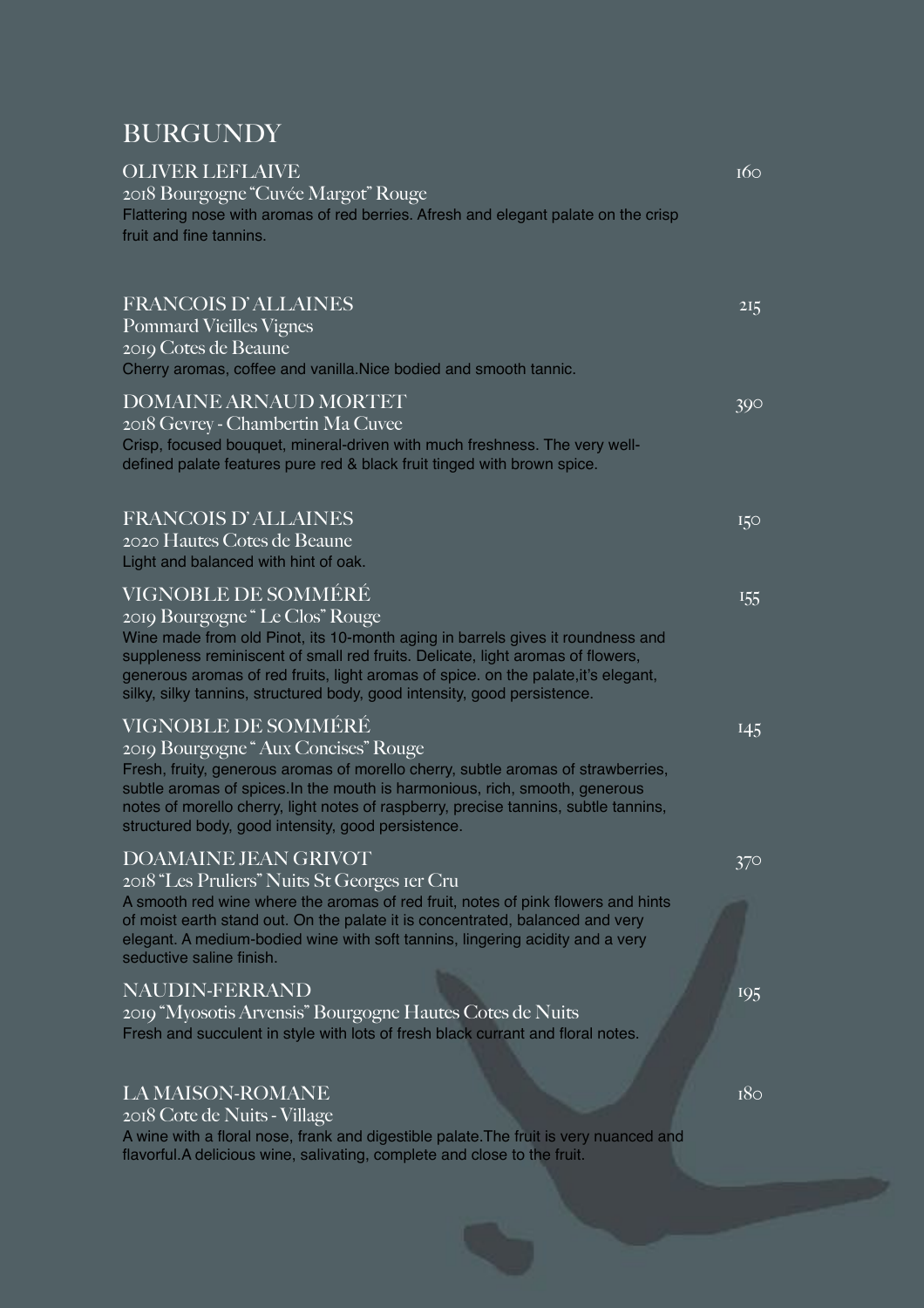| <b>LA MAISON-ROMANE</b><br>2018 Marsannay "Longeroies"<br>Pronounced bouquet of cola, coffee and blackcurrant.                                                                                                                                                                                                                                                                                                             | 18 <sub>O</sub> |
|----------------------------------------------------------------------------------------------------------------------------------------------------------------------------------------------------------------------------------------------------------------------------------------------------------------------------------------------------------------------------------------------------------------------------|-----------------|
| DOMAINE PHILIPPE NADDEF<br>2001 Gevrey - Chambertin<br>Fruity and the flexible tannins make a pleasant finishing.                                                                                                                                                                                                                                                                                                          | 270             |
| MAXIME CHEURLIN NOELLAT<br>2017 Gevrey Chambertin En Champs<br>A more deeply pitched nose combines notes of very fresh dark currant with those<br>of earth, humus and a hint of the sauvage. The supple, round and utterly<br>delicious flavors are generously proportioned as well as relatively refined thanks<br>to the fine-grained tannins shaping the dusty and balanced finale.                                     | 230             |
| <b>DOMAINE PASCAL MARCHAND</b><br>2018 Echezeaux Grand Cru<br>Bonquet is prominent vanilla oak with hint of green, palate is beautiful and<br>elegant with red berries, light penetrating.                                                                                                                                                                                                                                 | 48 <sub>0</sub> |
| DOMAINE HENRI REBOURSEAU<br>2007 Charmes - Chambertin Grand Cru<br>Combining structure and unctuosity, this wine is suave and refined.                                                                                                                                                                                                                                                                                     | 590             |
| ARMAND ROUSSEAU<br>1984 Charmes - Chambertin Grand Cru<br>One of the top 3 producers in Burgundy, it's light in color, delicate, full on bricking<br>notes. The nose is just beautiful, opened from the stat, expressive, with<br>secondary notes and beyond. Complex and delicate palate, flawless Pinot noir<br>character, walnuts, rose hips, dry herbs, tealeaves and truffle noted. Very long<br>and delicate finish. | 2330            |
| DOMAINE THIBAULT LIGER-BELAIR<br>2014 Charmes - Chambertin Grand Cru<br>A very delicate wine with incredible bouquet of strawberry, raspberry and<br>roses. A second nose on vanilla and spices. On the palate a very bright<br>red fruit body with a great acidic tension and a pretty finish. The tannins<br>are really soft and perfectly integrated in this multi-layered win.                                         | 860             |
| <b>CHARLES NOELLAT</b><br>2001 Charmes - Chambertin Grand Cru<br>Note of jammy dark fruit, minty, dense structure but good floral<br>elegance. The palate is still full of energy, with blackcurrant notes<br>and dry herbs with a very nice finish.                                                                                                                                                                       | 660             |
| <b>DOMAINE LAUNAY-HORIOT</b><br>2017 Latricieres Chambertin Grand Cru<br>Lovely, complex flavours of berries, plum and spice with and supreme elegance<br>finish.                                                                                                                                                                                                                                                          | 545             |
| CHARLES NOELLAT<br>2001 Chambertin Grand Cru<br>Notes of jammy dark fruit, minty, dense structure with good floral<br>elegance. The palate is still full of energy, with blackcurrant notes and dry<br>herbs with a spin.                                                                                                                                                                                                  | 780             |
|                                                                                                                                                                                                                                                                                                                                                                                                                            |                 |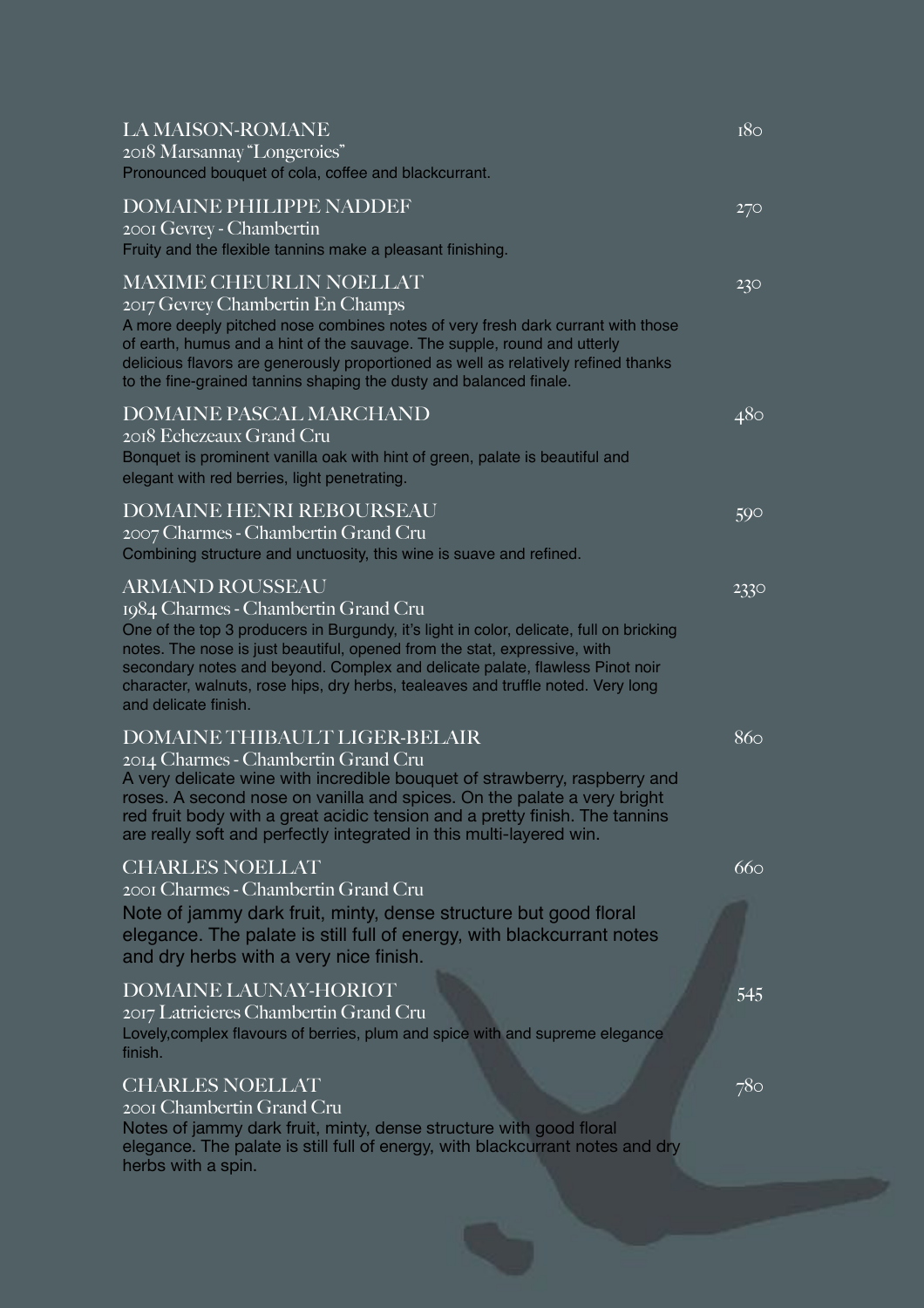| <b>DOMAINE BALLORIN</b><br>2018 Morey Saint Denis Tres Girard<br>Aromas of oak, leather and black berries. On palate with medium acidity and<br>tannin with flavours of black fruits, leather.                                                                                                                                                     | 200              |
|----------------------------------------------------------------------------------------------------------------------------------------------------------------------------------------------------------------------------------------------------------------------------------------------------------------------------------------------------|------------------|
| <b>LA MAISON-ROMANE</b><br>2018 Morey Saint Denis<br>Beautiful aromas and flavours of pomegranate and cherry.                                                                                                                                                                                                                                      | 215              |
| <b>DOMAINE PASCAL MARCHAND</b><br>2018 Clos Saint Denis Grand Cru<br>Wonderful bouquet of pure red currant, cranberry, sous-bois and crushed stone<br>aromas that is very delineated and focused. The medium-bodied palate offers a<br>saline entry, superb tension and fine weight, with a pinch of black pepper toward<br>the persistent finish. | 480              |
| <b>DOMAINE PASCAL MARCHAND</b><br>2018 Clos De La Roche Grand Cru<br>Very intense bouquet of copious red cherries, kirsch, orange blossom and<br>blueberry fruit, quite floral in style. The palate is succulent and rounded, showing<br>very good definition and persistency on the finish.                                                       | 5 <sup>°</sup> 5 |
| <b>DOMAINE AMIOT-SERVELLE</b><br>2018 Chambolle-Musigny rer Cru"Borniques"<br>The vines are located at the village end of Le Musigny. Fine aroma of rose and<br>wild strawberries. A medium body with fresh and vibrant acidity with long finish.                                                                                                  | 3 <sub>15</sub>  |
| DOMAINE COQUARD LOISON FLEUROT<br>2017 Clos De Vougeot Grand Cru<br>Aromatic of red fruits nose with rich mouthfeel austere characters.                                                                                                                                                                                                            | 460              |
| <b>DOMAINE DES PERDRIX</b><br>2019 Nuits Saint Georges<br>100% aged in barrel (30% new barrel) this wine is showing red berries with nice<br>smoky hints. Well structured with silky tannins.                                                                                                                                                      | 190              |
| PASCAL MARCHAND-TAWSE<br>2017 Nuits-Saint-Georges "Les Longecourts"<br>A pinot made of grace and lightness focused flavours of dark cherry and cola<br>root. Fine and elegant with pure and juicy acidity.                                                                                                                                         | 100              |
| <b>DOMAINE JULIEN</b><br>2018 Nuits-Saint-Georges Ier Cru Bousselots<br>100% Pinot Noir. Soft and velvety where expect muscle and grip. There's spice,<br>smoke, and savouriness, but also perfume and elegant red fruits. The acid is<br>fresh, but perfect balanced.                                                                             | 325              |
| <b>DOMAINE ROBERT CHEVILLON</b><br>1994 Nuits-Saint-Georges Ier Cru "Les Saint-Georges"<br>One of the most highly-regarded of Nuits-Saint-Georges's 41 Premier Cru<br>vineyards and, in the absence of any Grand Crus in the commune, makes some<br>of the most sought-after wines in the area.                                                    | 420              |
|                                                                                                                                                                                                                                                                                                                                                    |                  |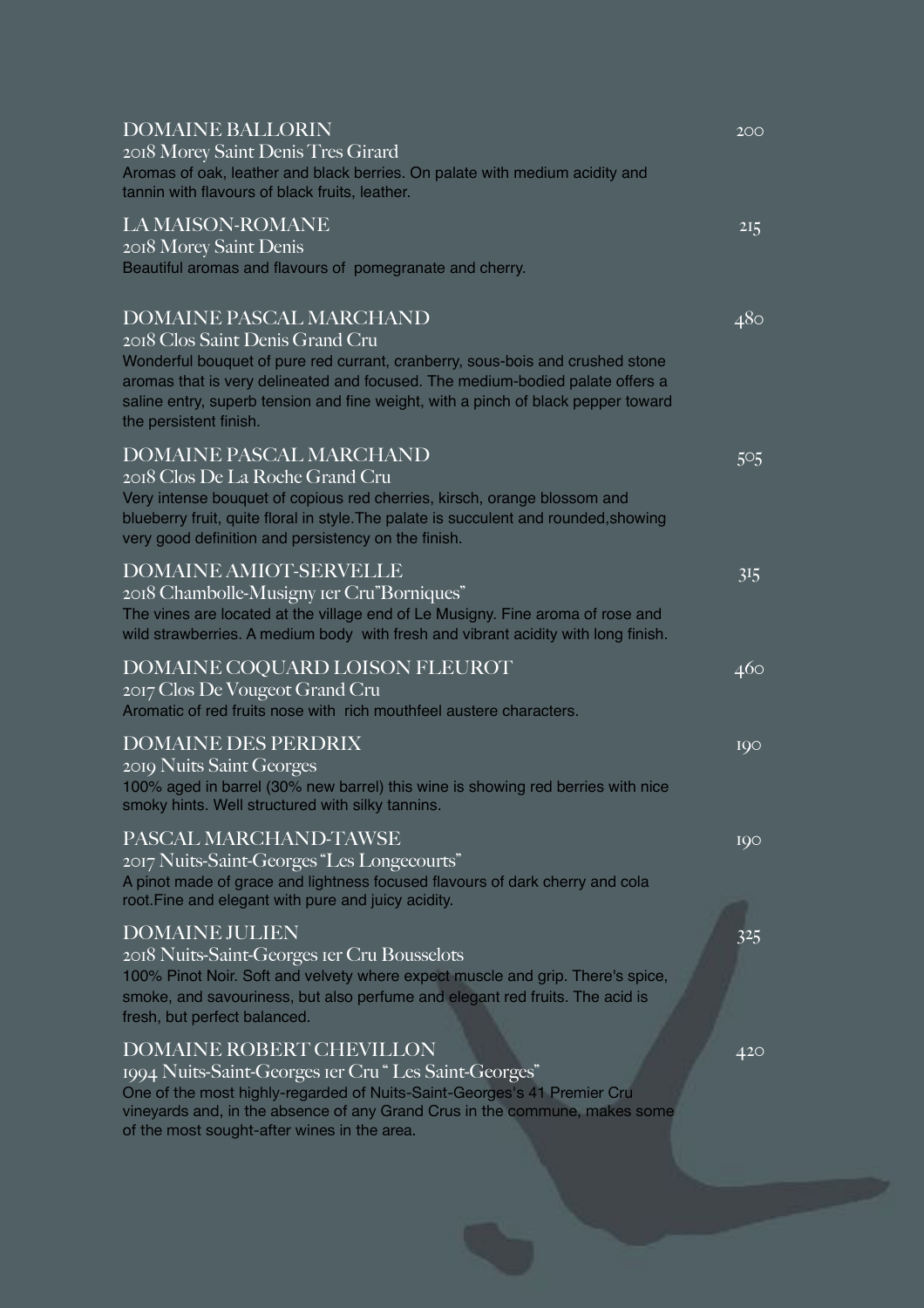## EMMANUEL ROUGET

2017 Savigny-les-Beaune Nose of cherry, strawberry and violet. Complex mineral notes over layers of blackcurrant, spice and veg hint. The palate is silky, supple tannins frame a juicy, gourmand palate.

## DOMAINE DE MONTILLE

2018 Beaune 1er Cru, Les Sizies Aromas of raspberry, cherries and dried herbs introduce the 2017 Beaune 1er Cru Les Sizies, a medium-bodied, chalky wine with a delicate core of tangy fruit.

#### MARQUIS D'ANGERVILLE

2002 Volnay 1er cru champans

Lovely earthy light roasted red fruit and tomato spice. The nose is mature, earthy forest floor and cherries. On the palate, medium body without any tannins or wood taste. A perfect balance between primary and tertiary notes.

#### DOMAINE JULES DESJOURNEYS

#### 2019 Songe

Fabien Duperray's 1st Pinot Noir is a true success. The wine shows great depth and complexity and can easily be compared with some wines from the Cote de Nuits. Only 4110 bottles produced!

700

190

630

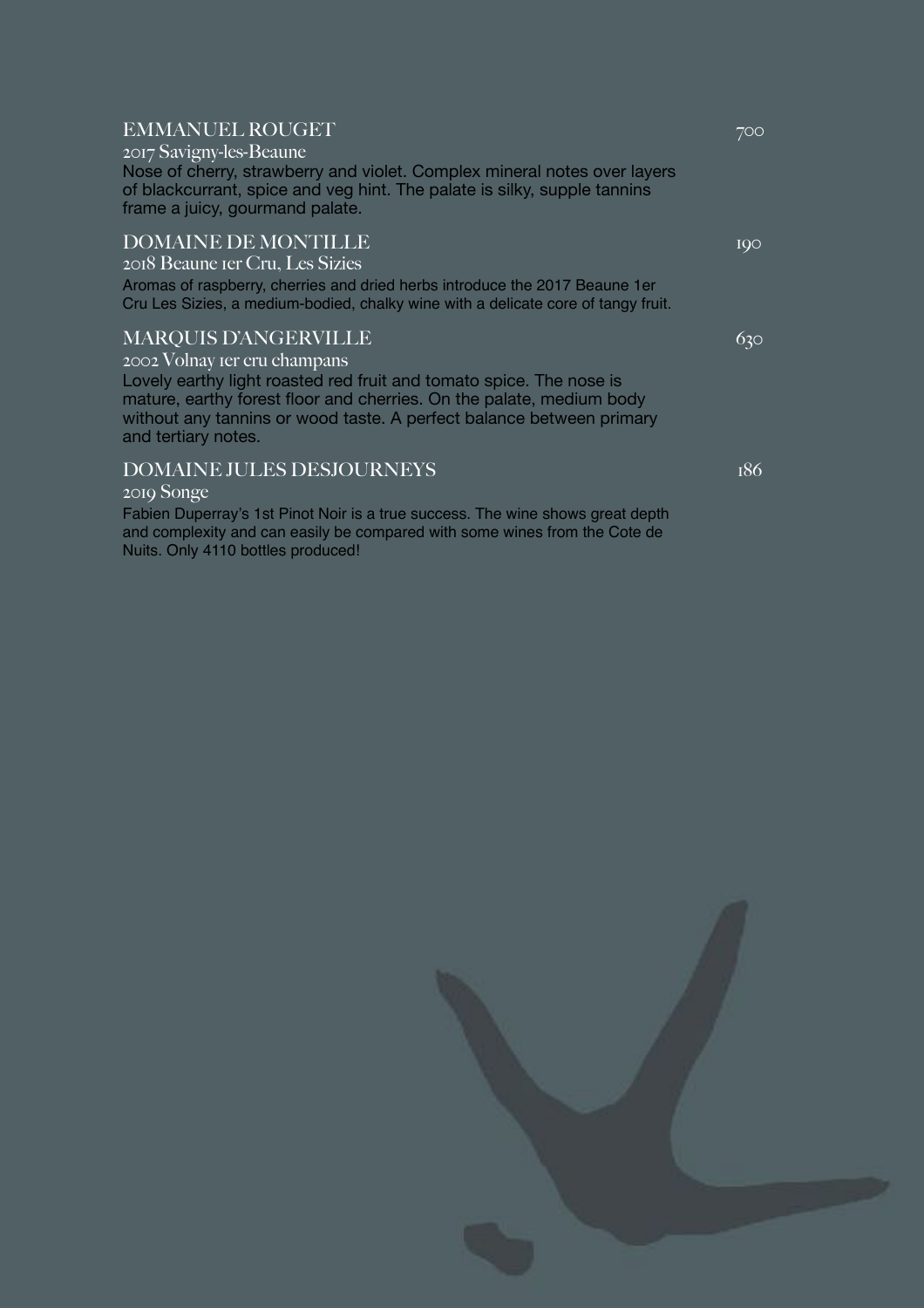# JURA

# DOMAINE ROLET

2015 Arbois - Trousseau

Salted plum, blueberry, summer strawberry and wild cherry stream through the medium-bodied palate, surprisingly juicy, silken sided, and sophisticated. The finish licks licorice, lipstick, and mineral salts.

# FRANCOIS ROUSSET-MARTIN

## 2019 Côtes du Jura "Cuvee PP André"

Juicy and light with a slight perlant texture on the palate, redolent of currants, cherries, and spices

205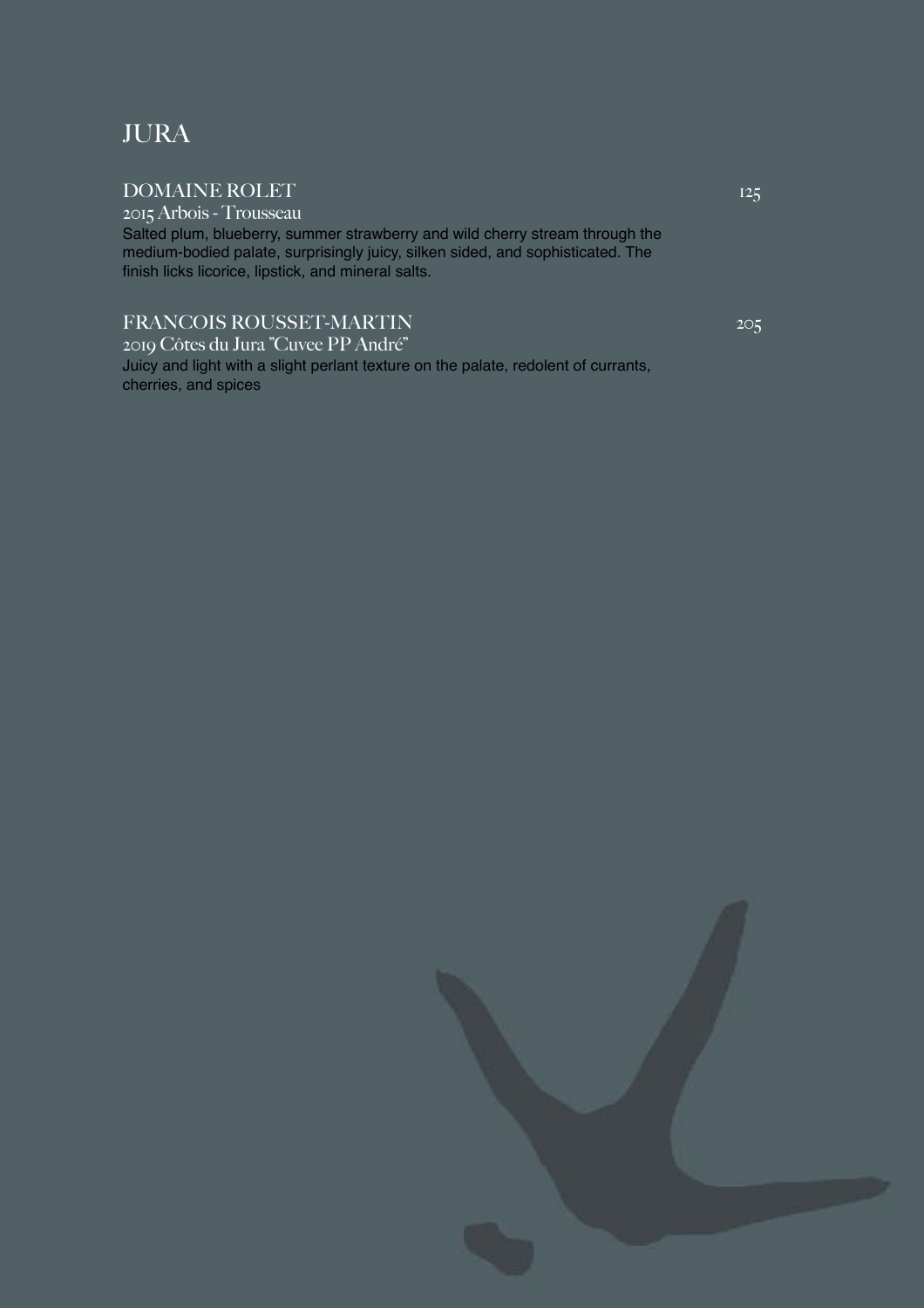# BEAUJOLAIS

| <b>LES BERTRAND</b><br>2019 Pure Oh! Rigine Beaujolais<br>Light and fruity with aromas of kirsch and stone fruits, powerful and fruity on the<br>palate with great length.                                                                                                         | 125 |
|------------------------------------------------------------------------------------------------------------------------------------------------------------------------------------------------------------------------------------------------------------------------------------|-----|
| <b>JEAN MARC BURGAUD</b><br>2020 Morgon-cCote du Py<br>Cherry and dark fruits juicy and textured.                                                                                                                                                                                  | I40 |
| <b>LES BERTRAND</b><br>2019 Julienas Pur Ju<br>Pur Ju shows notes of red fruit, plum and minerals with laser-like acidity and<br>fresh, fine-grained tannins.                                                                                                                      | I40 |
| <b>MICHEL GUIGNIER</b><br>2016 Moncailleaux<br>A classic style gamay with notes of bright red fruits, leather and<br>spice.Fresh, delicated and structured on palate.                                                                                                              | 160 |
| DOMAINE ANTHONY THEVENET<br>2018 Morgon Vieilles Vignes<br>Fruity, well balanced and spice all through. Decent acidity with a medium body and<br>medium finish.                                                                                                                    | 160 |
| <b>JEAN PAUL Et CHARLY THEVENET</b><br>2020 Morgon Vielles Vignes<br>The nose is full of red cherries, cassis, candid peel, and raw cocoa. On the palate<br>the wine is medium to full-bodied, supple and velvety, with juicy acids, a deep<br>core of fruit, and refined tannins. | 175 |
| <b>LES BERTRAND</b><br>2018 Fleurie Cuvée Coup d' Foudre<br>Delicated aromas of small red fruits and flowers , elegant on the palate with<br>extremely fine tannins and a round and smooth body.                                                                                   | I70 |
| <b>JEAN-CLAUDE LAPALU</b><br>2018 Brouilly "Cuvée Des Fous"<br>High-toned bouquet of liquorice, blackberries and spices. On palate, the wine is<br>full-bodied, ample and powerful with broad shoulders and a ripe, muscular profile.                                              | I70 |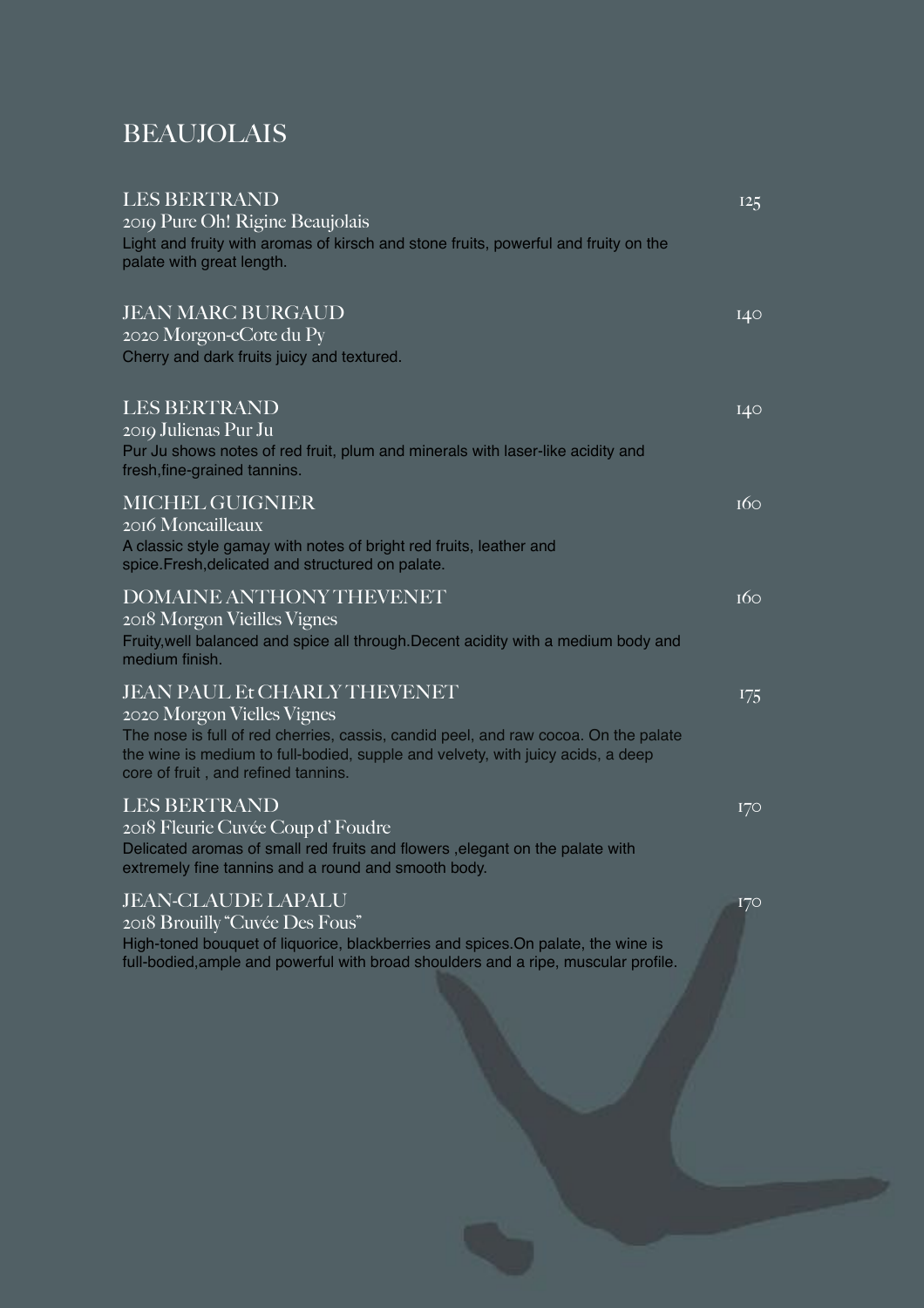# RHONE

| <b>DOMAINE DE FONTENILLE</b><br>2016 Alphonse Rouge<br>Syrah, Grenache. It implies an important potential of aging and a promising<br>evolution. The mouth is elegant. Notes of spices and cocoa bring contrast to the<br>fruit and the insurance of a long and prospering life for this Alphonse. | 120             |
|----------------------------------------------------------------------------------------------------------------------------------------------------------------------------------------------------------------------------------------------------------------------------------------------------|-----------------|
| <b>HERVE SOUHAUT</b><br>2018 Saint Joseph "Sainte Epine"<br>100% Syrah from Sainte Épine vineyard, considered the finest in Saint Joseph.<br>Very poor soils with perfect exposure like Les Bessards in Hermitage. Less than<br>1,500 bottles made, from vines of up to 100 years in age.          | 195             |
| <b>MAS SAINT LOUIS</b><br>2015 Chateauneuf Du Pape Rouge Classique<br>Grenache, Mourvèdre, Syrah, Cinsault. Purple ruby color, expensive nose of red<br>and black fruits; on the palate balanced wine with freshness, fat, wrapped<br>tannins. Finely delicately coated with a lingering flavor.   | 100             |
| <b>DOMAINE DE TUNNEL</b><br>2017 Cornas<br>100% Syrah. Creme de Cassis, blackberry, smoked earth, spices. Balanced,<br>pure, and elegant, full-bodied Cornas that does everything right.                                                                                                           | 230             |
| <b>MATTHIEU BARRET</b><br>2020 Je Suis Ton Pere<br>Northern Rhône - Cornas. Nose of wild fruits and spices. Juicy, salivating palate,<br>on the crunchiness of the fruit, marked by a beautiful fruity freshness. Finely<br>peppery finish.                                                        | <b>I40</b>      |
| THIERRY ALLEMAND<br>2013 Cornas Chaillot<br>The nose is a beautiful mix of black fruit, olives with a very high salinity. The<br>slightly flavors evolve after on meaty and bloody notes, and the palate is<br>texturally silken but showing notes of tart black fruit.                            | 700             |
| MATHIEU BARRET CORNAS<br>2019 Brise Cailloux Rouge<br>Mouth is lush with notes of blackberry, violet, lavender, cured meat & blueberry.                                                                                                                                                            | 2I <sub>O</sub> |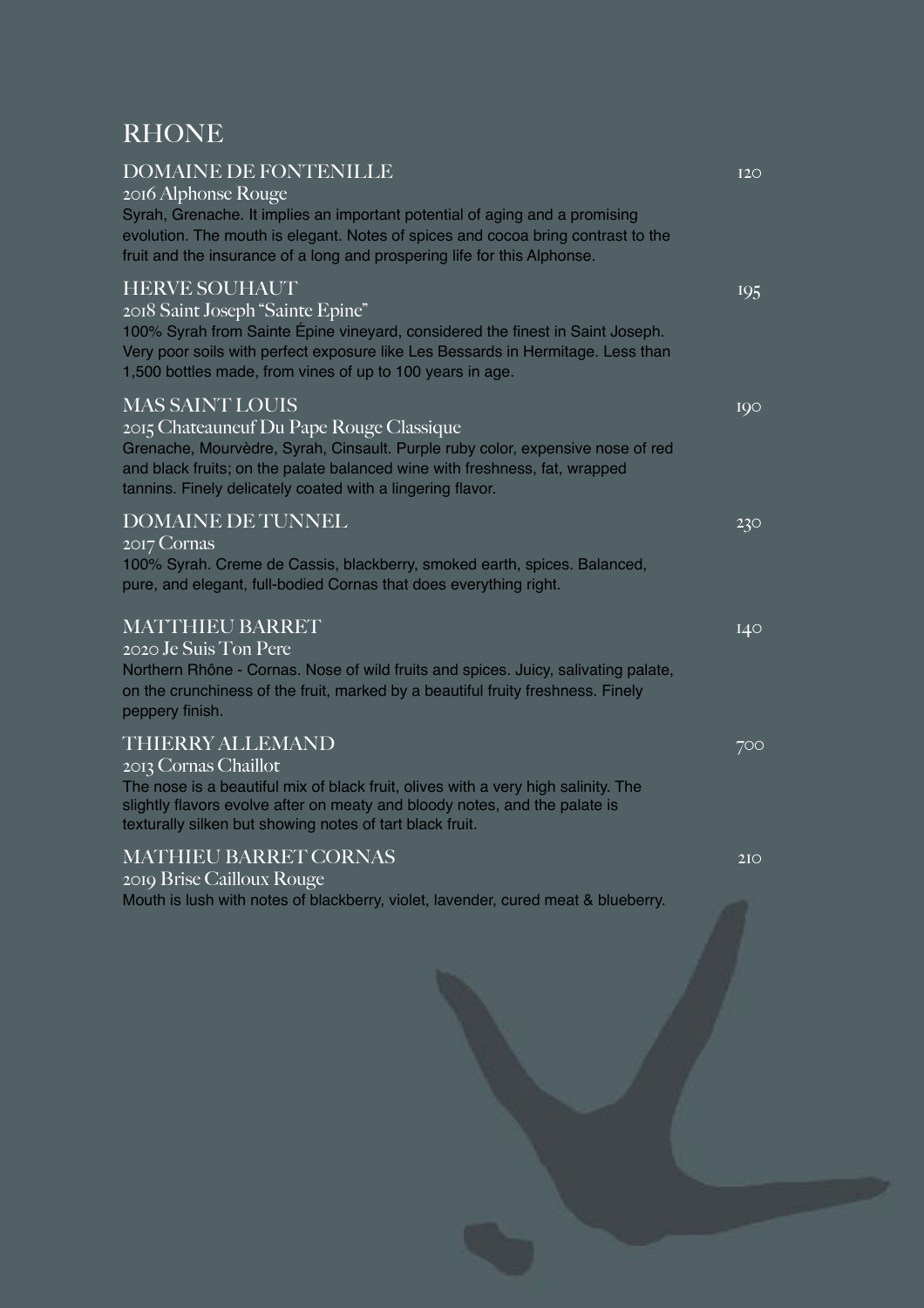# LANGUEDOC

### DOMAINE CANET VALETTE

#### 2015 Une & Mille Nuits

Grenache, Carignan, Syrah, Mourvèdre, Cinsault. Aroma of wild blackberry, very concentrated on the palate and supported by silky tannin. This is a generous, deep, honest and fresh wine.

#### PUECH NOBLE

#### 2015 Rouge

Syrah, Grenache, Mourvèdre. The colour is dark and shiny. The nose is very intense and is expressed by notes of ripe jelly, pepper, violet, and grilled garrigue herbs. The palate is fleshy, but with a finesse and elegance of the Côte-Rôtie style. A wine with a very serious profile.

### DOMAINE LEON BARRAL

#### 2018 Fougeres, Syrah Blend

Blackberries, leafy herbs, black cherries and spring flower notes from this mix of old-vine Carignan, Cinsault and Grenache. Possessing medium body, beautiful texture, ripe, polished tannin and a great finish

# DOMAINE PEYRA ROSE "MARLENE No. 3"

#### 2004 Coteaux Du Languedoc

Blackberries, leafy herbs, black cherries and spring flower notes from this mix of old-vine Shirah and Grenache. Possessing medium body, beautiful texture, ripe, polished tannin and a great finish

# MAS DES AGRUNELLES

2020 Cariño

100% Carignan. Biodynamics. From vines over 50 years old. Generous wine. easy to drink with its sweet tannins.

### MAS DE DAUMAS GASSAC

#### 2019 Haute Valle Du Gassac

It's a deep, brilliant red. This unique blend from Languedoc (mainly Cabernet Sauvignon) shows complex aromas, with hints of red berries and spice. Opens soft and fruity with gentle tannins.

120

150

130

330

120

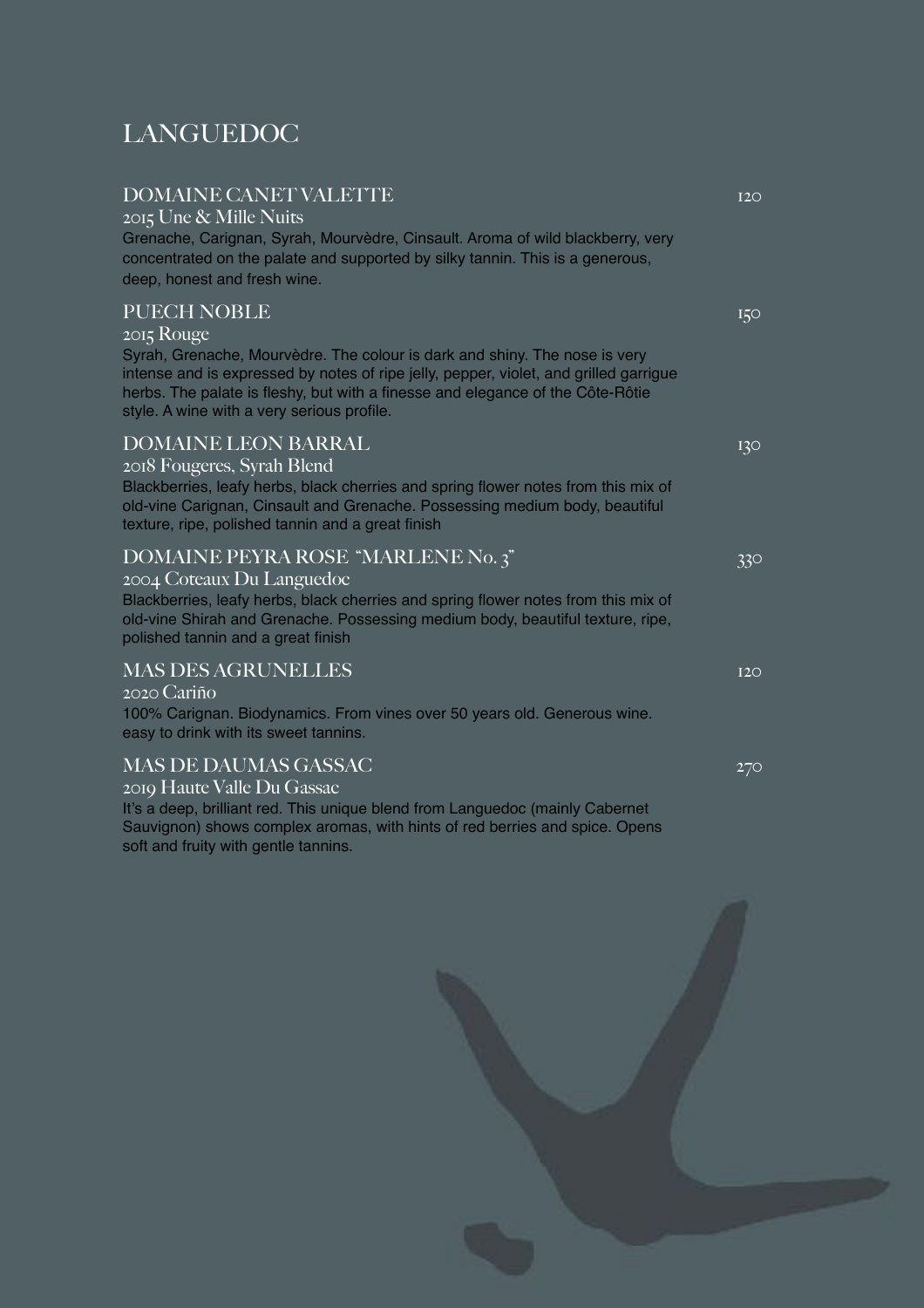# LOIRE

| DOMAINE CHARLES JOGUET<br>2009 Chinon"Clos De la Dioterie"<br>An harmony of ripe fruit aromas followed by silky spice on the palate. The<br>freshness of a just-ripe blackberry and a trace of vanilla to soften the acidity.                                                                                                                                                                                                                       | 305         |
|-----------------------------------------------------------------------------------------------------------------------------------------------------------------------------------------------------------------------------------------------------------------------------------------------------------------------------------------------------------------------------------------------------------------------------------------------------|-------------|
| <b>CHATEAU YVONNE</b><br>2016 Saumur-Champigny "Le Beaumeray"<br>Nose of cherry and raspberry with some toasty notes and chocolate. The mouth<br>is full, perfectly balanced with a promising acidity.                                                                                                                                                                                                                                              | 280         |
| <b>CLOS ROUGEARD</b><br>2010 Saumur-Champigny "Le Clos"<br>The nose has particular notes of prune rather than the expected red and dark<br>berries. In the mouth, the wine is incredibly fresh, well balanced and very smooth.                                                                                                                                                                                                                      | <b>IIOO</b> |
| <b>CLOS ROUGEARD</b><br>2012 Saumur-Champigny "Le Clos"<br>Clear medium garnet. Clean, medium intense, developing nose. Green notes,<br>stems, herbaceous, fine tobacco. Very delicate nose. Dry, high, wonderful ripe<br>acidity. High, fine and velvet tannin.                                                                                                                                                                                    | 860         |
| <b>CLOS ROUGEARD</b><br>2008 Saumur-Champigny "Les Poyeux"<br>Clear deep garnet. On the nose, you will have fine oak, tobacco, spicy,<br>herbaceous, green pepper. The mouth is dry, high ripe and animating acidity.<br>Incredible fine tannin. The wines evolve with lot of fine red fruit, herbaceous,<br>spicy, green pepper and a touch of saltiness.                                                                                          | 1220        |
| <b>CLOS ROUGEARD</b><br>2009 Saumur-Champigny "Les Poyeux"<br>Clear deep garnet. On the nose, you will find cherry notes, spicy, herbaceous and<br>green pepper. The mouth has incredible fine tannin. The wines evolve with lot of<br>fine red fruit, herbaceous, spicy, green pepper and a touch of saltiness. Silky<br>smooth, wonderful balance and harmony with a very fresh and juicy tension. Very<br>long finish, driven by fine red fruit. | 1340        |
| <b>CLOS ROUGEARD</b><br>2007 Saumur-Champigny "Le Bourg"<br>Clear medium raspberry color. The nose is intense and wonderfully deep with lots<br>of herbs, red fruits, spices. On the palate, the wine is very elegant and balanced.                                                                                                                                                                                                                 | 1340        |

Great acidity, lots of cassis, pepper and garden herbs. The mouth has a beautiful

texture with a lot of pressure and depth. The final is very long.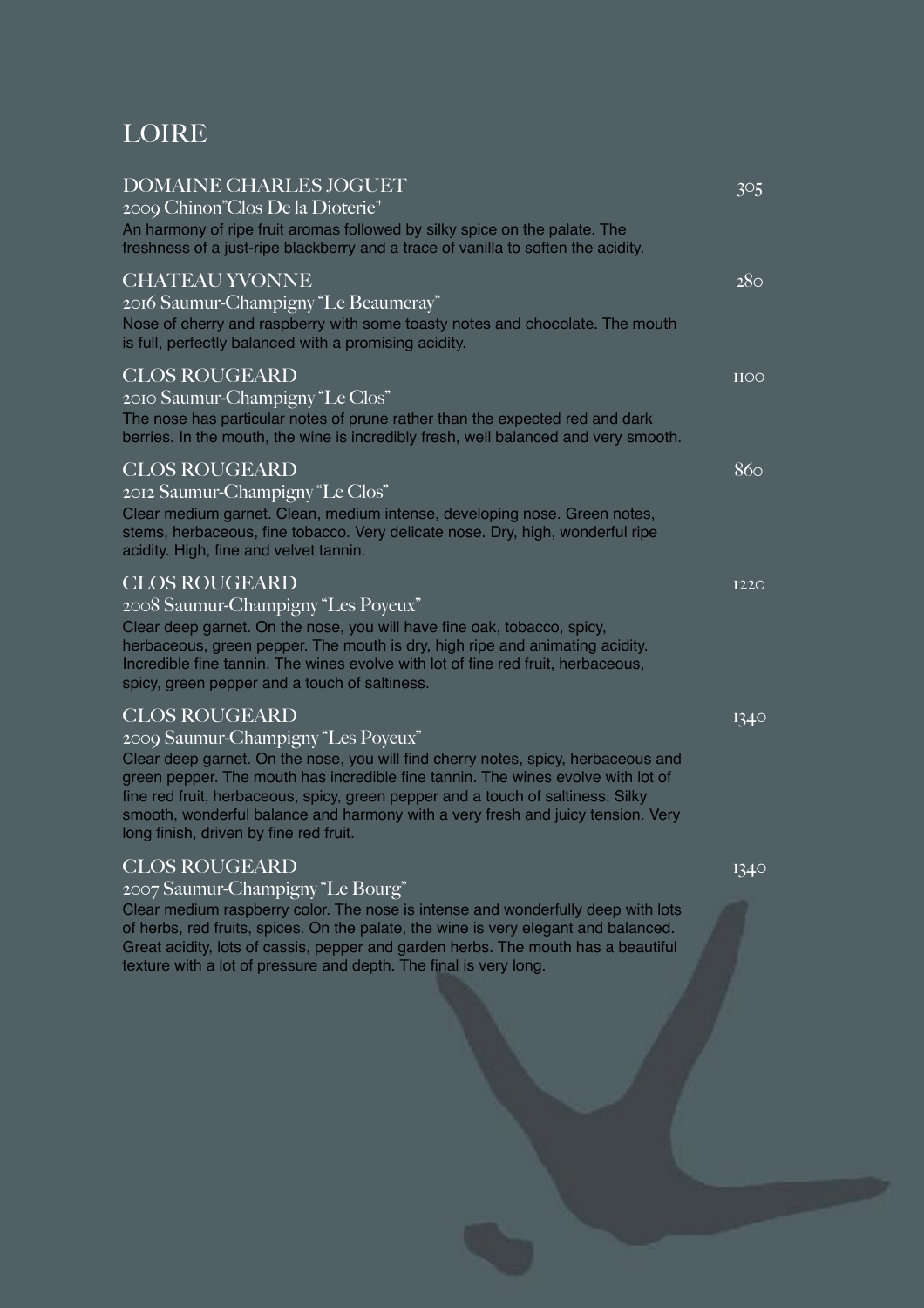# **OTHERS**

| DOMAINE ANTOINE ARENA<br>2015 Morta Maio                                                                                                                                                                                                                                                  | 165             |
|-------------------------------------------------------------------------------------------------------------------------------------------------------------------------------------------------------------------------------------------------------------------------------------------|-----------------|
| Corsica, France<br>Niellucciu grape. Hand havested. Natural fermentation in cement vast, no oak.<br>Long macerations from 6 to 9 weeks with regular punch-downs. No fining, no<br>filtration. This wine is very approachable when young - dark, earth, chewy and<br>juicy.                |                 |
| DOMAINE DES MARNES BLANCHES TROUSSEAU<br>2019 Jura, France                                                                                                                                                                                                                                | I40             |
| Aromatic bouquet with rich texture, counterbalanced by fine minerality. Strong<br>tannic structure.                                                                                                                                                                                       |                 |
| CHATEAU LESTIGNAC RACIGAS<br>2018, Merlot<br>Bergerac, France                                                                                                                                                                                                                             | 180             |
| Pure merlot vilified in open barrels & end of aging in concrete vats. It is a<br>thoroughbred, dense, deep & complex wine.                                                                                                                                                                |                 |
| <b>BECK PANNOBILE</b><br>2013<br>Burgenland, Austria<br>Dark ruby red with purple rim. Complex bouquet of red berries, blackberries and<br>cherries, pleasant spiciness, dense and juicy on the palate with silky tannins,<br>compact and elegant, lively echo and good ageing potential. | <b>IIO</b>      |
| Leeuwin Estate Art Series<br>2017 Cabernet Sauvignon<br>Margaret River, Victoria Australia<br>Dense and concentrated nose with blackcurrants, blueberries and<br>boysenberries.A delicate fragrant lift of violets, lavender offer beautiful symmetry<br>and balance.                     | 205             |
| COBAW RIDGE L'ALTERA<br>2015 Syrah Macedon Range, Victoria, Australia<br>Smells of Australian bush with gentle notes of eucalyptus background dark<br>cherry, plummy, peppery, spice flavor                                                                                               | 16 <sub>O</sub> |
| YARRAYERRING Dry RED WINE No.1<br>2016 Yarra Valley Victoria, Australia<br>Fruit power is the first impression, dark berry fruits and some sage adding a<br>background herbal lift. Oak spice is evident but all in balance with fruit.                                                   | 230             |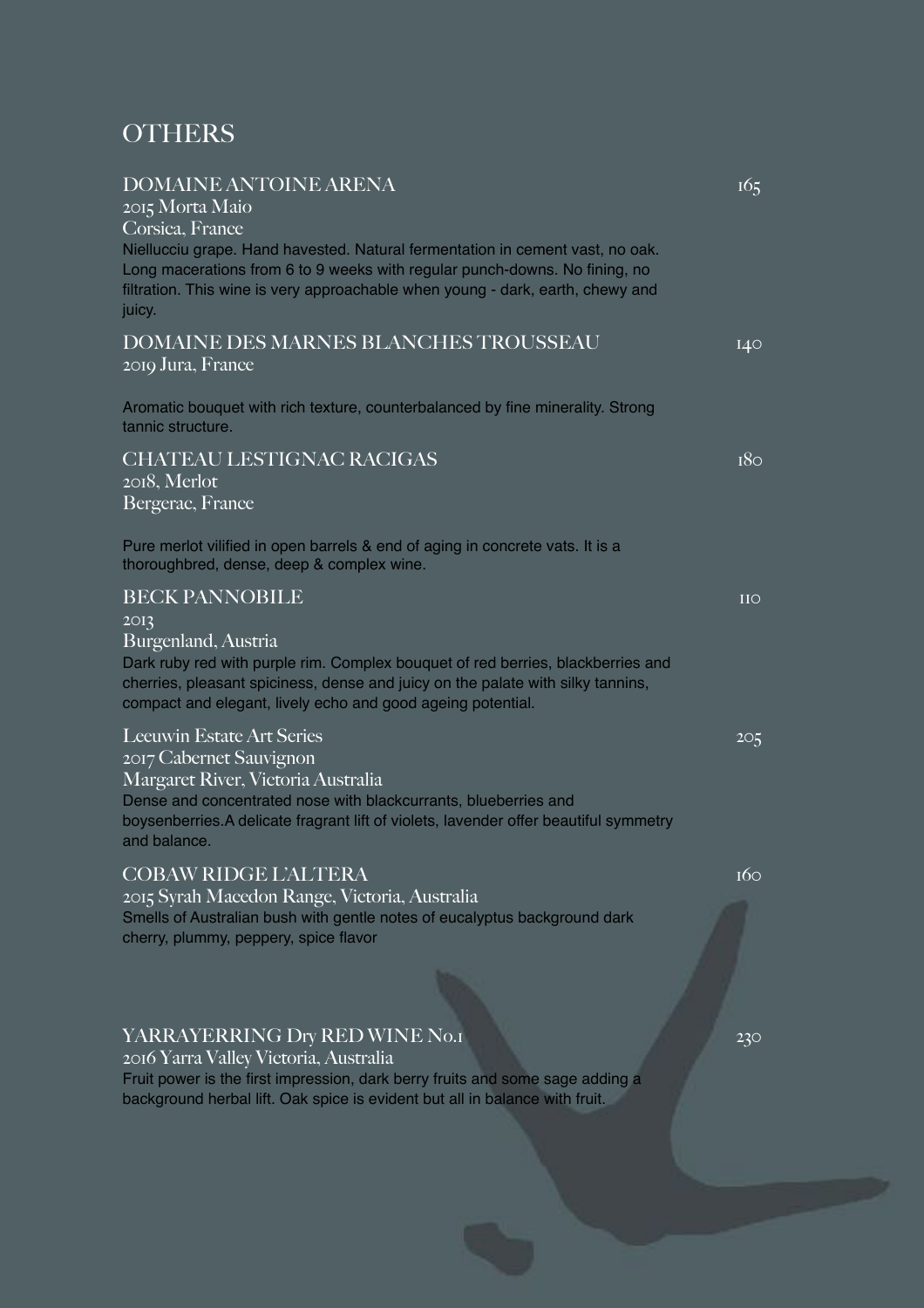| YARRA YERRING DRY RED No.2<br>2017 Yarra Valley Victoria, Australia<br>Intense perfume, mixed berry fruits, floral notes and spice. Primary fruit leads onto<br>savoury graphite and white pepper.                                                                                                                                                                                 | 255              |
|------------------------------------------------------------------------------------------------------------------------------------------------------------------------------------------------------------------------------------------------------------------------------------------------------------------------------------------------------------------------------------|------------------|
| NIEPOORT<br>1995 Redoma Tinto<br>Douro, Portugal<br>Fresh, balsamic aroma with vegetal notes, peppery with notes of spice. Vibrant<br>with slightly rustic tannins, integrated into a refreshing acidity with a long, mineral<br>and extremely elegant finish.                                                                                                                     | 190              |
| <u>CO</u> NCEITO<br>2019 Bastaro<br>Douro, Portugal<br>Pale cherry color. Sweet warm herbs with sweet cherry fruit aromas. Palate<br>followed with notes, light and superbly elegant with cherry, herb and subtle<br>tannins.                                                                                                                                                      | 175              |
| NIEPOORT<br>2017 Bastardo<br>Douro, Portugal<br>Bastardo is a grape variety as known as "Trousseau" in the French Jura region.<br>Vibrant red color accompanies with elegant aromatic profile. Wine is fresh and full<br>of forest berry and vegetal aromas on the note. On the palate, distinct red fruits<br>with light tannins and integrated acidity, long and precise finish. | 195              |
| NIEPOORT<br><u>2014 La</u> dredo <del>Ri</del> beira Sacra<br>Galicia, Spain<br>A joint wine project from two iconic winemakers, Dirk Niepoort and Raul Perez, a<br>blend of mencia with garnacha tintorera showing lots of fresh fruit, spicy aroma,<br>dominated by the notes of pepper and tobacco leaves with a very fine and<br>delicate set.                                 | $I\overline{7}O$ |
| NIEPOORT<br>2007 Redoma Tinto (Half Bottle)<br>Douro, Portugal<br>A classic year with perfect evolution. Fruity, tobacco and herb. Tannins full<br>integrated. 94 points Parker.                                                                                                                                                                                                   | 95               |
| NIEPOORT<br>2018 Charme Tinto<br>Douro, Portugal<br>A light, brilliant ruby appearance accompanies delicate aromas of venison and<br>cherries. The palate upholds the reductive and rustic notes, together with a<br>beautifully balance structure with fine-grained tannins.                                                                                                      | 270              |
| NIEPOORT<br>2013 Turris<br>Douro, Portugal<br>Deep, fruit driven rich and intense.                                                                                                                                                                                                                                                                                                 | 28 <sub>O</sub>  |
|                                                                                                                                                                                                                                                                                                                                                                                    |                  |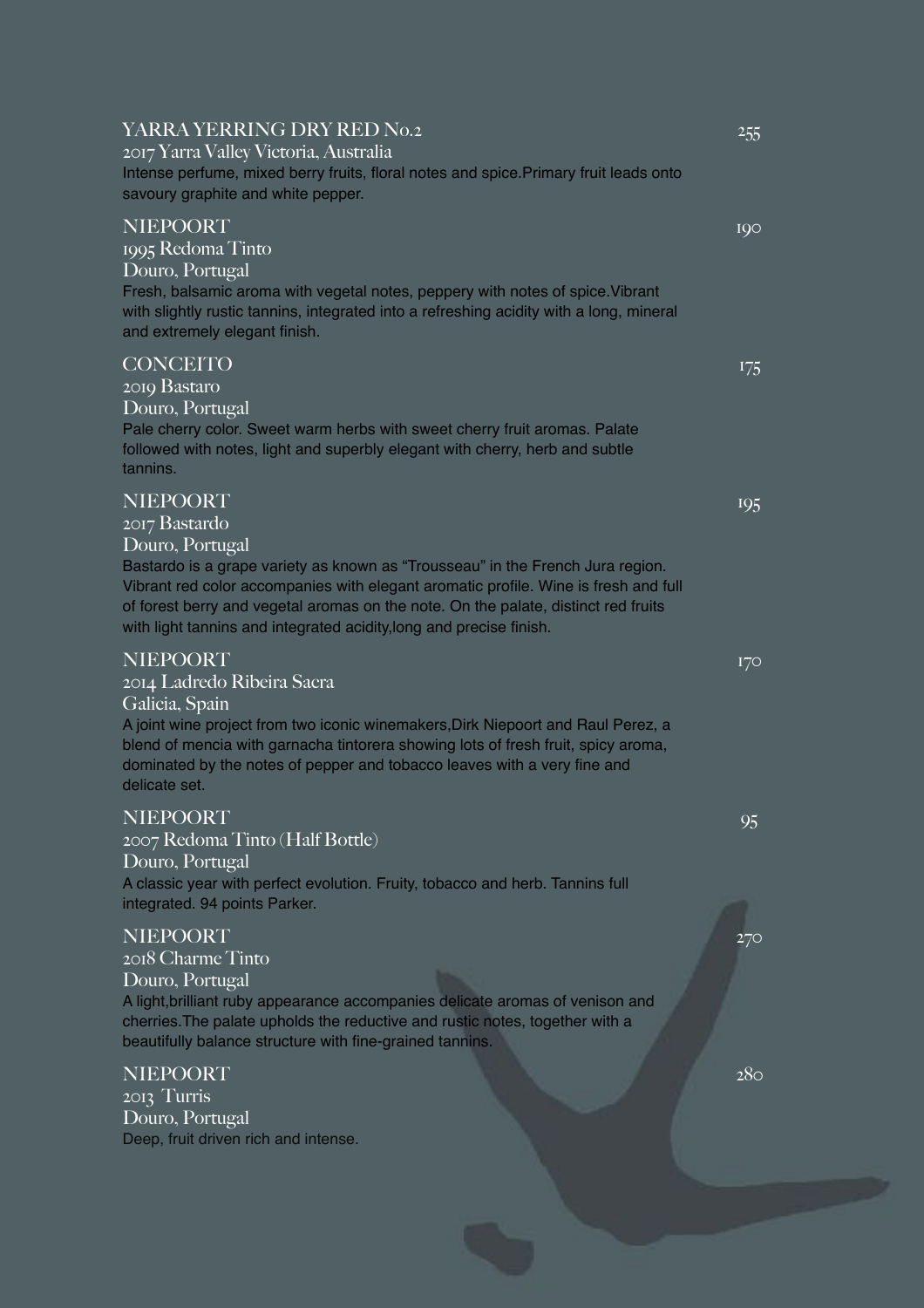| GROOT CONSTANTIA<br>2018 Gouverneurs Reserve<br>Constantia, South Africa<br>Flagship red blend shows beautiful complexity on the nose of<br>blackcurrant, blueberries and graphite flavours supported by cinnamon and<br>vanilla. Black fruits and sweet spice follows on the palate with a firm tannin<br>structure. | 230 |
|-----------------------------------------------------------------------------------------------------------------------------------------------------------------------------------------------------------------------------------------------------------------------------------------------------------------------|-----|
| <b>GROOT CONSTANTIA</b><br>2016 Pinotage<br>Constantia, South Africa<br>Bold, ripe fruit flavors like strawberries and raspberries combine with black<br>cherries and plums, long elegant finish with fine tannin and hint of cacao.                                                                                  | 165 |
| NEWTON JOHNSON<br>2019 Family Vineyards Pinot Noir<br>Hemel-en-Aarde, South Africa<br>Layers of dense fruits of cranberry, raspberry, blackberry and fresh full sweet<br>violets on the nose with broad texture engulfs the palate leaching soft spices of<br>cinnamon, clove and fennel in the finish.               | 175 |
| HIRSCH VINEYARDS RESERVE<br>2018 Pinot Noir<br>Sonoma Coast, USA<br>Dark cherry nose with notes of licorice & baking spice. Tannins are gentle yet<br>present.                                                                                                                                                        | 250 |
| NEWTON JOHNSON                                                                                                                                                                                                                                                                                                        | 175 |

2016 Family Vineyards Granum

Hemel-en-Aarde, South Africa

A blend of Syrah and mourverdre giving layers of mature black fruits, cured meats and sleek graphite edge with high notes of warm spices on nose. Complex,grainy tannin and concentrated flavour with succulent stemmy grip.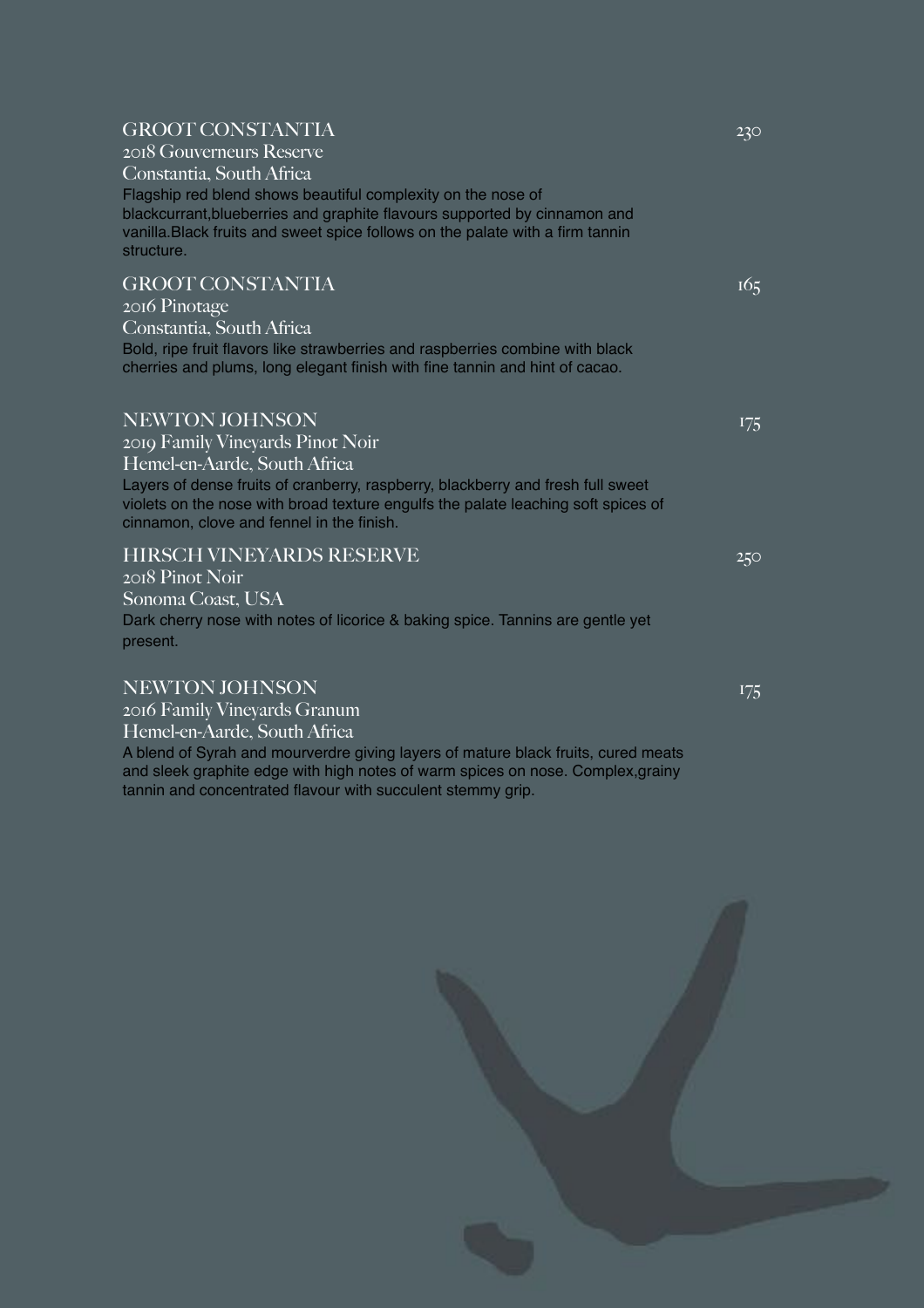# ROSE WINE

### CHAPUIS FRERES

# 2020 Coteaux Bourguignons Rose

#### France

Pale, clear red Gamay. Raspberry coulis, soft plum, and a hint of pepper, cinnamon on the nose. Opens up as the red fruit gains flesh with oxygen contact. Finished high-toned and framed by soft, gently spreading tannins.

SWEET WINE

| <b>CHATEAU DE LA ROULERIE</b><br>2019 Coteaux Du Layon<br>Loire, France<br>This sweet shows a touch of honey plus acidity and baked-apple<br>fruitiness. 100% Chenin. Organic.                                                                                                                                                                                                                                                                             | QO  |
|------------------------------------------------------------------------------------------------------------------------------------------------------------------------------------------------------------------------------------------------------------------------------------------------------------------------------------------------------------------------------------------------------------------------------------------------------------|-----|
| <b>DOMAINE CAUHAPE</b><br>2019 Juracon Moelleux Ballet d'Octobre<br>South West, France<br>A mellowness resulting from a delicious alchemy between Gros<br>Manseng and Petit Manseng, delicately harvested at the end of<br>October. The nose expresses itself on clear and pleasant accents of<br>exotic fruits and citrus, carried by flavors of gingerbread  The<br>sweetness and freshness in the mouth are displayed on an extremely<br>crunchy fruit. | 12O |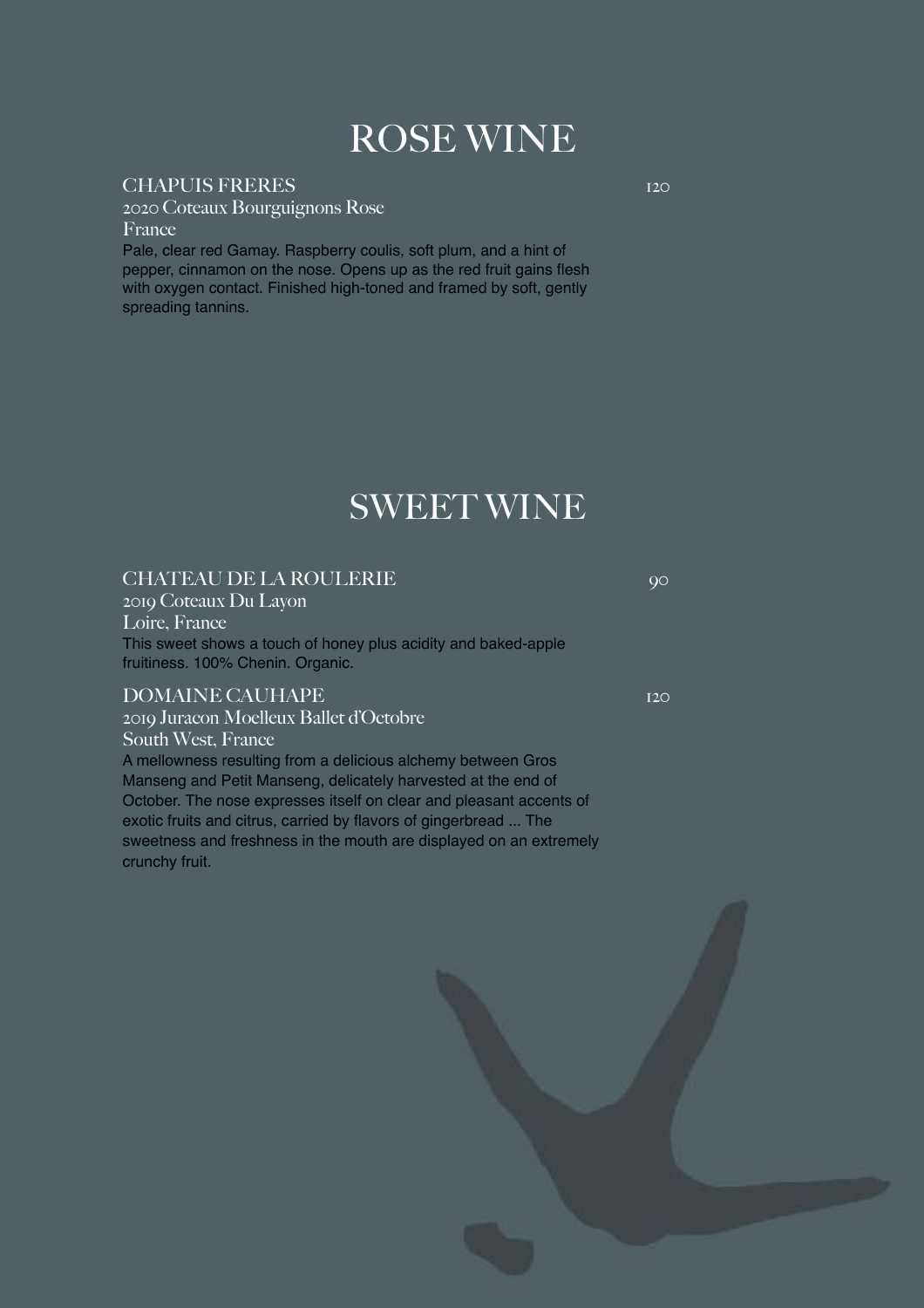# DIGESTIF

| <b>BAS ARMAGNAC - GROSPERRIN</b><br>1972 Lerouy Label<br>France                           | 60        |
|-------------------------------------------------------------------------------------------|-----------|
| <b>AMELIE &amp; CHARLES SPARR</b><br>Marc De Gewurztraminer, Eau De Vie<br>Alsace, France | 25        |
| <b>AMELIE &amp; CHARLES SPARR</b><br>Marc De Pinot Gris, Eau De Vie<br>Alsace, France     | 25        |
| <b>AMELIE &amp; CHARLES SPARR</b><br>Mirabelle D'Alsace, Eau De Vie<br>Alsace, France     | 25        |
| <b>AMELIE &amp; CHARLES SPARR</b><br>Marc De Pinot Noir, Eau De Vie<br>Alsace, France     | 25        |
| <b>FINE DE BOURGOGNE</b><br>Clos Des Vignes Du Maynes, Eau De Vie<br>Burgundy, France     | 30        |
| <b>COGNAC FRAPIN</b><br>Cognac Grand Champagne<br>France                                  | 18        |
| <b>JEAN GROSPERRIN</b><br>1982 Petite Champagne Cognac 35 Ans D'Age<br>Cognac, France     | 50        |
| <b>JEAN GROSPERRIN</b><br>1992 Bons Bois Cognac 26 Ans D'Age<br>Cognac, France            | $5^\circ$ |
| <b>GROSPERRIN</b><br>Borderies 56 yo No.65<br>France                                      | 60        |
| <b>GROSPERRIN</b><br>1982 Petite Champagne 35 yo<br>France                                | 50        |
| <b>CHATEAU DU BREUIL</b><br>Calvados Pays d'Auge VSOP<br>Normandy, France                 | 28        |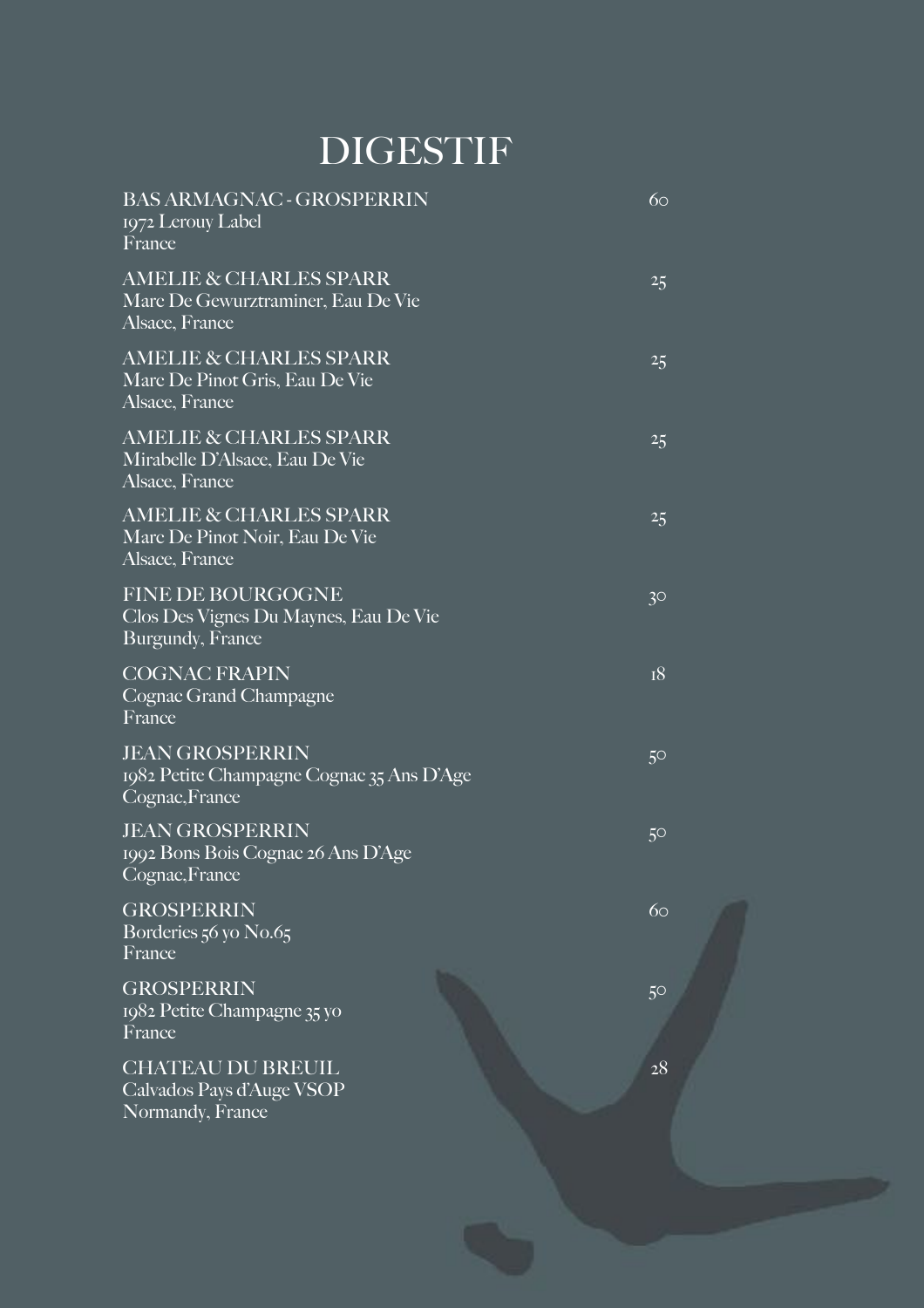| <b>ADRIEN CAMUT</b><br>Quart de Siecle Calvados<br>Pays D'Auge, France               | 48             |
|--------------------------------------------------------------------------------------|----------------|
| <b>ADRIEN CAMUT</b><br>Reserve de Semainville 25 ans Calvados<br>Pays D'Auge, France | 48             |
| <b>ADRIEN CAMUT</b><br>Reserve D'Adrien Calvados<br>Pays D'Auge, France              | 38             |
| ADRIEN CAMUT<br>18 Ans D'Age Privilege Calvados<br>Pays D'Auge, France               | $3^\circ$      |
| <b>NIEPOORT</b><br>1997 Colheita Port<br>Portugal                                    | 30             |
| $\overline{\mathrm{DALVA}}$<br>1985 Colheita Port<br>Portugal                        | 4 <sup>2</sup> |
| D'OLIVEIRA MALSAVIA<br>1990 Vintage Madeira<br>Portugal                              | 57             |
| <b>JUSTINO'S VERDELHO</b><br>1997 Madeira<br>Portugal                                | 27             |
| <b>EMMANUEL CAMUT</b><br>Ambrosia<br>Pays D'Auge, France                             | 38             |
| MICHEL HUARD<br>1994 Calvados AOC<br>France                                          | 22             |
| DOMAINE DIDIER LEMORTON<br>1972 Domfrontais Calvados<br>Pays D'Auge, France          | 38             |
| <b>DOMAINE DIDIER LEMORTON</b><br>1989 Domfrontais Calvados<br>Pays D'Auge, France   | 27             |
| DOMAINE DIDIER LEMORTON<br>1999 Domfrontais Calvados<br>Pays D'Auge, France          | 28             |
|                                                                                      |                |
|                                                                                      |                |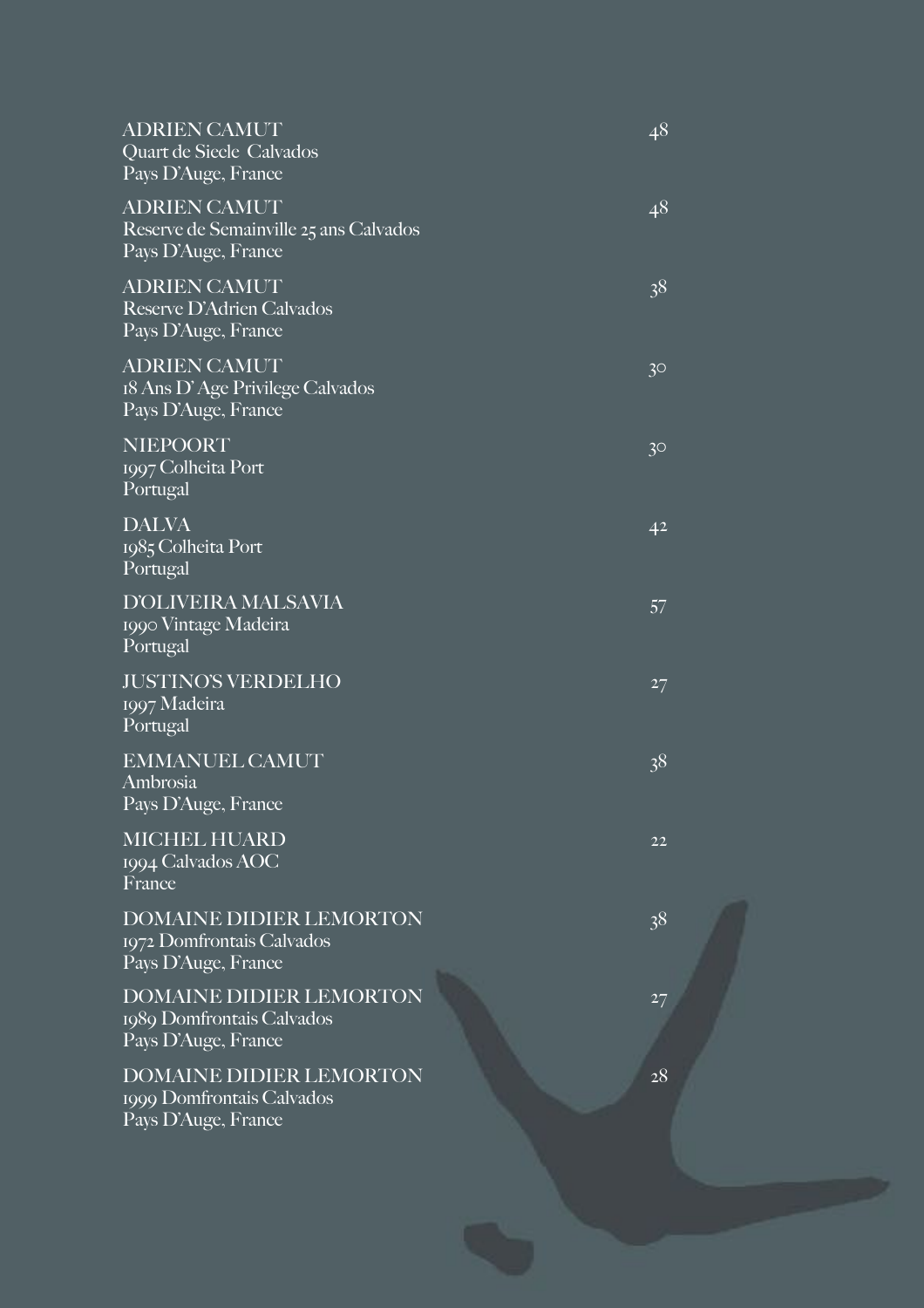| <b>DEPAZ</b><br>Millesime 2003 Single Cask 13 Ans D'Age<br>Martinique, France                      | 30             |
|----------------------------------------------------------------------------------------------------|----------------|
| <b>CORMAN-COLLINS</b><br>Navy Rum Full Strength<br>Belgium                                         | 30             |
| <b>L'ESPRIT RHUM</b><br>Guyana Uitvlugt Distillery 1999 Single Cask 21 Ans D'Age<br>Rennes, France | $5^\circ$      |
| <b>L'ESPRIT RHUM</b><br>Guatemala Darsa Distillery 2007 Single Cask 10 Ans D'Age<br>Rennes, France | 30             |
| <b>COMPAGNIE DES INDES</b><br>Trinidad TDL 2003 Single Cask 18 Ans D'Age<br>Beaune, France         | 4 <sup>2</sup> |
| <b>CLARENDON</b><br>$\frac{1000}{25}$ yo<br>Jamaica                                                | $5^\circ$      |
| CHANTAL COMTE La Tour de l'or<br>2010 Grande Reserve XO<br>France                                  | 40             |
| <b>CARONI</b><br>1997 Sansibar - The Liquid Collection 20 yo                                       | 54             |
| <b>DIPLOMATICO</b><br><b>Ambassador Selection</b><br>Venezuela, South America                      | 30             |
| <b>WOODFORD RESERVE</b><br>Kentucky Straight<br>Versailles, Kentucky                               | 25             |
| <b>WOODFORD RESERVE</b><br><b>Master's Collection</b><br>Versailles, Kentucky                      | 30             |
| <b>DOMAINE MAVELA</b><br><b>P&amp;M Whisky Single Malt Signature</b><br>Corsia, France             | 25             |
| <b>KAVALAN</b><br>2009 Solist Dark Sherry Cask<br>Yilan, Taiwan                                    | 38             |
| <b>KAVALAN</b><br>2010 Solist Dark Sherry Cask<br>Yilan, Taiwan                                    | 38             |
|                                                                                                    |                |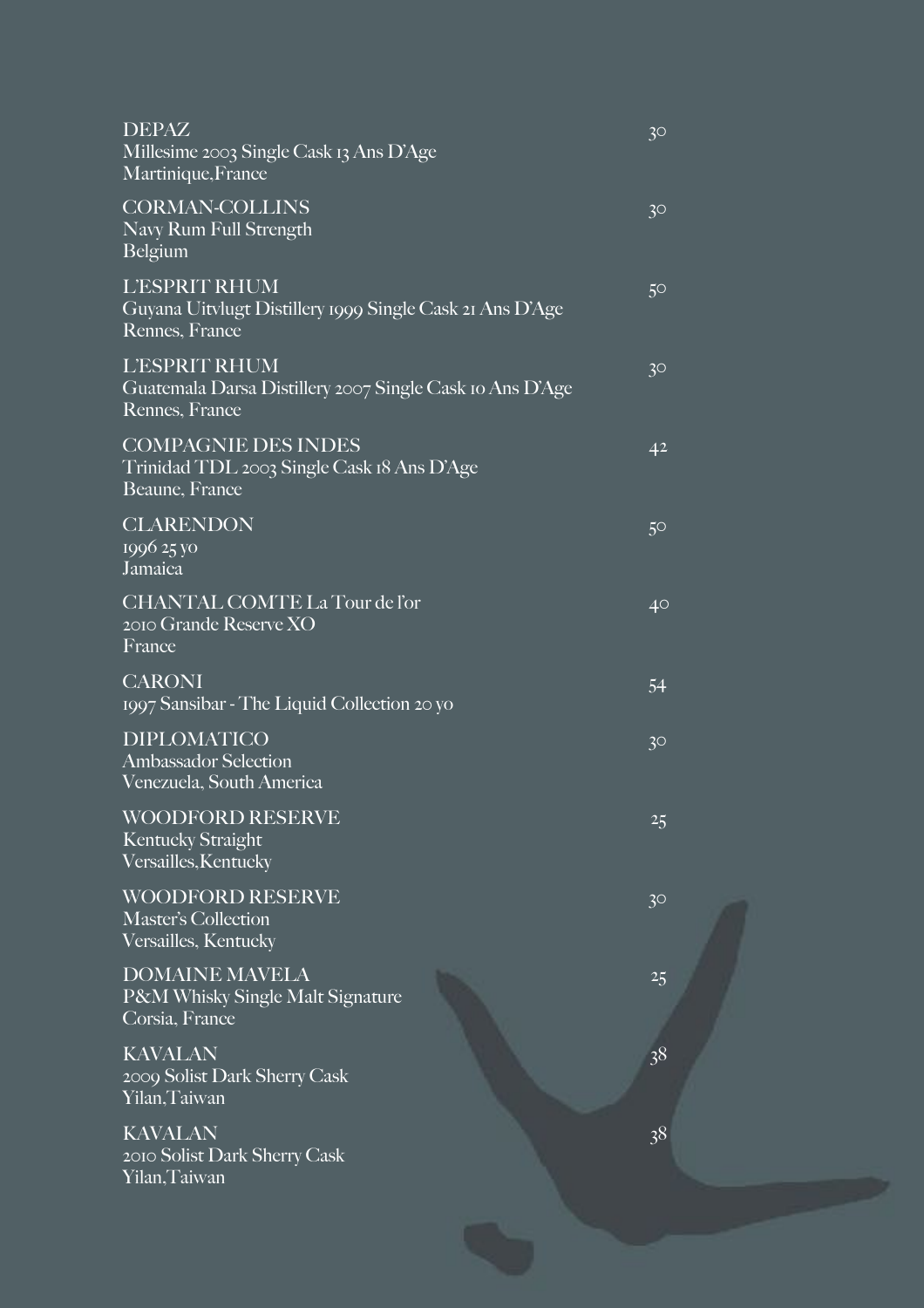| <b>SPEYSIDE</b><br>1992 Zen Label by Eiling Lim 25 yo<br>Yilan, Taiwan | $5^\circ$      |
|------------------------------------------------------------------------|----------------|
| <b>BALVENIE</b><br>Doublewood 12 Years<br>Dufftown, Scotland           | 25             |
| <b>BALVENIE</b><br>Portwood 21 Years<br>Dufftown, Scotland             | $5^\circ$      |
| <b>LAGAVULIN</b><br>16 Years Single Islay Malt<br>Islay, Scotland      | 35             |
| <b>HIGHLAND PARK</b><br>Dark Origins<br>Kirkwall, Scotland             | 25             |
| <b>HIGHLAND PARK</b><br>18 Years Single Malt<br>Kirkwall, Scotland     | 3 <sup>o</sup> |